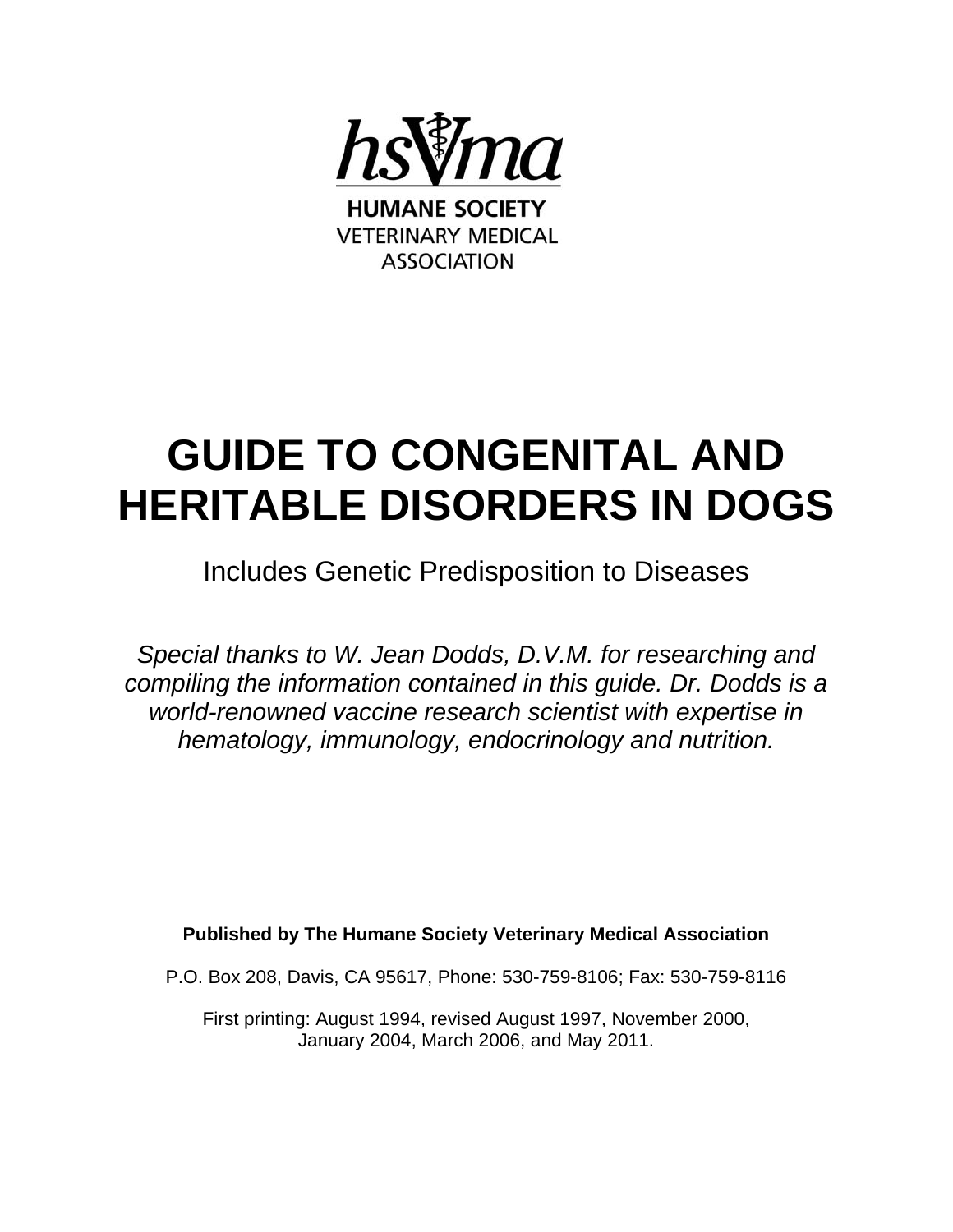## **Introduction:**

Purebred dogs of many breeds and even mixed breed dogs are prone to specific abnormalities which may be familial or genetic in nature. Often, these health problems are unapparent to the average person and can only be detected with veterinary medical screening.

This booklet is intended to provide information about the potential health problems associated with various purebred dogs.

## **Directory**

## **Section I**

A list of 182 more commonly known purebred dog breeds, each of which is accompanied by a number or series of numbers that correspond to the congenital and heritable diseases identified and described in Section II.

## **Section II**

An alphabetical listing of congenital and genetically transmitted diseases that occur in purebred dogs. Each disease is assigned an identification number, and some diseases are followed by the names of the breeds known to be subject to those diseases.

## **How to use this book:**

Refer to Section I to find the congenital and genetically transmitted diseases associated with a breed or breeds in which you are interested. Refer to Section II to find the names and definitions of those diseases.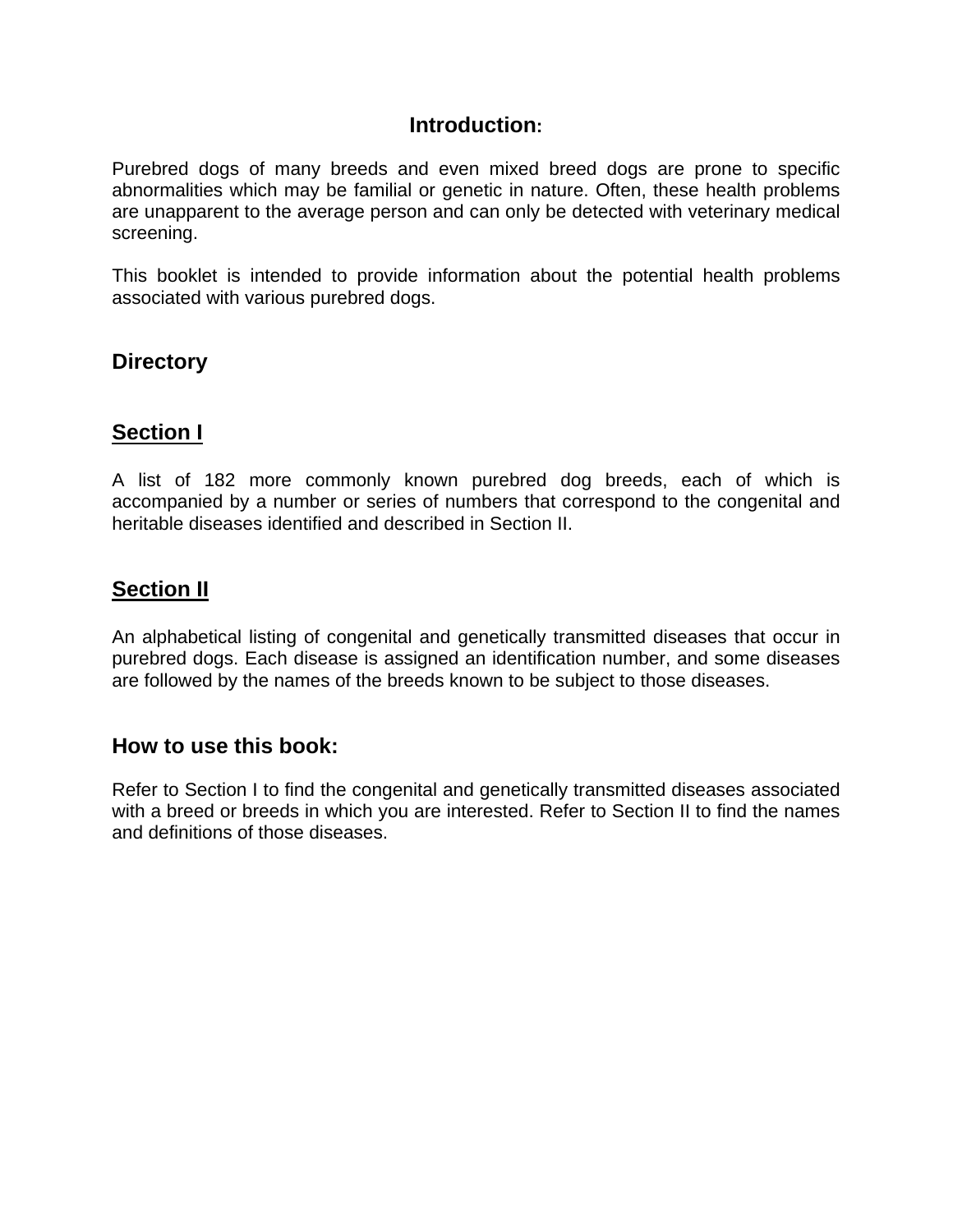## **Disclaimer:**

This report was designed to catalogue the identified congenital and hereditary disorders found in purebred dogs and to describe other common conditions that are thought or known to be genetic in origin because they appear with higher-than-expected frequency in certain breeds or because the genetics have been determined in the refereed scientific literature.

The knowledge of and experience with nonhuman animal diseases is always changing, and new diseases are discovered each year. As a result, this catalogue cannot be complete. Every attempt has been made, nevertheless, to provide the latest information from published articles in scientific and popular journals, from review chapters written by veterinary and other professionals, and from breed-club literature provided by designated representatives of individual breed clubs.

The conditions listed in the Guide to Congenital and Heritable Disorders in Dogs occur with different degrees of frequency and severity from one breed to the next. Hip dysplasia, umbilical hernias, and allergies, for example, are common conditions found in many breeds, whereas serious malformations (such as the lysosomal 'storage' diseases) and life-threatening diseases (such as hemophilia and certain cancers) are found with less frequency. The impact of a particular disorder on the health and longevity of the breed or breeds that it affects will depend on the nature and severity of that disorder. Therefore, no attempt has been made to assign priority among the diseases identified in this catalogue. This sort of information should be sought from veterinarians and other medical professionals with relevant experience and from national breed-club representatives, whose names can be obtained from the American Kennel Club, 51 Madison Avenue, New York, NY 10010.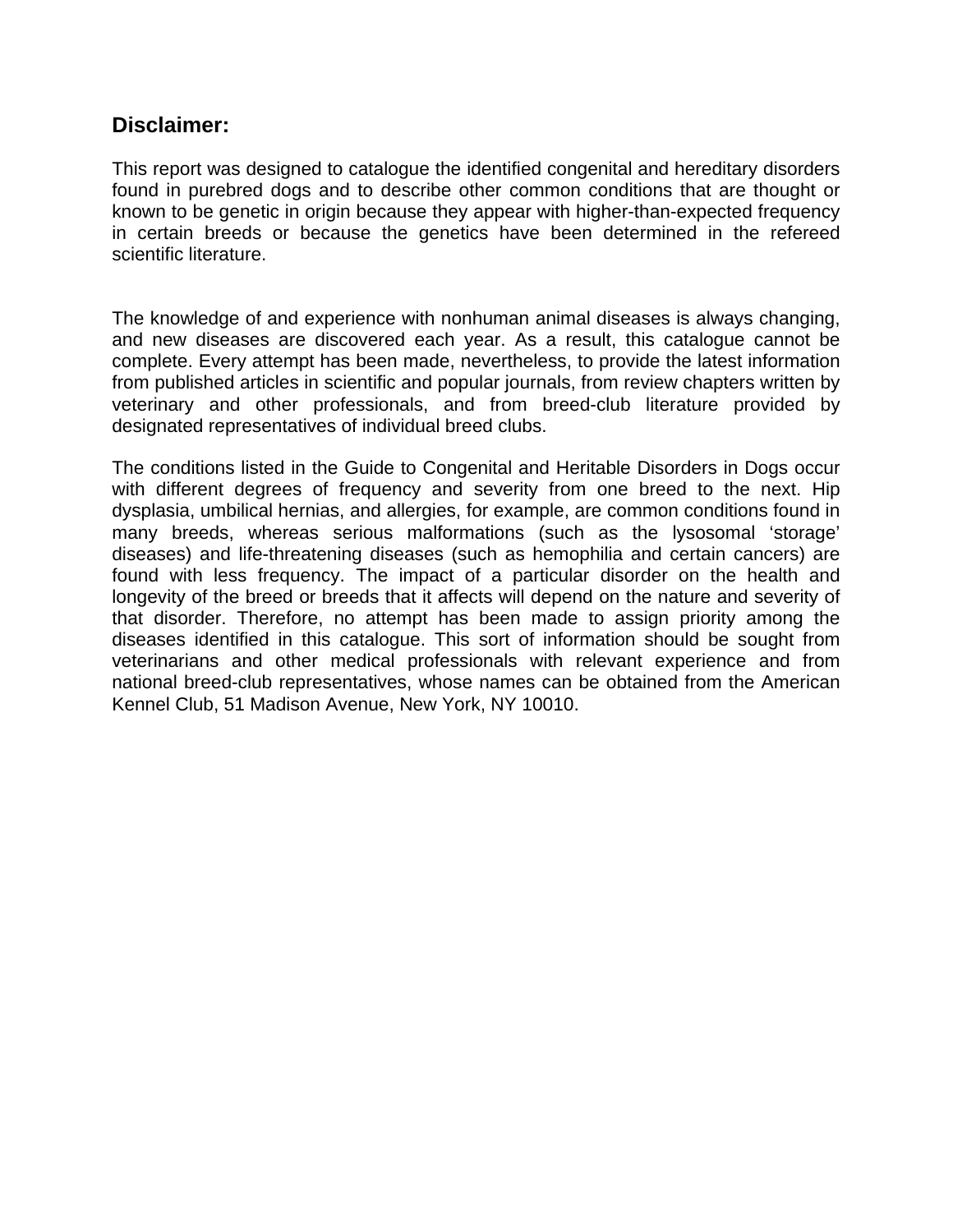#### **Section I:**

#### **Aberdeen terrier (Scottish Terrier)**: 324

**Affenpinscher**: 12, 55, 98, 218, 235, 236, 330

**Afghan hound**: 14, 42, 65, 96, 114, 121, 135, 145, 147, 166, 192, 206a, 211, 221, 221a, 239, 245, 256, 269, 270, 312, 330

**Airedale terrier**: 7, 9, 48, 65, 88, 103, 122, 140, 146, 148, 165, 166, 168, 192, 206a, 230, 256, 269, 270, 273a, 312, 314, 318, 330

**Akbash**: 22, 23, 27, 152, 166, 250, 276, 285, 316, 318

**Akita**: 9, 10, 11, 27, 31, 43, 65, 71, 103, 114, 115, 131, 135, 137, 140, 146, 152, 156, 166, 172, 178a, 192, 193a, 199, 206, 221, 221a, 239, 256, 258a, 270, 273a, 291, 311a, 312, 318, 329, 330

**Alaskan klee kai:** 9a, 27, 42, 70, 120, 159a, 166, 192, 235, 236, 262,312

**Alaskan malamute**: 13, 42, 59, 65, 67, 80, 85, 89, 120, 121, 122, 128a, 135, 144, 147, 148, 150, 152, 166, 192, 206a, 213, 221, 221a, 250b, 256, 266, 299b, 312, 330, 334

**American bulldog**: 42, 80, 95, 103, 152, 166, 214,330

**American cocker spaniel**: 1, 2, 10, 12, 16a, 18, 21, 26, 27, 38, 38a, 42, 43, 54, 55, 64, 65, 69, 72, 73, 81, 85b, 88, 94, 94a, 95, 103, 107, 109, 121, 123, 135, 146, 147, 148, 149, 150, 152, 154, 166, 171, 173, 179, 181, 186, 188, 192, 193a, 197, 220, 221, 221a, 226, 228, 235, 236, 242, 245, 250, 254, 256, 266, 270, 275, 276, 286, 307, 311a, 312, 318, 319, 320, 330

**American Eskimo**: 10, 21, 22, 81, 156, 166, 239, 263, 303a

**American foxhound**: 78, 199, 290, 311

**American pit bull terrier:** 9a, 10, 16a, 42, 61d, 80,166

**American Staffordshire terrier**: 16a, 42, 44a, 47, 54, 55, 88, 103, 143a, 152,166, 192, 193a, 204a, 214, 221, 221a, 256, 312

**American water spaniel**: 42, 150, 270

**Antarctic husky**: 103, 147

**Australian cattle dog (Australian blue heeler)**: 42, 78, 109, 121, 124b, 147, 149, 152, 166, 171, 177, 186, 193a, 200, 214, 221, 228, 245, 256, 270, 318, 319

**Australian kelpie**: 16a, 58, 166, 199, 203, 256

**Australian shepherd**: 16a, 42, 52, 55, 58, 78, 86, 89, 152, 166, 176a, 192, 193a, 199, 203, 214, 221, 221a, 245, 256, 269, 270, 287, 312, 318, 328,329, 330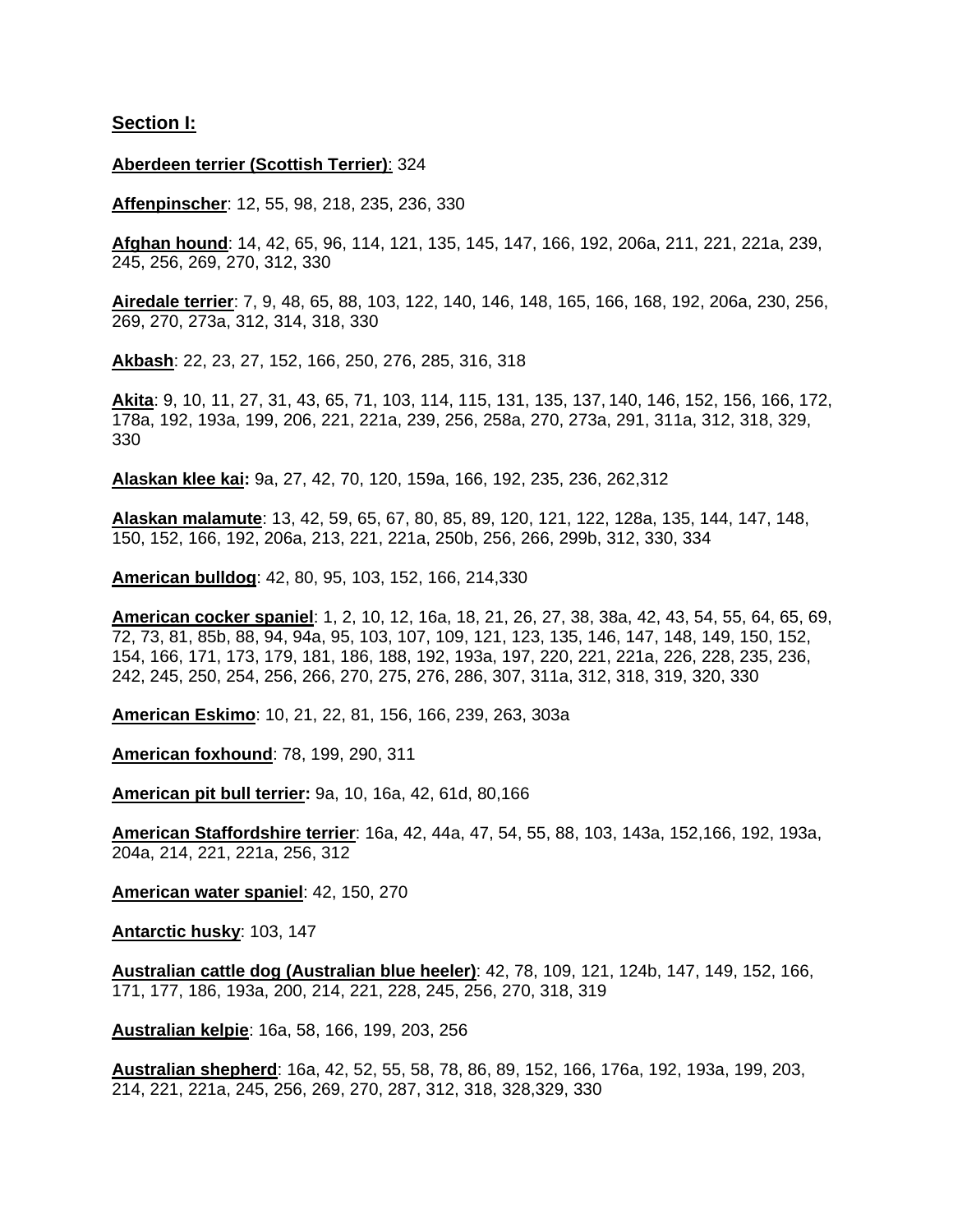**Australian terrier**: 85, 185, 256, 270

**Azawakh**: 51, 109, 292, 332

**Basenji**: 27, 56, 59, 66, 124c, 146, 166, 171, 172, 192, 194, 245, 256,263, 268, 270, 312, 318

**Basset hound**: 5, 9, 9a, 15, 24a, 27, 31, 61a, 70, 94, 103, 105, 109, 114, 120, 121, 131, 135, 136, 140, 146, 147, 157, 159a, 160b, 166,168, 169, 170, 171, 173, 174, 186, 190, 192, 193, 196, 221, 221a, 222,226, 231, 235, 245, 249, 250, 256, 273a, 274, 291, 299, 311, 312, 318, 330, 332

**Beagle**: 10, 11, 21, 34, 37, 42, 43, 54, 55, 65, 72, 80, 88, 94a, 109, 114, 120, 121, 135, 136, 146, 147, 150, 157, 166, 168, 173, 182, 188a, 192, 193a, 202, 204, 212, 220, 227, 242, 245, 256, 260, 267, 270, 275, 280, 310, 312, 327, 330

**Bearded collie**: 9a, 16a, 27, 42, 65, 146, 152, 159a, 166, 192, 239, 245, 256, 269, 270, 286, 303, 311a, 312

**Bedlington terrier**: 2, 23, 32a, 42, 52a, 64, 88, 94, 184, 199, 210, 223, 256, 265, 266, 269, 270

**Belgian malinois**: 109, 152, 166, 256

**Belgian sheepdog (Groenendael)**: 16a, 42, 109, 152, 166, 204a, 230, 256, 269, 270

**Belgian tervuren**: 42, 109, 166, 221, 221a, 230, 245b, 256

**Bernese mountain dog**: 16a, 20, 42, 46, 47, 54, 55, 95, 103, 149, 149d, 152, 153a, 166, 194b, 221, 221a, 255, 256, 258a, 269, 318

**Bichon frise**: 42, 53, 65, 103, 109, 110, 122, 148, 166, 235, 250, 269,270, 322a, 331a

**Black and tan coonhound**: 94, 103, 122, 148, 152, 221, 221a, 252

**Black Russian terriers:** 95, 152, 166, 192, 256, 312, 321, 322

**Bloodhound**: 16a, 31, 94, 103, 114, 131, 152, 166, 179, 181, 195, 221, 221a, 245, 324

**Blue tick hound**: 136, 193a, 221, 221a

**Border collie**: 2, 16a, 52, 58, 64, 65, 86, 109, 149, 152, 186, 214, 221, 221a, 256

**Border terrier**: 17, 39, 42, 58, 68, 70, 126, 145, 186, 196, 217, 235, 248, 256, 270, 324, 327

**Borzoi (Russian wolfhound)**: 31, 36, 42, 118, 131, 152, 155, 166, 192, 199, 200, 230, 245, 256, 270, 312, 330

**Boston terrier**: 10, 12, 17, 22, 39, 42, 54, 55, 65, 67, 68, 71, 78, 80, 88, 90, 103, 112, 114, 135, 145, 151, 154, 159, 166, 171, 174, 179, 181, 196, 197, 235, 236, 237, 248, 256, 262, 275, 295, 304, 308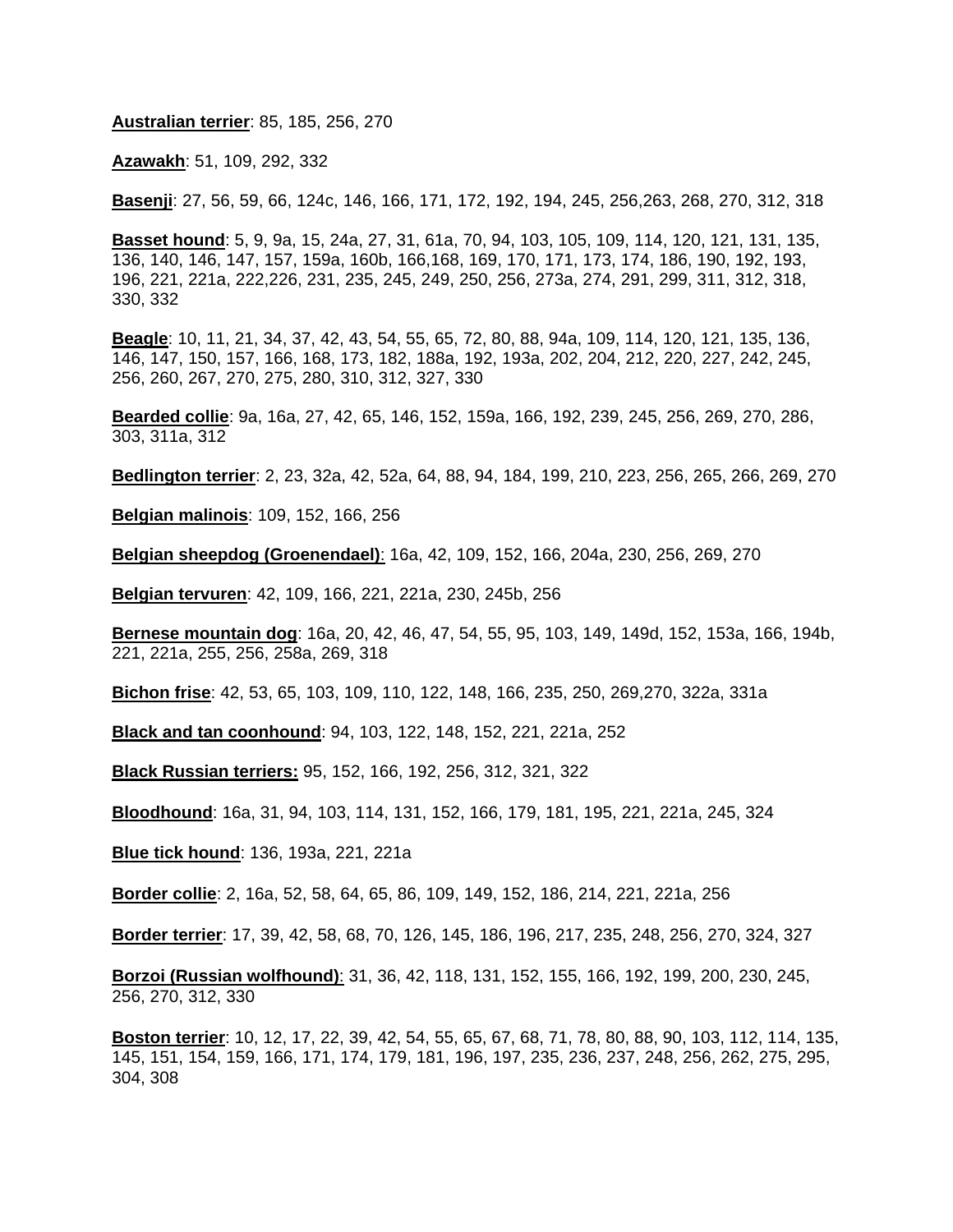**Bouvier des Flandres**: 16a, 27, 42, 55, 74, 90, 94, 100, 103, 131, 135, 152, 166, 184a, 221, 221a, 300, 318, 330

**Boxer**: 3, 6, 8, 10, 16a, 21, 22, 24, 38, 38a, 42, 67, 72, 75, 80, 81, 83, 85b, 88, 94a, 99, 103, 113, 114, 119, 121, 131, 134, 139, 149, 153, 156, 166, 192, 193, 196, 214a, 221, 221a, 242a, 250, 256, 277, 293, 294, 297, 300, 304a, 312, 317, 325, 330

**Briard**: 42, 61e, 105, 166, 231, 256, 330

**Brittany**: 42, 44a, 47, 55, 61b, 61d, 88, 109, 121, 147, 149c, 166, 186, 221, 221a, 256, 270

**Brussels griffon**: 1, 42, 54, 55, 88, 152, 154, 185, 235, 256, 278, 281

**Bullmastiff**: 3, 27, 31, 51, 55, 88, 103, 114, 131, 135, 152, 166, 192, 193, 221, 221a, 245, 256, 270, 273, 280, 312, 325

**Bull terrier**: 7, 12, 21, 27, 37b, 70, 78, 80, 81, 94, 103, 130, 143a, 149b, 171, 186, 192, 196, 201, 221, 221a, 235, 250b, 261, 264a, 266a, 294, 312, 318, 333

**Canaan dog:** 70, 95, 109, 152, 166, 221, 221a, 235, 256

**Cairn terrier**: 1, 21, 42, 48, 68, 75, 81, 85,121, 122, 135, 136, 147, 148,149, 149c, 166, 171, 186, 193a, 199a, 252a, 256, 263, 270, 330

**Cardigan Welsh corgi**: 9a, 61a, 75, 90, 103, 135, 159a, 169, 173, 186, 245,256, 270

**Cavalier King Charles spaniel**: 37b, 42, 65, 85, 88, 103, 114a, 124d, 166, 179, 199, 201, 235, 249, 256, 270, 305, 311a

**Chart Polski (Polish Greyhound):** 38, 85b

**Chesapeake Bay retriever**: 42, 88, 103, 114, 152, 166, 192, 221, 221a, 256, 270, 312, 330

**Chihuahua**: 55, 57, 65, 70, 87, 103, 121, 135, 147, 149, 154, 160, 162, 166, 175, 179, 181, 186, 201, 206, 214, 221, 221a, 235, 256, 260, 313

**Chinese crested**: 21, 44a, 85, 143a, 166, 271

**Chinese shar pei**: 10, 11, 21, 22, 29, 72a, 80, 81, 94, 95, 103, 128, 129,130, 135, 152, 166, 168, 172, 186, 187, 202a, 221, 221a, 226, 235, 250, 256, 270, 276, 277a, 295, 319, 326

**Chinook**: 21, 22, 70, 98a, 109, 152, 166.

**Chow chow**: 9b, 21, 27, 31, 42, 48, 55, 61, 80, 81, 88, 94, 95, 98, 103, 130, 135, 140, 152, 160a, 165, 166, 172, 192, 193, 197, 204, 221, 221a, 230, 239, 245, 250, 256, 273a, 280, 312

**Clumber spaniel**: 94, 103, 152, 309, 319, 324

**Collie**: 33, 37, 42, 45, 52, 58, 59, 60, 65, 73, 78, 80, 82, 86, 88, 89, 103, 109, 121, 126, 131,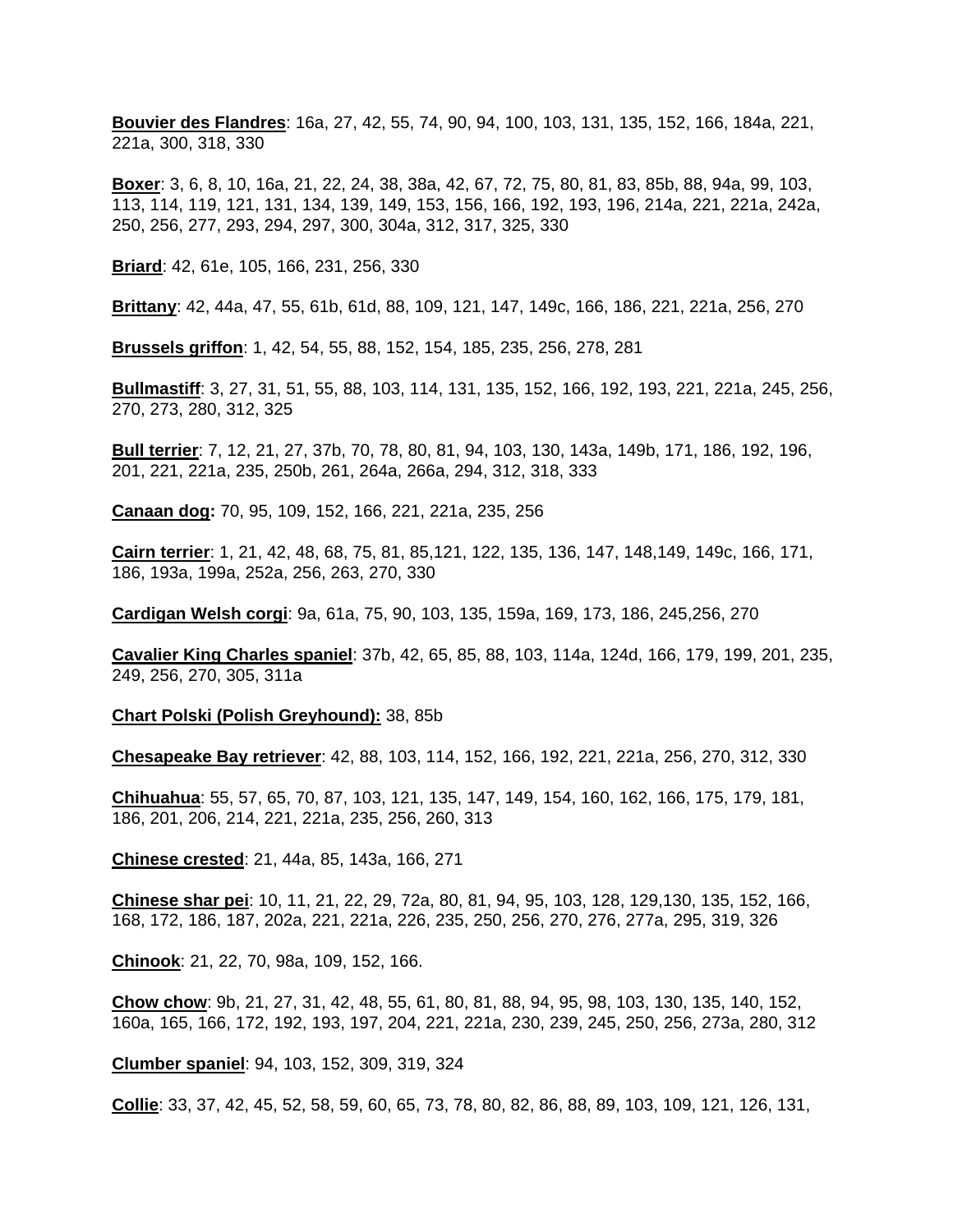140, 147, 152, 166, 171, 176, 176a, 192, 199, 203, 208, 209, 220, 221, 221a, 236, 238, 239, 245, 250, 256, 269, 270, 273a, 312, 318, 330

**Coton de Tulear**: 21, 44a, 78, 115, 152, 166, 192, 200, 235, 312

**Curly-coated retriever**: 42, 88, 94, 103, 137, 193a, 256, 299b

**Dalmatian**: 2, 10, 22, 32a, 38, 64, 78, 80, 81, 83, 85b, 88, 103, 129, 130, 135, 136, 140, 143a, 152, 166, 184a, 192, 193a, 199, 214, 221, 221a, 230, 250b, 256, 258a, 268, 273a, 275, 294, 312, 321, 322, 322a

**Dandie Dinmont terrier**: 3, 42, 67, 87, 97, 103, 135, 149, 152, 166, 173, 235, 245, 281

**Doberman pinscher**: 2, 3, 4, 6, 7, 9a, 27, 35, 38, 42, 51, 52a, 53, 59, 60a, 64, 68, 80, 85b, 103, 105, 121, 127, 129, 138a, 140, 143a, 146,147, 152, 161, 166, 170, 173, 182, 192, 199, 206a, 221, 221a, 225,231, 239, 243, 245, 250, 251, 256, 266, 266a, 267, 270, 273a, 292,303a, 304a, 312, 328, 330

#### **Dutch shepherd:** 27, 109

**English bulldog**: 1, 3, 6, 19, 42, 54, 55, 57, 80, 88, 90, 94, 98, 103, 116, 128, 129, 130, 145, 152, 154, 164, 166, 179, 181, 193, 196, 201, 205, 217, 242, 245, 250, 260, 261, 278, 280, 287, 308, 313, 321, 322, 325, 330

**English cocker spaniel**: 42, 70, 88, 94, 103, 119, 135, 146, 147, 149b, 150, 166, 177, 186, 214, 221, 221a, 226, 236, 245, 256, 259, 270, 304, 330

**English foxhound**: 78, 109, 152, 266a, 290

**English setter**: 16a, 27, 31, 42, 61, 68, 78, 91, 94, 103, 121, 124b, 147, 152, 160, 166, 177, 181, 188a, 192, 193a, 214, 221, 221a, 256, 258a, 312, 323, 330

**English shepherd:** 152, 166

**English springer spaniel**: 9a, 10, 12, 18, 26, 27, 42, 43, 54, 55, 59, 65, 69, 72, 88, 94, 94a, 95, 103, 107, 109, 121, 123, 124, 129b, 135, 140, 146, 147, 148, 149, 150, 152, 154, 159a, 160a, 166, 171, 173, 188, 193a, 197, 206, 206a, 213, 220, 221, 221a, 226, 228, 235, 236, 242, 245, 245a, 254, 256, 264a, 266, 270, 273a, 275, 276, 286, 307, 318, 319, 320, 330

**English toy spaniel (King Charles and Ruby Blenheim spaniels)**: 42, 55, 65, 85, 103, 143, 235, 249, 270, 311a, 318

**Eurasier:** 9a, 88, 94, 103, 152, 159a, 166, 192, 235,312

**Field spaniel**: 14, 42, 152, 166, 256, 270

**Finnish spitz**: 85, 95, 109,152, 166, 235

**Flat-coated retriever**: 16a, 42, 88, 94, 103, 152, 153a, 166, 256, 286a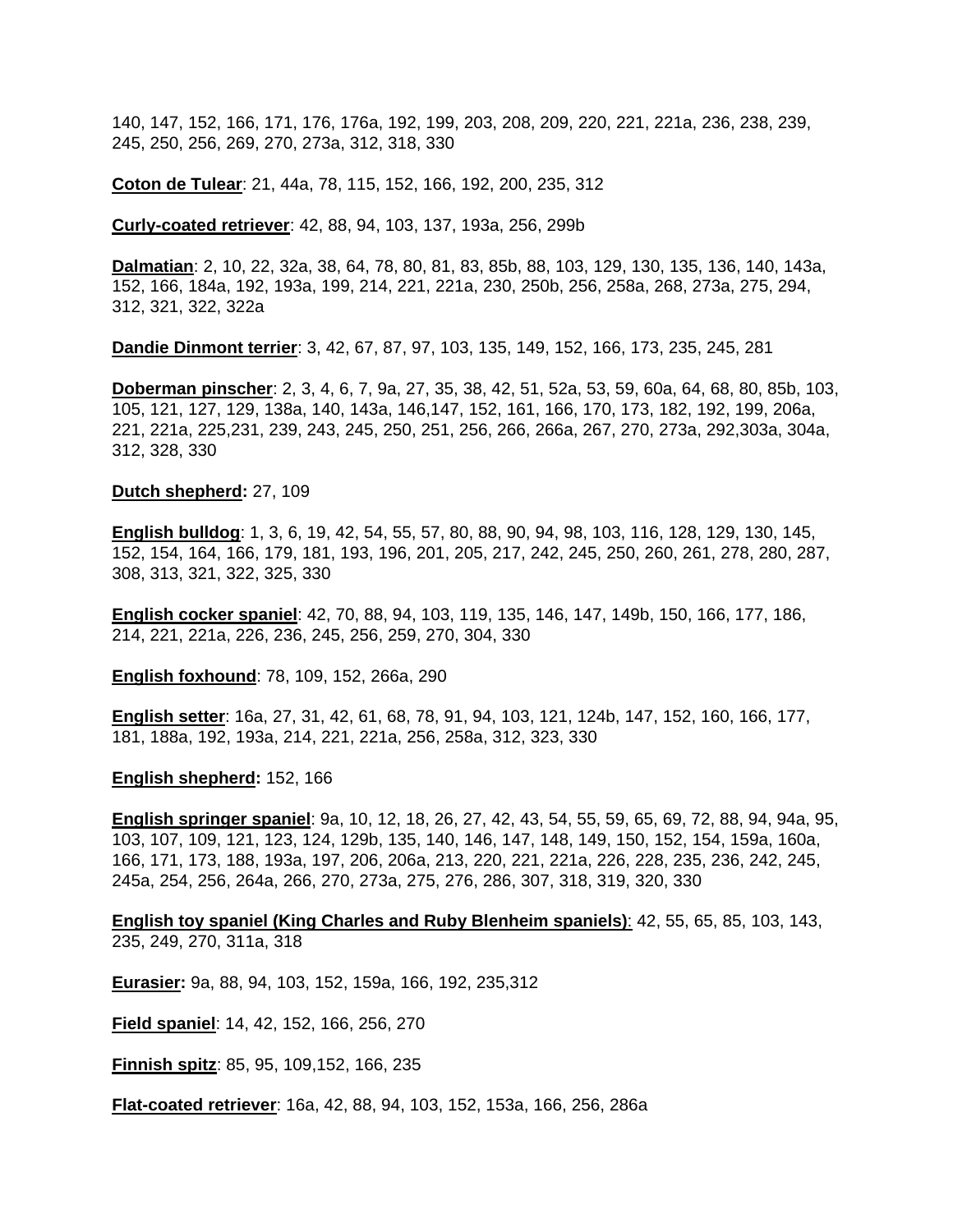**French bulldog**: 21, 42, 54, 55, 81, 88, 90, 98, 103, 119, 121, 122, 145, 147, 148, 172, 173, 261, 330

**German pinscher**: 27, 42, 95, 152, 166, 330

**German shepherd**: 10, 21, 27, 31, 36, 38, 42, 44, 54, 55, 59, 65, 72, 72b, 75, 79a, 81, 83, 85b, 86, 89, 94a, 95, 102, 103, 105, 109, 112, 114, 121, 122, 129a, 130, 221a, 131, 137, 140, 143a, 147, 148, 149c, 152, 166, 168, 171a, 180, 186, 188a, 190a, 191, 192, 193a, 194, 196a, 202b, 208, 213, 214a, 218a, 220, 221, 221a, 225, 226, 229, 230, 231,236, 238, 241, 243, 247, 250, 250b, 256, 258a, 266, 270, 273a, 276,283, 299b, 300, 306, 312, 316, 320, 327a, 330

**German short-haired pointer**: 8, 9a, 42, 65, 103, 114, 124b, 125,131, 150, 152, 159a, 166, 177, 188a, 191, 193a, 196, 197, 206, 214, 221, 221a, 230, 256, 300, 311, 330

**German wire-haired pointer (Drathaar)**: 27, 42, 103, 148, 152, 166, 192, 221, 221a, 270, 302, 312, 330

**Giant schnauzer**: 16a, 42, 89,105, 135, 146, 152, 155, 158, 166, 190a, 192, 218a, 221, 221a, 231, 256, 269, 270, 276, 311a, 312, 327b

**Goldendoodle (hybrid):** 9a, 152, 159a, 166, 192,312, 330

**Golden retriever**: 7, 9, 10, 16a, 21, 22, 27, 38, 42, 49a, 52a, 59, 65, 81, 85, 85b, 88, 94, 95, 103, 121, 129, 129a, 130, 140, 143a, 146, 147, 149, 152, 166, 178, 192, 193, 193a, 204a, 206, 220, 221, 221a, 245, 250, 250b, 256, 258a, 262, 266a, 273a, 300, 308a, 312, 328, 329

**Gordon setter**: 31, 42, 44a, 45, 47, 103, 128a, 131, 152, 166, 221, 221a, 256, 179, 181, 270, 307

**Great Dane**: 6, 7, 9a, 31, 36, 38, 42, 48, 50, 51, 61, 75, 78, 80, 83, 85b, 88, 94, 103, 114, 131, 135, 144, 152, 153, 155, 158, 159a, 166,176, 192, 198, 199, 201, 204a, 211, 221, 221a, 225, 243, 250, 255, 256, 270, 292, 298, 312, 330

**Great Pyrenees**: 5, 9, 16, 31, 42, 78, 80, 94, 103, 122, 124, 131, 148, 152, 166, 195, 221, 221a, 244, 245, 256, 303a, 304, 311a, 325

**Greyhound**: 14, 38, 42, 65, 72, 85b, 88, 90, 94a, 109, 112, 121, 143a, 147,155, 166, 186, 190a, 218a, 220, 221, 221a, 225, 230, 237, 245, 256, 279, 326, 330

**Harrier**: 152

**Havanese**: 10, 42, 140, 149, 166, 192, 245, 256, 269, 273a, 312

**Ibizan hound**: 10, 14, 42, 70, 166, 270, 311a

**Irish red and white setter**: 37a, 166, 192, 312

**Irish setter**: 7, 10, 16a, 21, 22, 27, 31, 37a, 40, 42, 61, 65, 79, 81, 88, 103, 109, 121, 129, 130, 131, 132, 136a, 138a, 140, 146, 147, 152,166, 168, 172, 186, 191, 192, 198, 206a, 220, 221,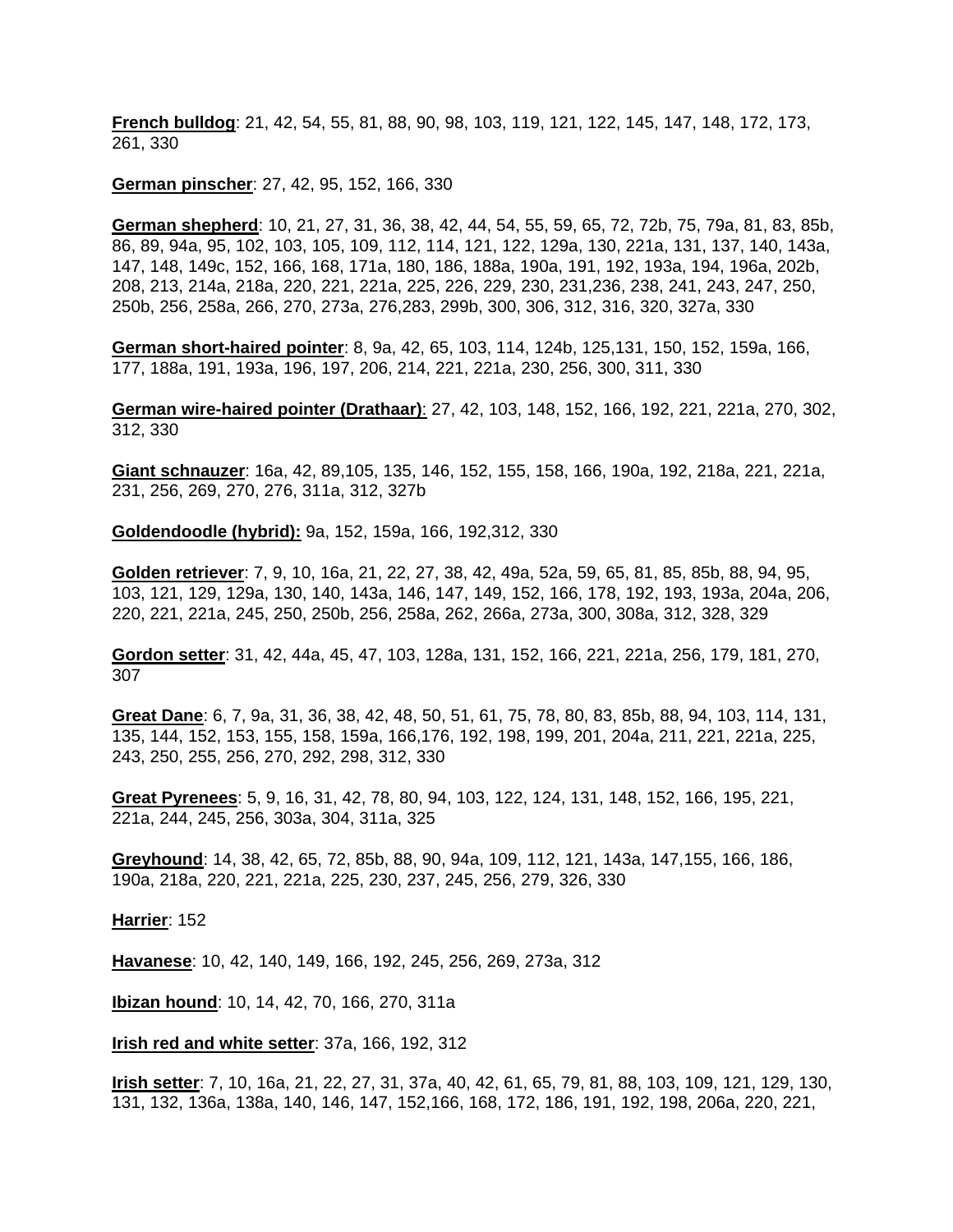221a, 225, 243, 245, 250, 256, 258a, 262, 264, 273a, 275, 276, 311a, 312, 320, 324, 328, 329

**Irish terrier**: 37b, 75, 85a, 204a, 256

**Irish water spanie**l: 42, 152, 166, 167, 192, 195, 245, 256, 312, 330

**Irish wolfhound**: 10, 31, 38, 42, 85b, 103, 131, 149, 152, 155, 158, 166, 221, 221a, 225, 250, 330

**Italian greyhound**: 14, 42, 61, 65, 70, 109, 135, 143a, 166, 220, 243, 256, 311a

**Japanese spaniel (Japanese chin)**: 42, 57, 70, 88, 103, 110, 137, 235, 256, 313

**Keeshond**: 1, 9b, 42, 63, 71, 85, 94, 109, 135, 149, 156, 165, 166, 180, 197, 201, 220, 253a, 260, 266, 274, 310, 327, 330

**Kerry blue terrier**: 42, 44a, 45, 47, 88, 103, 124, 141, 146, 150, 166, 179, 181, 207, 256, 286b, 311a, 320, 330

**Komondor**: 42, 103, 152, 166, 285

**Kuvasz**: 42, 103, 152, 166, 221, 221a, 303a, 330

**Labradoodle (hybrid):** 9a, 152, 159a, 166, 192, 256, 312, 330

**Labrador retriever**: 3, 7, 9, 9a, 10, 16a, 21, 22, 40, 42, 52a, 59, 68, 75, 77, 78, 81, 85, 88, 89, 94, 95, 103, 109, 114a, 121, 122, 129a,143a, 146, 147, 148, 149, 152, 158, 159a, 160, 166, 192, 193, 194b,197, 204a, 206a, 221, 221a, 244, 245, 256, 257, 258, 269, 270, 276, 282, 304a, 312, 315, 330

**Lakeland terrier**: 42, 70, 88, 166, 186, 245, 319, 320, 330

**Lhasa apso**: 1, 10, 22, 42, 65, 81, 88, 94, 103, 140, 148, 166, 171, 173, 179, 181, 189, 235, 256, 266, 266a, 273a, 275, 330

**Leonberger**: 9, 9a, 10, 16a, 21, 27, 152, 159a, 166, 192, 221, 221a, 312

**Lowchen:** 42, 235, 236

**Maltese**: 1, 30, 57, 70, 78, 88, 110, 135, 140, 146, 149, 152, 160, 166, 192, 235, 256, 270, 273a, 311a, 312, 313, 330, 331a

**Mastiff**: 27, 31, 65, 80, 94, 103, 131, 166, 193, 221, 221a, 245, 256, 270, 325

**Mexican hairless (Xoloitzcuintle**): 6, 9, 81, 129, 142, 216, 271, 285

**Miniature bull terrier**: 27, 103, 166, 186

**Miniature dachshund**: 4, 5, 42, 43a, 54, 55, 61, 65, 70, 72, 75, 78, 80, 85, 94a, 129, 146, 156, 161, 166, 173, 176, 178, 187, 196, 199, 206a, 214, 216, 224, 228, 230, 237, 239, 250, 256, 263, 267, 275, 296, 297, 311a, 326, 328, 330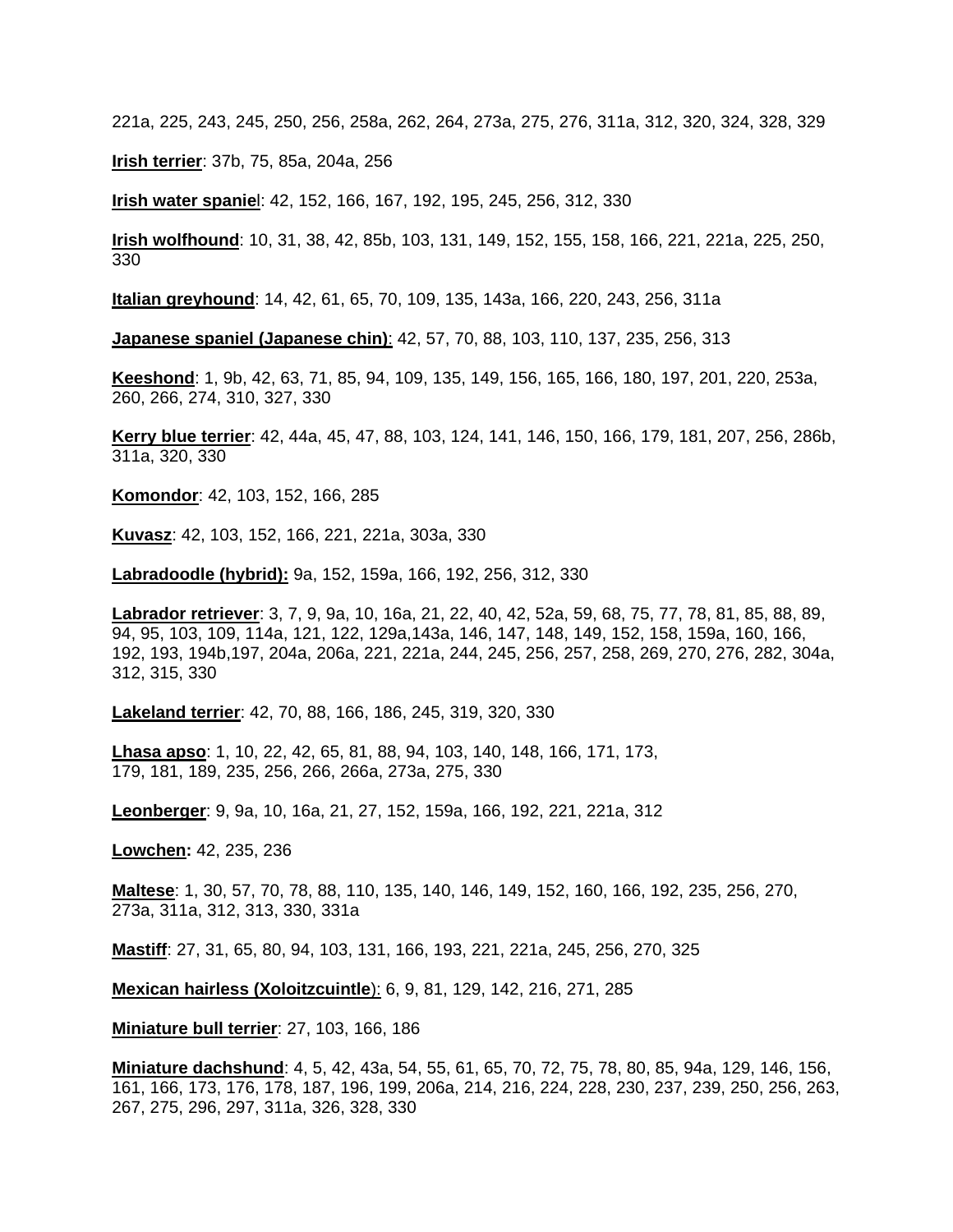**Miniature pinscher**: 42, 65, 85, 87, 103, 128a, 140, 171, 179, 181, 185, 202b, 230, 235, 256, 273a, 299b

**Miniature poodle**: 5, 10, 21, 22, 26, 27, 42, 49, 57, 70, 78, 81, 85, 88, 92, 93, 103, 109, 110, 111, 121, 135, 136, 140, 144, 146, 147, 156, 165, 166, 173, 175, 184, 186, 192, 193a, 199, 206, 206a, 220, 221, 221a, 223, 226, 230, 235, 236, 250, 256, 269, 273a, 275, 294, 311a, 312, 313, 322a, 327, 330

**Miniature schnauzer**: 10, 22, 24a, 42, 70, 71, 76, 85, 88, 103, 112, 121, 144a, 146, 147, 149, 149a, 156, 157, 157c, 166, 179, 181, 185, 192, 206a, 214, 221, 221a, 256, 259, 260, 266a, 270, 271, 284, 301, 311a, 312, 322a, 330

**Neapolitan mastiff**: 42, 83, 94, 103, 152, 158, 166, 221, 245, 256

**Newfoundland**: 9a, 21, 25, 31, 38, 42, 75, 81, 83, 85b, 94, 95, 103, 114,129a, 131, 146, 152, 166, 183, 192, 204a, 206, 221, 221a, 236, 239, 300, 308a, 311a, 312, 320, 327, 330

**Norfolk terrier**: 109, 149, 166, 201, 304a

**Norwegian dunkerhound**: 78, 199

**Norwegian elkhound**: 42, 88, 103, 135, 152, 166, 180, 186, 256, 266, 275, 276, 302

**Norwich terrier**: 65, 166, 186, 330

**Nova Scotia duck tolling retriever**: 9a, 42, 152,159a, 166, 256

**Old English sheepdog**: 9a, 27, 38, 42, 44a, 45, 47, 80, 85b, 88, 103, 122, 129, 140, 146, 148, 149, 152, 159a, 161, 166, 172, 176a, 192, 199, 221, 221a, 226, 250, 256, 269, 270, 273a, 283, 292, 311a, 312, 328, 330

**Otter hound**: 119, 152, 166, 221, 221a, 249, 274, 311, 330

**Papillon**: 9a, 12, 42, 65, 78, 103, 128a, 159a, 166, 235, 256, 330

**Parson (Jack) Russell terrier**: 20, 44a, 78, 123, 186, 206, 235, 330

**Pekingese**: 42, 57, 88, 94, 103, 116, 128, 146, 162, 166, 171, 173, 179, 181, 184, 186, 199, 230, 246, 256, 277, 278, 304, 311a, 313, 317, 318

**Pembroke Welsh corgi**: 27, 42, 50, 61a, 65, 72, 75, 82, 90, 109, 166, 173, 186, 193a, 206a, 214, 236, 245, 256, 270, 330

**Petit basset griffon Vendeen**: 21, 42, 65, 109, 166, 192, 245, 270, 312

**Peruvian Inca orchid:** 6, 9, 81, 109, 129, 142, 172, 216, 271, 285

**Pharaoh hound**: 9a, 10, 159a, 166, 220, 311a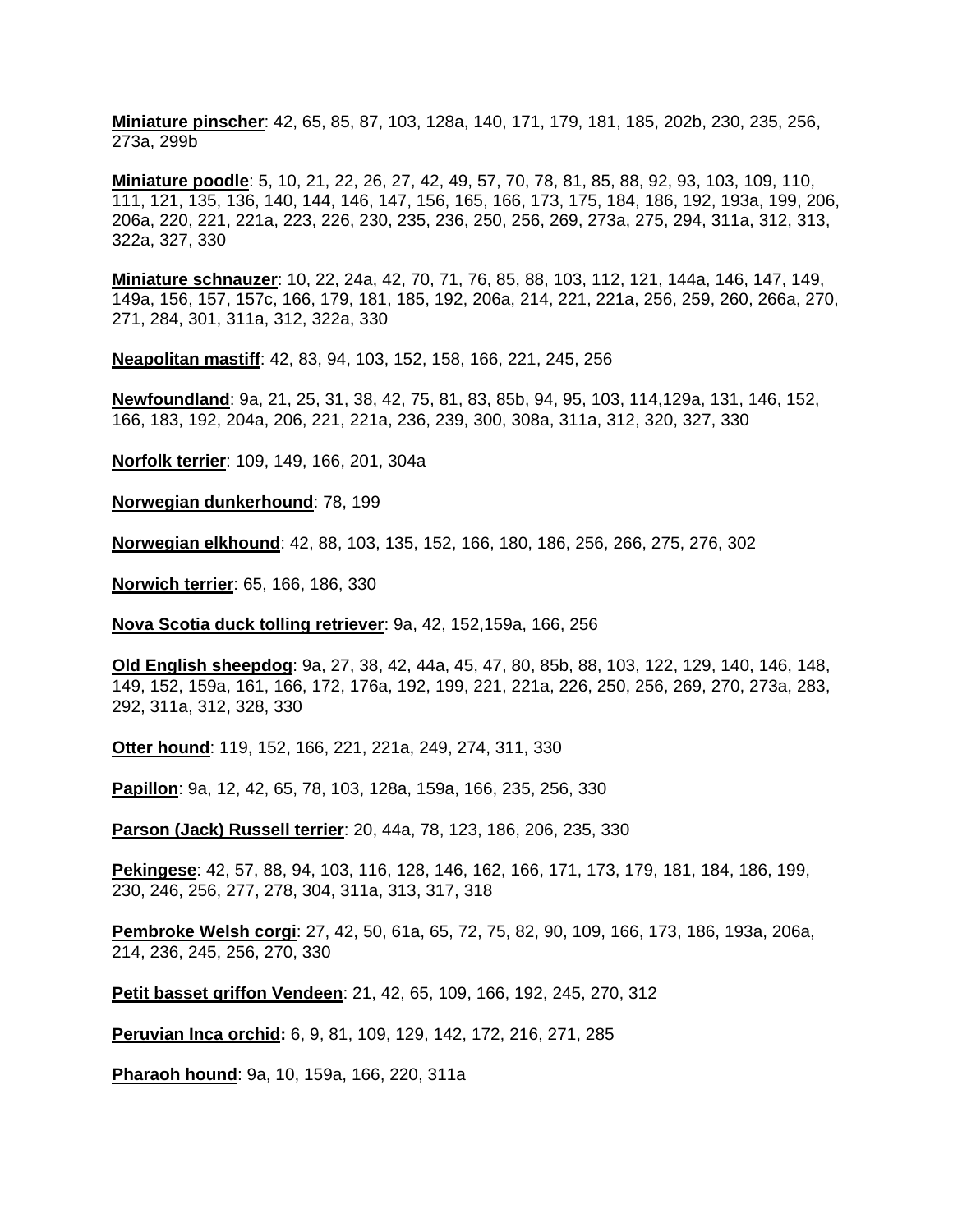**Pointer**: 8, 10, 36, 42, 44a, 65, 80, 89, 103, 109, 149c, 152, 166, 178, 213, 214a, 215, 230, 231, 239, 242a, 256, 258a, 318, 330

**Polish lowland sheepdog (PONS)**: 166, 192, 193a, 214, 312, 318

**Pomeranian**: 9b, 42, 70, 73, 87, 88, 103, 110, 136, 137, 140, 149, 162, 165, 166, 184, 186, 192, 210, 219, 235, 236, 256, 273a, 312, 313

**Portuguese podengo (pequino, medio, grande):** 27, 67, 70, 88, 94, 103, 109, 114, 166, 171, 185, 195, 228, 235, 262, 319

**Portuguese water dog**: 9a, 38, 42, 85b, 88, 128a, 147, 159a, 166, 188a, 192, 193a, 199, 245, 256, 273a, 299b, 312

**Pug**: 9a, 10, 22, 50, 54, 57, 65, 67, 76, 80, 81, 85, 88, 90, 98, 98a, 103, 109, 116, 128, 143, 145, 149, 150, 152, 166, 173, 179, 181, 185, 195, 196, 210a, 230, 235, 246, 256, 259, 293, 295, 304a, 308, 309, 317

**Puli**: 27, 42, 152, 166, 256, 270

**Rhodesian ridgeback**: 21, 42, 45, 51, 81, 84, 103, 143a, 146, 152, 166, 190a, 192, 218a, 221, 221a, 245, 256, 312, 330

**Rottweiler**: 9a, 27, 42, 85, 88, 94, 95, 103, 105, 129, 129a, 146, 149c, 152, 159a, 161, 166, 172, 190a, 192, 193, 218a, 221, 221a, 225, 231, 245, 250b, 256, 258a, 269, 270, 300, 311a, 312, 326, 328, 330

**Saint Bernard**: 27, 31, 38, 42, 60, 72, 83, 85b, 88, 94, 94a,103, 109, 114, 118, 121, 122, 128, 131, 133, 140, 147, 148, 149, 152, 155, 166, 188, 198, 221, 221a, 225, 262, 273a, 298, 325, 328, 329, 330

**Saluki**: 14, 27, 42, 65, 103, 146, 166, 214, 245, 256, 269, 270, 311a, 330

**Samoyed**: 9b, 24, 42, 65, 85, 88, 89, 103, 121, 135, 140, 146, 147, 149, 149b, 152, 166, 192, 204a, 221, 221a, 240, 242, 245, 256, 260, 269, 270, 273a, 274, 303a, 311a, 312, 328, 330

**Schipperke**: 42, 85, 88, 103, 166, 185, 202b, 207, 239, 245, 256

**Scottish deerhound**: 31, 42, 105, 131, 158, 166, 221, 221a

**Scottish terrier**: 5, 10, 22, 37, 42, 68, 75, 78, 80, 81, 122, 129, 140, 148, 149a, 166, 186, 193, 197, 206, 245, 256, 272, 273a, 294, 313a, 324, 330

**Sealyham terrier**: 22, 42, 81, 135, 166, 186, 245, 256, 269, 270

**Shetland sheepdog**: 5, 37, 42, 52, 52a, 58, 59, 65, 82, 86, 88, 108, 121, 122, 129, 147, 148, 149a, 151, 152, 157, 166, 176a, 192, 220, 236, 245, 256, 270, 306, 312, 313a, 328, 329, 330

**Shiba inu**: 9, 10, 21, 22, 27, 42, 43, 115, 152, 157a, 166, 235, 324a, 329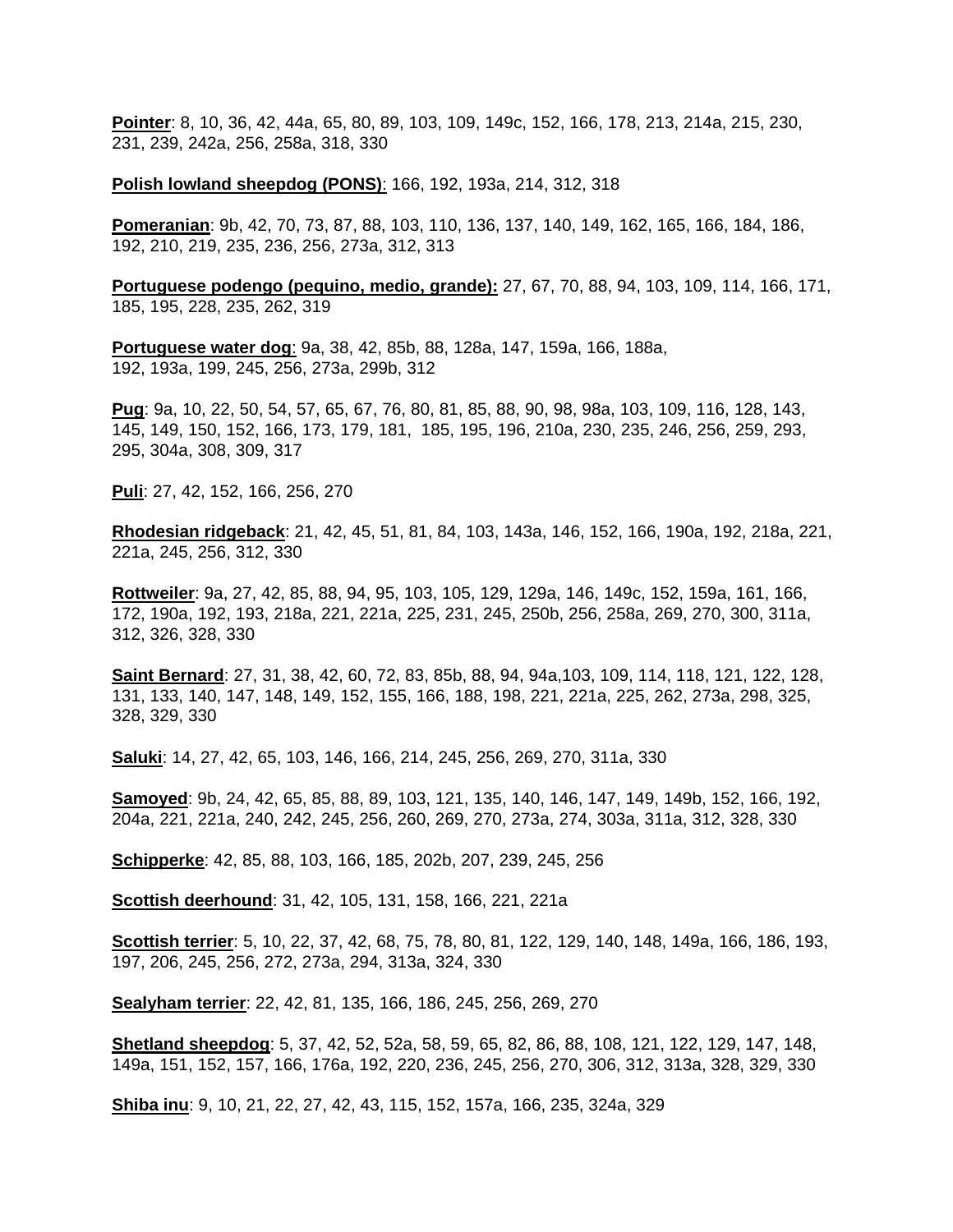**Shih tzu**: 1, 42, 54, 55, 83, 88, 89, 94, 103, 110, 146, 149, 166, 173, 179, 181, 182, 187, 256, 266, 266a, 269, 311a, 317, 322a, 330

**Shiloh shepherd**: 16a, 31, 61c, 105, 131, 152, 166, 172, 229, 231, 231a, 266, 290a

**Siberian husky**: 9b, 41, 42, 65, 86, 103, 104, 121, 128a, 135, 147, 149,152, 157c, 166, 184a, 186, 192, 221, 221a, 230, 245, 256, 270, 312, 324a, 328, 329, 330, 334

**Silken windhound:** 70, 78, 166, 176a, 192, 312, 318

**Silky terrier**: 42, 57, 70, 85, 154, 185, 188a, 193a, 235, 245, 256, 311a, 313

**Skye terrier**: 27, 88, 101, 111, 163, 166, 183, 186, 192, 206, 312, 316, 330

**Sloughi**: 166, 256

**Smooth fox terrier**: 3, 10, 21, 22, 42, 78, 81, 87, 88, 112, 135, 138, 166, 185, 186, 206, 221, 221a, 243, 260, 288, 330

**Soft-coated Wheaten terrier**: 9a, 10, 22, 42, 81, 159a, 166, 172, 220, 245, 253, 256, 258a, 258b, 266a, 270, 330

**Spinone Italiano**: 9a, 44a, 91,95, 96, 97 103, 152, 159a,166, 192, 312

**Staffordshire bull terrier:** 42, 109, 143a, 166

**Standard dachshund**: 1, 4, 5, 8, 42, 43b, 54, 55, 61, 65, 70, 72, 75, 78, 80, 83, 85, 94a, 103, 115, 129, 135, 140, 146, 156, 161, 166, 173, 176, 179, 181, 187, 192, 196, 199, 214, 214a, 216, 220, 224, 228, 230, 237, 239, 242a, 245, 250, 256, 263, 267, 273a, 275, 296, 297, 311a, 312, 326, 328, 330

**Standard Manchester terrier**: 42, 72, 109, 135, 166, 185, 186, 237, 256, 330

**Standard poodle**: 9a, 10, 21, 22, 27, 31, 42, 61, 81, 88, 103, 109, 110, 121, 124a, 135, 140, 144, 146, 147, 152, 159a, 166, 175, 184, 186, 192, 199, 220, 221, 221a, 223, 230, 245, 256, 269, 273a, 311a, 312, 330

**Standard schnauzer**: 9a, 23, 42, 62, 121, 147, 166, 192, 193, 221, 221a, 240, 260, 270, 286, 299a, 312, 330

**Sussex spaniel**: 37b, 38, 42, 81b, 88, 103, 173, 235, 236, 260, 270, 310, 327

**Swiss mountain dog (greater Swiss mountain dog)**: 221, 221a, 249, 311, 311a

**Thai ridgeback**: 84, 152

**Tibetan mastiff**: 27, 95, 152, 158, 166, 192, 221, 245, 312, 330

**Tibetan terrier**: 14, 42, 78, 103, 157d, 186, 193a, 199, 214, 245, 250b, 256, 270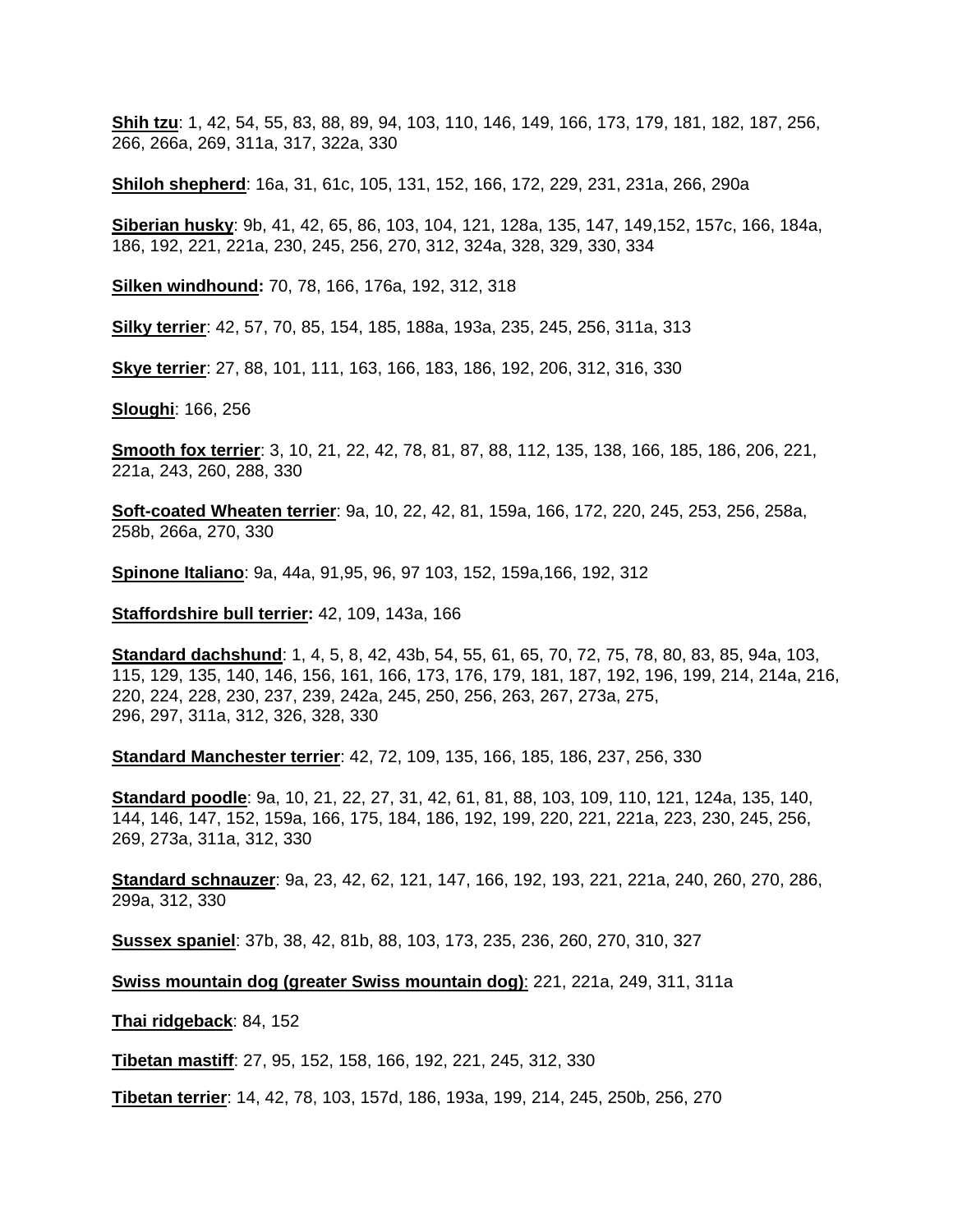#### **Tosu inu:** 10, 27, 157a, 166

#### **Toy fox terrier**: 21, 80, 81, 235, 185, 330

#### **Toy Manchester terrier**: 42, 166, 186, 237, 256, 330

**Toy poodle**: 5, 10, 22, 26, 27, 42, 49, 57, 70, 78, 81, 85, 88, 92, 93, 103, 109, 110, 111, 121, 124a, 135, 136, 140, 144, 146, 147, 149, 156, 165, 166, 173, 175, 184, 186, 193a, 199, 220, 221, 221a, 223, 226, 230, 235, 236, 256, 269, 273a, 275, 294, 311a, 313, 322a, 327, 330

**Vizsla**: 21, 27, 42, 68, 80, 81, 103, 109, 117, 121, 140, 143a, 147, 152,161, 166, 192, 193, 221, 221a, 256, 273a, 289, 296, 305, 312, 318, 319, 326

**Weimaraner**: 27, 31, 43b, 61, 65, 80, 88, 103, 105, 114, 121, 131, 140, 142, 147, 150,152, 158, 160a, 165, 166, 168, 169, 170, 178a, 196, 206, 250, 256, 273a, 289, 296, 305, 311b, 318, 319, 326

**Welsh springer spaniel**: 42, 135, 152, 166, 192, 245, 256, 312

**Welsh terrier**: 42, 135, 166, 186, 190a, 218a, 330

**West Highland white terrier**: 2, 4, 9a, 10, 21, 22, 37, 42, 52a, 64, 68, 71, 80, 81, 106, 130, 136, 156, 159a, 171, 181, 185, 186, 199, 245, 250, 263, 270, 276, 313a, 331, 331a

**Whippet**: 42, 61, 70, 80, 103, 143a, 166, 186, 221, 221a, 234, 237, 256, 330

**Wire-haired fox terrier**: 3, 21, 22, 37, 42, 78, 81, 87, 88, 103, 112, 135,138, 166, 185, 186, 206, 243, 256, 260, 286, 288, 310, 313a, 330

**Wire-haired pointing griffon**: 152, 206a, 226

**Yorkshire terrier**: 42, 57, 70, 71, 80, 88, 103, 149, 154, 160, 162, 166, 179, 181, 185, 199a, 235, 236, 245, 252a, 256, 269, 270, 276, 313, 330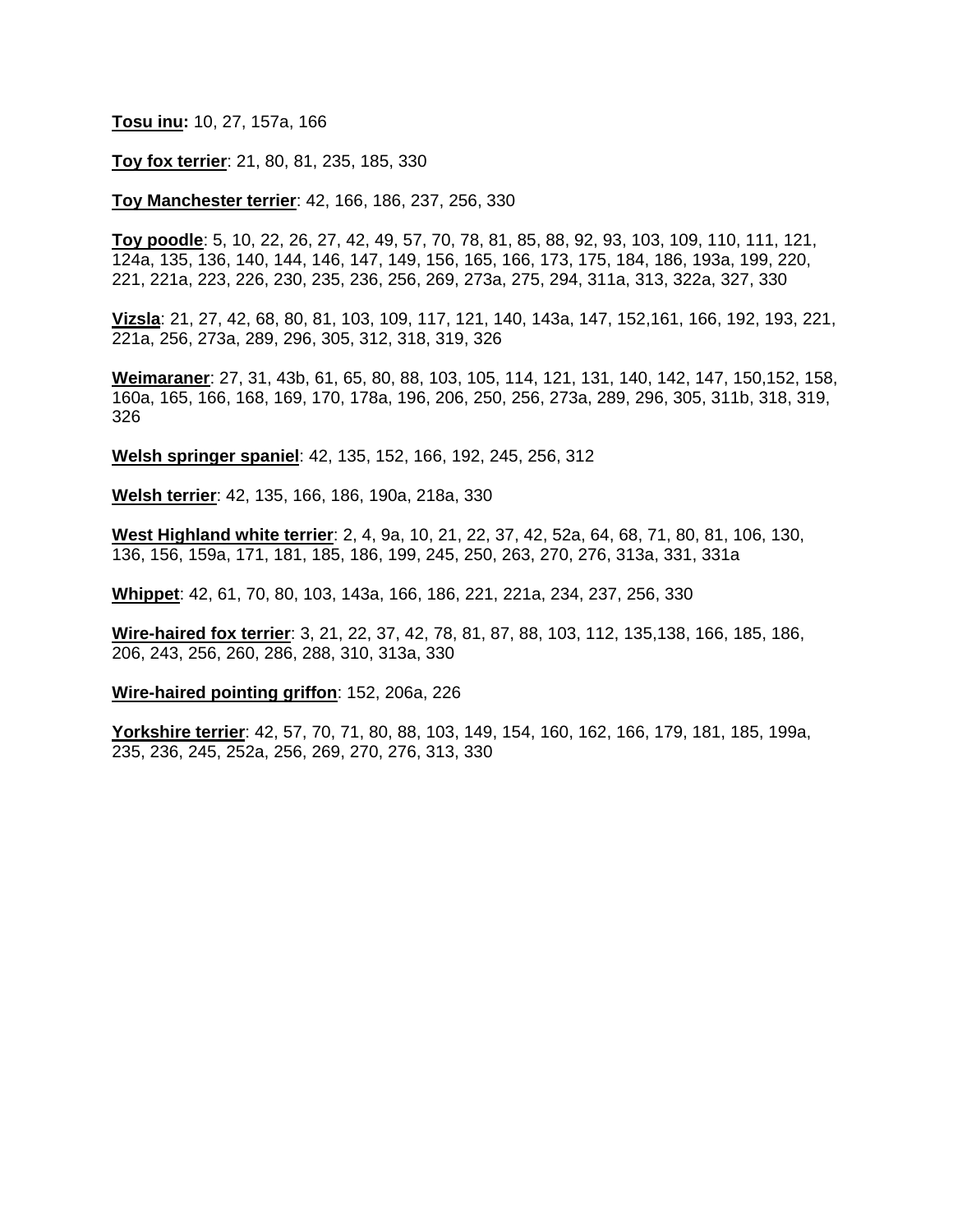### **Section II:**

**1. Aberrant cilia**: eyelashes growing abnormally, such as rubbing against the eyeball. (See #88)

**2. Abnormal copper metabolism**: (usually Bedlington terriers, American cocker spaniels, West Highland white terriers, or Doberman pinschers) an inability to utilize and store copper properly, resulting in liver disease and other problems. (See #64)

**3. Abnormal dentition**: abnormal placement, number and development of teeth.

**4. Acanthosis nigricans**: (usually dachshunds) a skin disease where the skin becomes thickened and dark, primarily affecting the axillae (armpits).

**5. Achondroplasia**: abnormal development of cartilage leading to dwarfism (seen aberrantly in most breeds, but that's what makes a Basset hound and other achondroplastic breeds long and low).

**6. Acne**: same thing as in humans, affects the muzzle and lip areas.

**7. Acral lick dermatitis**: a skin disease caused by an animal's licking a localized area excessively, especially on the legs and paws.

**8. Acral mutilation**: a progressive self-mutilation of the feet and legs. Also known as peripheral sensory neuropathy in pointing breeds because they are born without pain sensation. (See #242a)

**9. Acute moist dermatitis**: known as "hot spots," a localized area of a severely itchy, inflamed and oozing dermatitis exacerbated by the animal's intense licking and chewing at the spot.

**9a. Addison's disease (hypoadrenocorticism)**: a disease characterized by inadequate secretion of cortisone from the adrenal glands. More common in Old English sheepdogs, bearded collies, standard poodles, Nova Scotia duck tolling retrievers, leonbergers, Eurasiers, and Weimaraners. (See #159a)

**9b. Adrenal sex hormone dermatosis**: also called "alopecia-x," this disorder is caused by overproduction of adrenal sex hormones and results in patchy or generalized hair loss over the trunk. Seen in young male Pomeranians, keeshonden, Siberian huskies, and samoyeds, as well as other breeds.

**10. Allergies**: same as in humans. Dogs can be allergic to things they come in contact with, eat or inhale.

**11. Amyloidosis**: a condition where abnormal deposits of proteinaceous material called amyloid are laid down in tissues and impair their function. Common in Akitas and Chinese shar peis.

**12. Anasarca**: a condition where neonatal puppies have an abnormal accumulation of fluids in their tissues. Often seen in English bulldogs.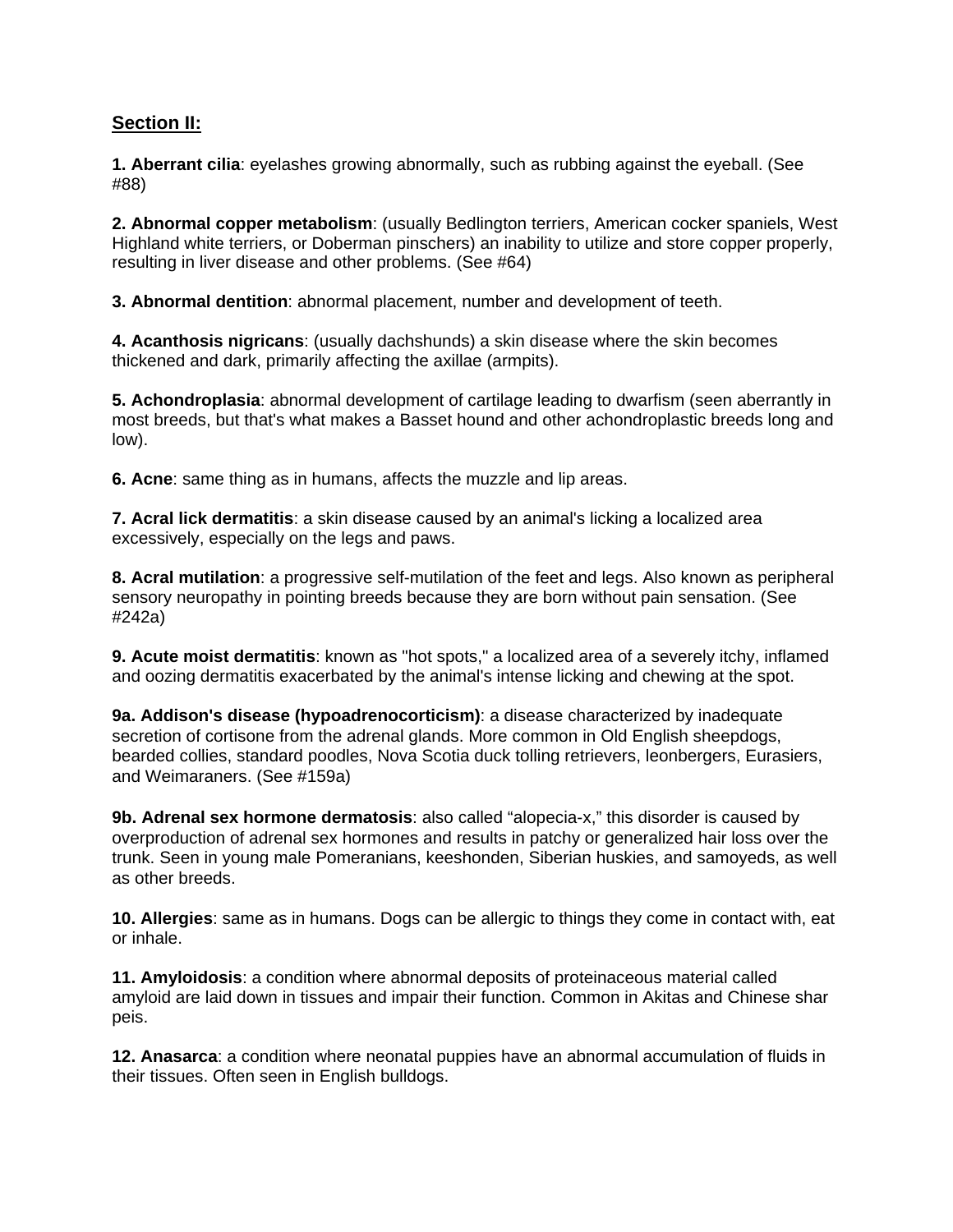**13. Anemia with chondrodysplasia**: a condition of Alaskan malamutes where there is malformation and maldevelopment of cartilage and red blood cells. Also called stomatocytosis because of the mouth-like shape of red blood cells.

**14. Anesthetic idiosyncracy**: a condition where an individual has an abnormal response to commonly used anesthetics sometimes leading to death. Idiosyncratic means there is no good explanation or way to predict this.

**15. Anomaly of third cervical vertebra**: a malformation of one of the neck bones in the spinal column.

**16. Anophthalmia**: a condition where an animal is born without any eyes.

**16a. Anterior cruciate ligament rupture:** a condition where this ligament is loose and tears or ruptures, usually during exercise. Affected stifle joints demonstrate a classical "drawer" sign (forward or backward sliding of the joint) upon palpation. Can be unilateral or bilateral. Commonly associated with hypothyroidism.

**17. Aortic body tumors**: a cancer that arises from a small organ at the base of the aorta, near the heart.

**18. Apocrine gland tumor**: a cancer arising from glands which secrete fluids (such as mammary glands).

**19. Arteriovenous fistula**: an abnormal connection that forms between arteries and veins.

**20. Ataxia**: incoordination associated with a variety of central and peripheral nervous system abnormalities, spinal cord instability or inner ear disorders. An autosomal recessive trait seen in many breeds and with episodes of spasmodic muscle activity in Parsons (Jack) Russell terriers. (See #44a).

**21. Atopic dermatitis**: a skin disease caused by a dog's reaction to an inhalant allergy. (See #81)

**22. Atopy**: an allergy caused from things dogs inhale.

**23. Atresia of nasolacrimal puncta**: a condition where the holes on the inside of the lower eyelids (puncta) are too small or closed so tears spill over the lid instead of draining to the nose.

**24. Atrial septal defects**: a malformation of the dividing wall between two chambers of the heart, usually resulting in a hole which then causes blood flow abnormalities.

**24a. Avian tuberculosis**: an often fatal infection in immune deficient animals due to avian tuberculosis. Seen in basset hounds and miniature schnauzers.

**25. Avulsion fractures**: fractures of the bones caused by a piece being ripped away, usually because of its strong attachment to a ligament or tendon.

**26. Basal cell tumor**: a cancer arising from a type of skin cell.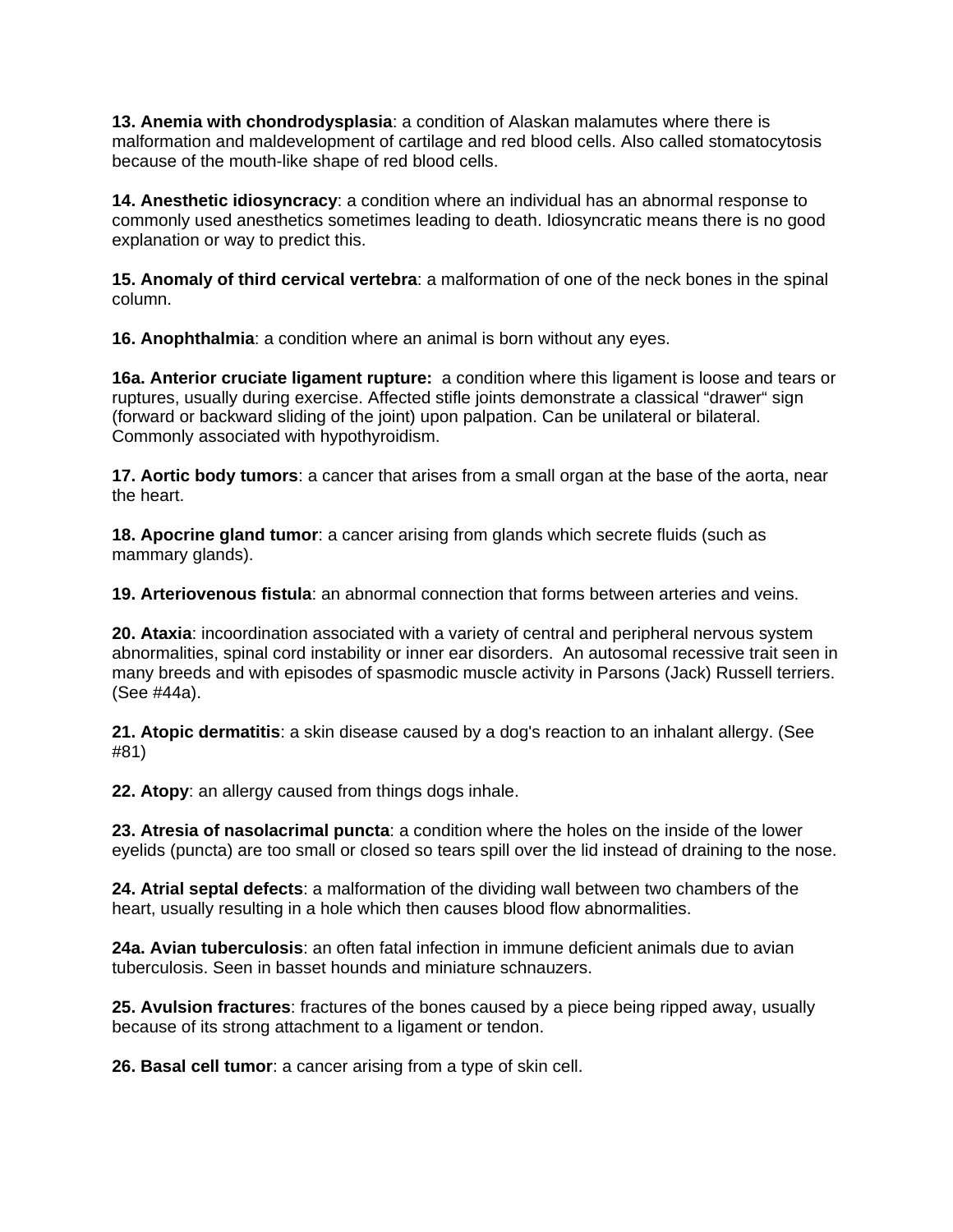**27. Behavioral abnormalities**: a whole range of abnormal behavior patterns, such as aggression, panic disorders, etc., obsessive compulsive disorders like "spinners" or tail chasing, and pica seen in bull terriers. Can be associated with hypothyroidism and thyroiditis.

**28. Bithoracic ectromelia**: a condition where the front leg bones are very small or absent.

**29. Blepharospasm**: an abnormal tightening of the muscles around the eyes, which causes repetitive blinking.

**30. Blindness**: an inability to see due to a large variety of causes.

**31. Bloat**: a condition where a dog's stomach produces excessive gas and enlarges severely enough to cause death without immediate treatment. Usually associated with gastric torsion (gastric dilatation volvulus; GDV). (See #131)

**32. Blue eyes**: an adverse reaction to certain older vaccines containing infectious canine hepatitis virus (adenovirus-1) which produces a bluish discoloration to the cornea. Current vaccines that protect against this disease use only adenovirus- 2 , to avoid the blue eye complication.

**32a. Bronzing skin syndrome**: a condition in Dalmatians and Bedlington terriers causing bronze discoloration of the skin, albeit for different reasons.

**33. Bullous pemphigoid**: an autoimmune (i.e., the body attacking itself) disease associated with the formation of painful blisters.

**34. Bundle branch block**: an abnormality of the electrical conduction mechanism of the heart.

**35. Bundle of His degeneration**: a condition where a part of the electrical system of the heart deteriorates.

**36. Calcinosis circumscripta**: the development of lumps of hard calcium deposits in the skin.

**37. Cancer, bladder**: transitional cell carcinoma (TCC) of the bladder is prevalent in Scottish terriers and West Highland white terriers. Herbicide exposure increases the risk of TCC, whereas increased consumption of green leafy and yellow orange vegetables the decreases the disease risk.

**37a**. **Canine leukocyte adhesion deficiency (CLAD)**: a condition where the leukocytes fail to adhere normally, leading to recurrent infections. Seen in Irish setters and Irish red and white setters.

**37b. Cardiac valvular disease**: weakness of heart valves producing heart murmurs and leading to cardiac failure. Prevalent in Cavalier King Charles spaniels.

**38. Cardiomyopathy**: a disease of weakened heart muscles. Also called dilated cardiomyopthy (DCM). Associated with taurine deficiency in golden retrievers. Also, seen in giant breeds such as great Danes, salukis, boxers, American cocker spaniels, and Doberman pinschers.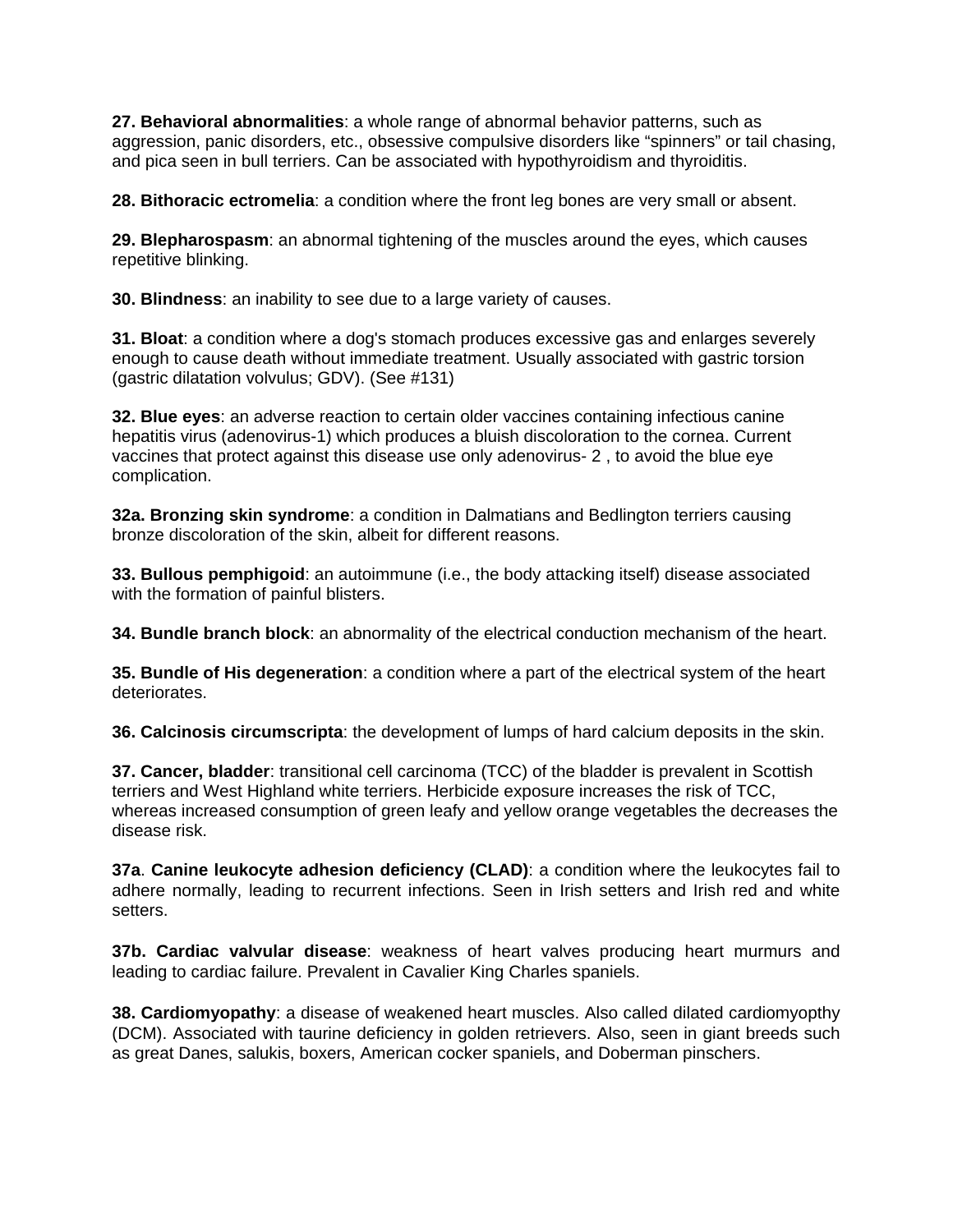**38a. Carnitine deficiency:** low concentrations of this quaternary amine are associated with reduced contraction and relaxation of cells, especially heart muscle, because it is involved in long-chain fatty acid transport within cells to generate metabolic energy. Deficiency of carnitine is thereby linked to dilated cardiomyopathy. Seen in boxers and American cocker spaniels. (See #38)

**39. Carotid body tumors**: cancer arising from a small organ located on the carotid in the neck.

**40. Carpal subluxation**: a condition where the "wrist" bones are loose and out of alignment.

**41. Castration responsive dermatosis**: a skin condition characterized by loss of hair, thickened skin and inflammation which responds to castration (i.e., hormonally dependent).

**42. Cataract**: as in humans, a change in structure of the lens of the eye leading to cloudiness and usually to blindness.

**43. Cataract with microphthalmia**: a condition where a dog has cataracts along with abnormally small eyes.

**43a. Cavalier episodic falling syndrome:** a neurological condition induced by exercise, excitement or frustration. Muscle tone increases, as affected dogs cannot relax muscles; so become rigid and fall over. Clinical signs occur typically at 4-7 months of age. A DNA marker test is available from the Animal Health Trust in UK.

**43b. Cell-mediated immunodeficiency**: a deficiency of T-lymphocyte function causing impaired immunity, chronic recurrent infections and stunted growth. Seen in Weimaraners and dachshunds. (See #311b)

**44. Cellulitis (folliculitis and furunculosis)**: inflammation and infection of the cells of the skin including the hair follicles and deeper structures.

**44a. Cerebellar ataxia**: an x-chromosome-linked disorder of pointers, and an autosomal recessive disease of several other breeds. Affected puppies have episodes of dysmetria ("goose stepping"), nystagmus, and disorientation, which progresses to marked ataxia in puppies or progressively up to 16 months of age. Seen in Kerry blue terriers, Coton de tulear, Parsons (Jack) Russell terrier, and Chinese crested among others.

**45. Cerebellar cortical abiotrophy**: malformation of the neurons in the cerebellum, a part of the brain. (See #47)

**46. Cerebellar degeneration**: a condition where a part of the brain deteriorates.

**47. Cerebellar and extrapyramidal abiotrophy**: a condition where the neurons in the cerebellum part of the brain and parts of the spinal cord are malformed and eventually malfunction. Seen in many breeds such as Kerry blue terrier, American Staffordshire terrier, old English sheepdog, Brittany spaniel, and Gordon setter.

**48. Cerebellar hypoplasia**: a condition where the cerebellum, a part of the brain, is poorly formed (too small or absent) and doesn't function properly or at all.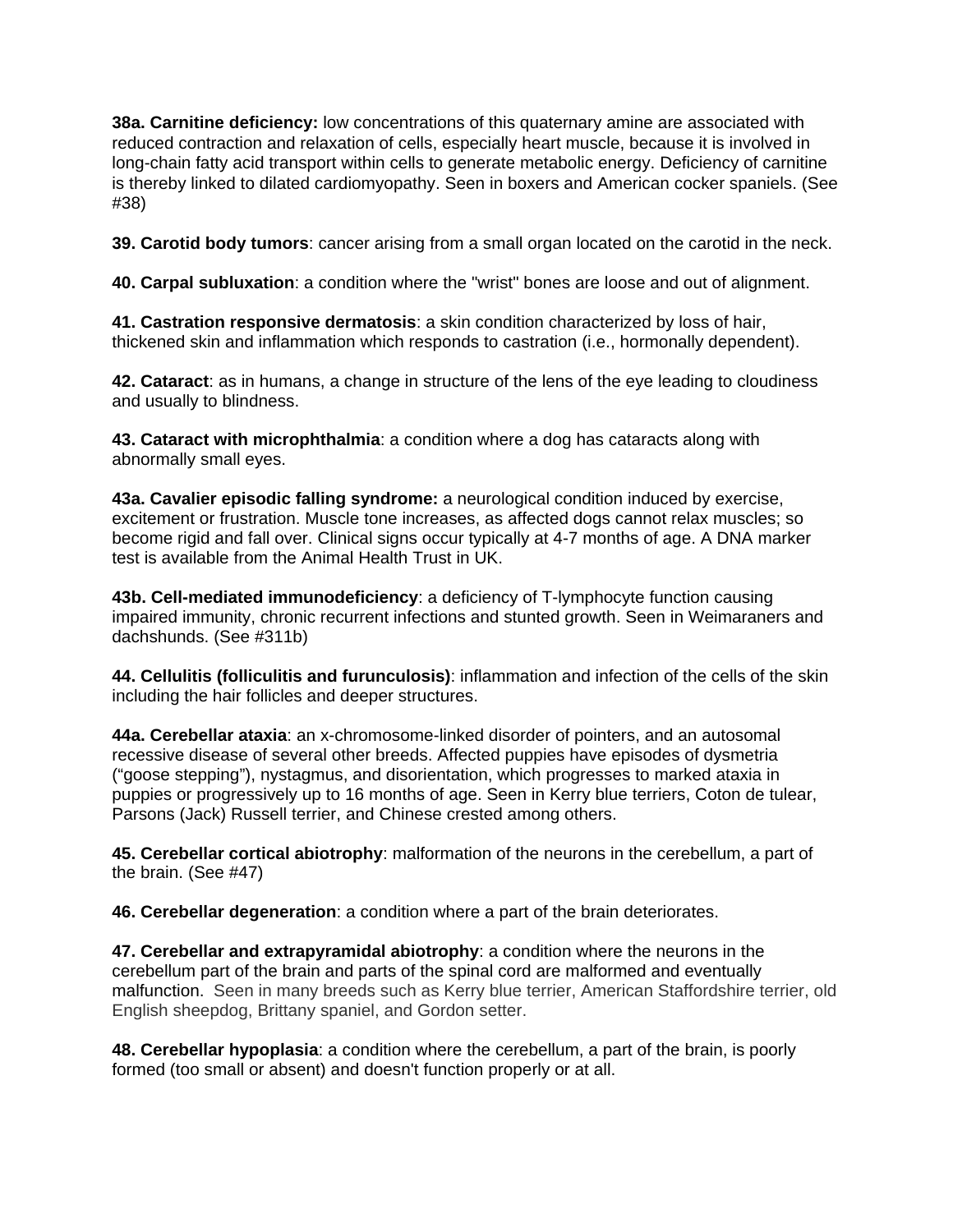**49. Cerebrospinal demyelination**: a condition where the neurons of the brain and spinal cord are malformed, lacking a specialized sheath, which causes malfunction.

**50. Cervical disc disease**: a degeneration or malformation of the cushioning discs between the spinal column bones (vertebrae) in the neck.

**51. Cervical vertebral malformation or instability**: a malformation of the vertebrae in the neck usually leading to nerve damage. Commonly seen in Doberman pinschers and causes a hackneyed gait (high stepping). (See #292, 332)

**52. Choroidal hypoplasia**: the technical name for collie eye anomaly (see #58), this autosomal recessive disorder causes improper development of the choroid vascular layer under the retina of the eye in young puppies. Thee is no treatment or cure. Seen in collies, border collies, Shetland sheepdogs, Australian shepherds and Lancashire heelers.

**52a. Chronic progressive hepatitis**: an increasingly comomon disease sometimes called chronic active hepatitis and seen primarily in Doberman pinschers, Dalmatians, Labrador retrievers, golden retrievers, and Shetland sheepdogs. (See #2, 62)

**53. Ciliary dyskinesia**: congenital trait in several breeds where all ciliated cells (those with hairs or moving appendages) are deformed and rigid. Also called immotile cilia syndrome and Kartagener's syndrome. Causes chronic pneumonia and sterility. Common in bichon frise and Doberman pinschers.

**54. Cleft lip**: a condition where the two halves of the upper lip do not join together. Cleft palate and cleft lip are often seen together.

**55. Cleft palate**: a condition where the roof of the mouth is not closed and the inside of the nose opens into the mouth.

**56. Coliform enteritis**: an inflammation of the bowel caused by a certain group of bacteria, commonly due to fecal contamination.

**57. Collapsed trachea**: a condition where the cartilage rings that make up the trachea are malformed and tend to collapse easily.

**58. Collie eye anomaly**: detected by ophthalmologic examination between 5-8 weeks of age. Seen worldwide in several breeds as well as rough and smooth collies. In mild disease, vision may not be impaired, but mildly affected dogs can produce severely affected offspring. In severe form, colobomas and retinal detachment can occur by about 2 years of age, although total blindness is rarely seen. Genetic testing from a blood sample can distinguish normal, carrier, and affected dogs.

**59. Coloboma**: an abnormal development of the eye, usually seen in collies, which can lead to blindness. (See #58, 60, 203)

**60. Colobomas with aphakia**: same as above but with congenital absence of the lens.

**60a. Color dilution alopecia**: a form of follicular dysplasia causing various degrees of hair loss in middle-aged blue and fawn Doberman pinschers.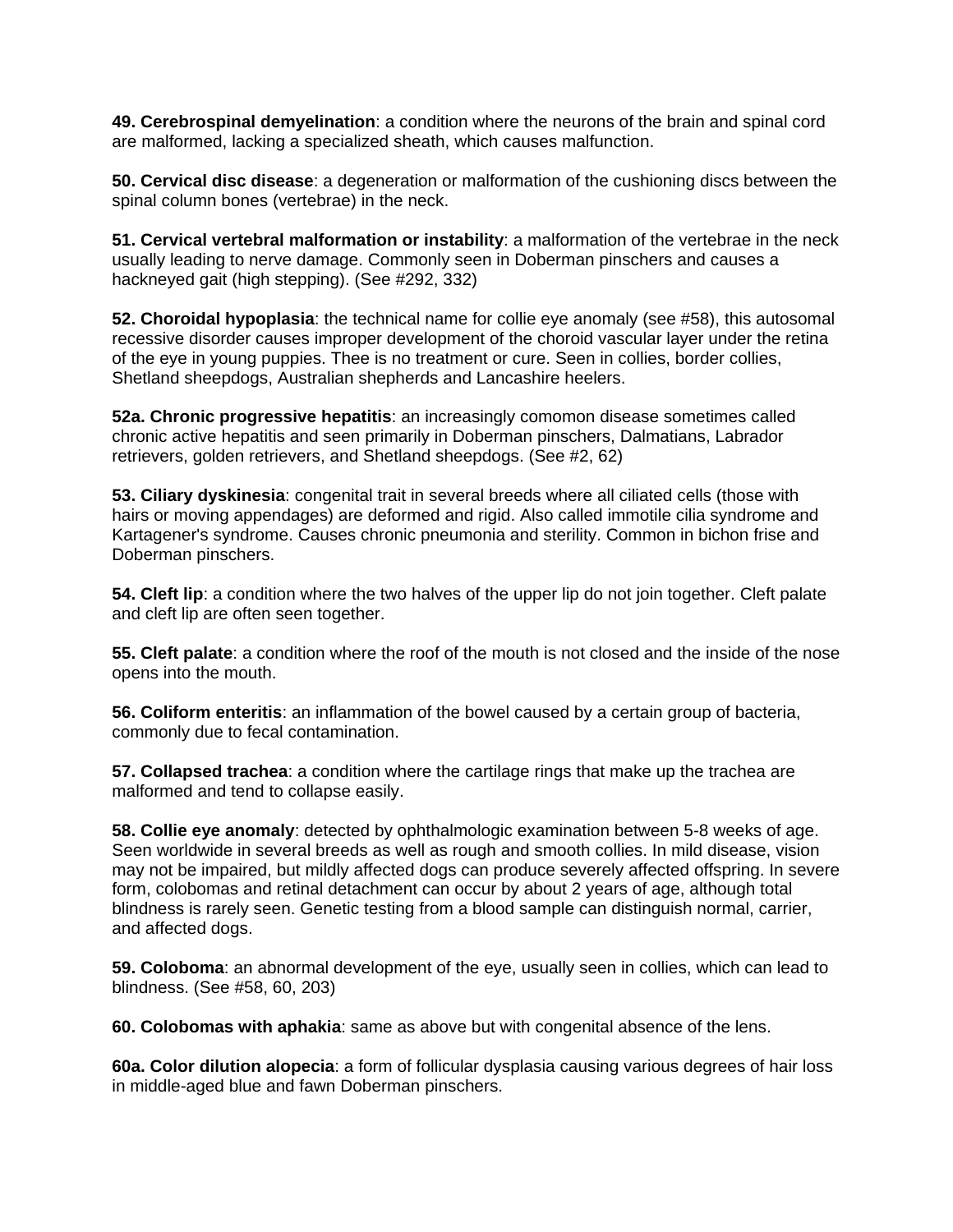**61. Color mutant alopecia**: a condition where certain colored areas of a dog's skin grows less or no fur. Commonly seen in Yorkshire terriers, blue and fawn Doberman pinschers, and fawn Irish setters.

**61a. Combined immunodeficiency**: a severe combined deficiency of cell-mediated immunity (T-cell function) and low concentrations of serum immunoglobulins (IgA, IgG, and variably IgM). Affected puppies usually die from viral infections by 12-16 weeks of age. Seen in Basset hounds. (See #43a, 168, 169, 170)

**61b. Complement deficiency**: a deficiency in serum concentrations of the third component of complement which impairs neutrophil function and causes recurrent infections. Seen in Brittanys.

**61c. Compressive myelopathy**: a condition of Shiloh shepherds with malformed spinal vertebral processes which compress the spinal cord and cause spastic paraparesis, acute progressive pelvic limb weakness and incoordination (ataxia). (See #290a)

**61d. Congenital heart defects**: a condition where the heart is abnormal at birth. Present in many breeds.

**61e. Congenital stationary night blindness**: a condition at birth where affected pups cannot see at night. Seen in briards.

**62. Conjunctivitis**: an inflammation of the conjunctival membrane of the eye.

**63. Conus septal defect**: a developmental abnormality of the right heart.

**64. Copper storage abnormality in liver**: (See #2)

**65. Corneal dystroph**y: an abnormality of the cornea usually characterized by shallow pits in the surface.

**66. Corneal leukomas:** an abnormal accumulation of a white material in or on the cornea.

**67. Corneal ulcer, superficial**: an erosion of the outer membrane and outer surface of the cornea.

**68. Craniomandibular osteopathy**: an abnormal development of the bones of the face and the jaw. Seen in West Highland white and Cairn terriers, among other breeds.

**69. Cranioschisis**: abnormal development of the skull characterized by openings between or in the bones.

**69a. Cricopharyngeal dysfunction:** delayed swallowing times causing dysphagia (see #89a) observed on videofluoscopy. Seen in golden retrievers.

**70. Cryptorchidism**: a condition where one testicle does not descend into the scrotal sac.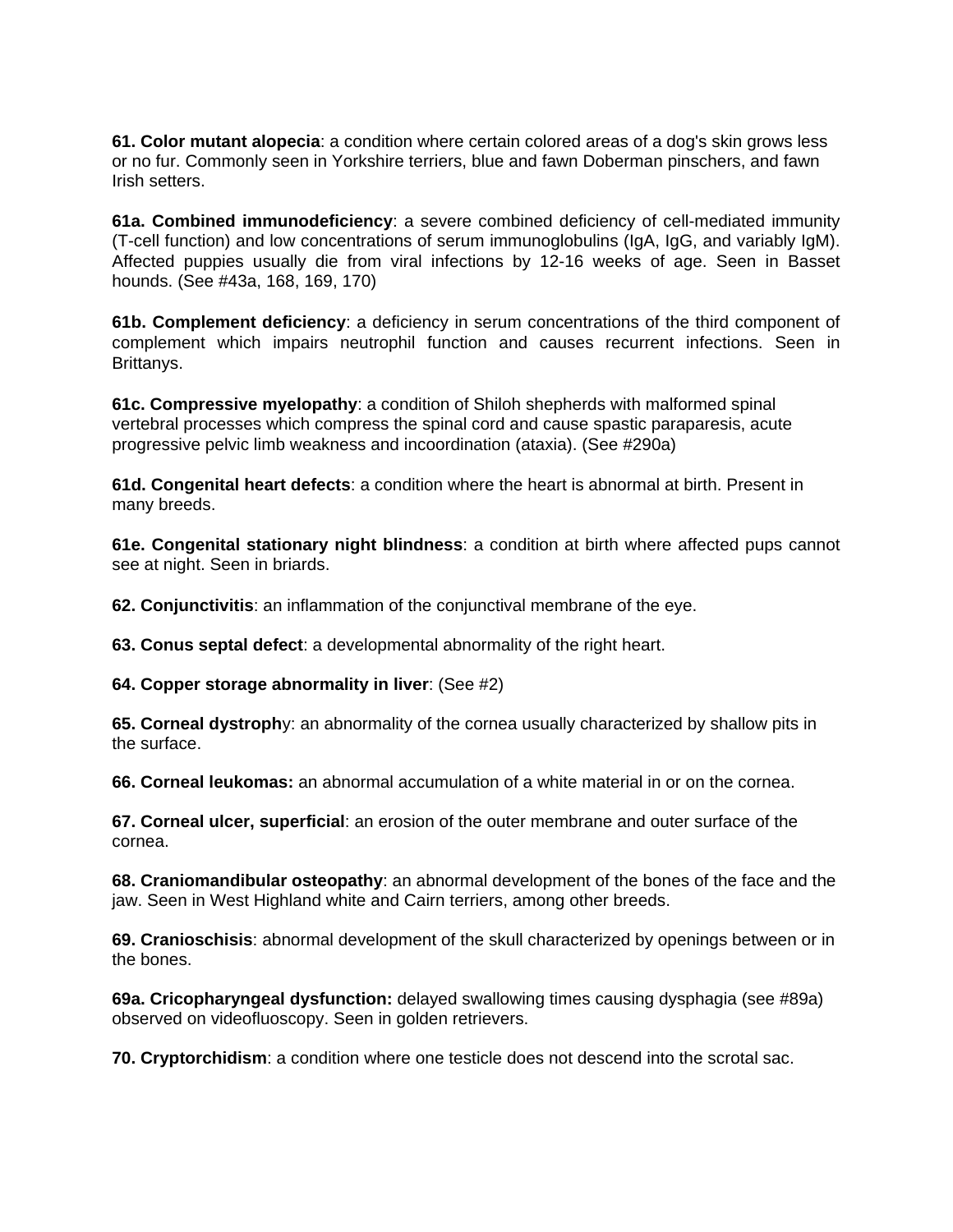**71. Cushing's disease (hyperadrenocorticism)**: a common disease characterized by an excess secretion of corticosteroids from the adrenal glands. Most often seen in middle aged females. (See #156)

**72. Cutaneous asthenia**: a condition where the skin lacks its normal strength, elasticity and sensation. Also called Ehlers-Danlos syndrome. Seen in several breeds, including English springer spaniels and boxers. (See #94a)

**72a. Cutaneous mucinosis**: (See #202a)

**72b. Cutaneous vasculopathy**: a disease of autosomal recessive inheritance in which young puppies exhibit footpad swelling and depigmentation, with crusting and ulceration of the tips of ears and tail. Seen in German shepherd dogs.

**73. Cyclic neutropenia**: a condition characterized by periodic lowering of neutrophils, a type of white blood cell. Commonly seen in grey collies.

**74. Cystic ovaries**: a condition where the ovarian follicles become cystic (fluid filled) leading to hormonal imbalances and other problems.

**75. Cystinuria**: an abnormal excretion of a substance (cystine) in the urine.

**76. Cystitis and cystic calculi**: infection of the bladder which often leads to formation of abnormal mineral deposits (bladder stones). Prevalent in certain breeds.

**77. Dacryocystitis**: inflammation of a tear sac.

**78. Deafness**: an inability to hear, due to many different causes. In Dalmatians, congenital deafness is associated with blue eye color.

**79. Deformed tail**: a congenital condition where the tail is malformed.

**79a. Degenerative myelopathy:** progressive disorder primarily in German shepherd dogs where the spinal cord degenerates and causes rear limb weakness and incoordination. Can end up with cauda equine syndrome, where the nerve roots at the end of the spinal column become atrophied.

**80. Demodicosis**: a kind of skin disease (mange) caused by microscopic *Demodex canis* mites living within the skin layers and producing an immunodeficiency syndrome.

**81. Dermatitis, atopic**: inflammation and subsequent infection of the skin due to atopy. (See #21, 22)

**82. Dermatomyositis**: a disease affecting the skin and muscles, usually in collies or Shetland sheepdogs.

**83. Dermoid cyst**: a small growth composed of skin-like structures.

**84. Dermoid sinus**: similar to a dermoid cyst but usually larger. Seen in Rhodesian and Thai ridgebacks.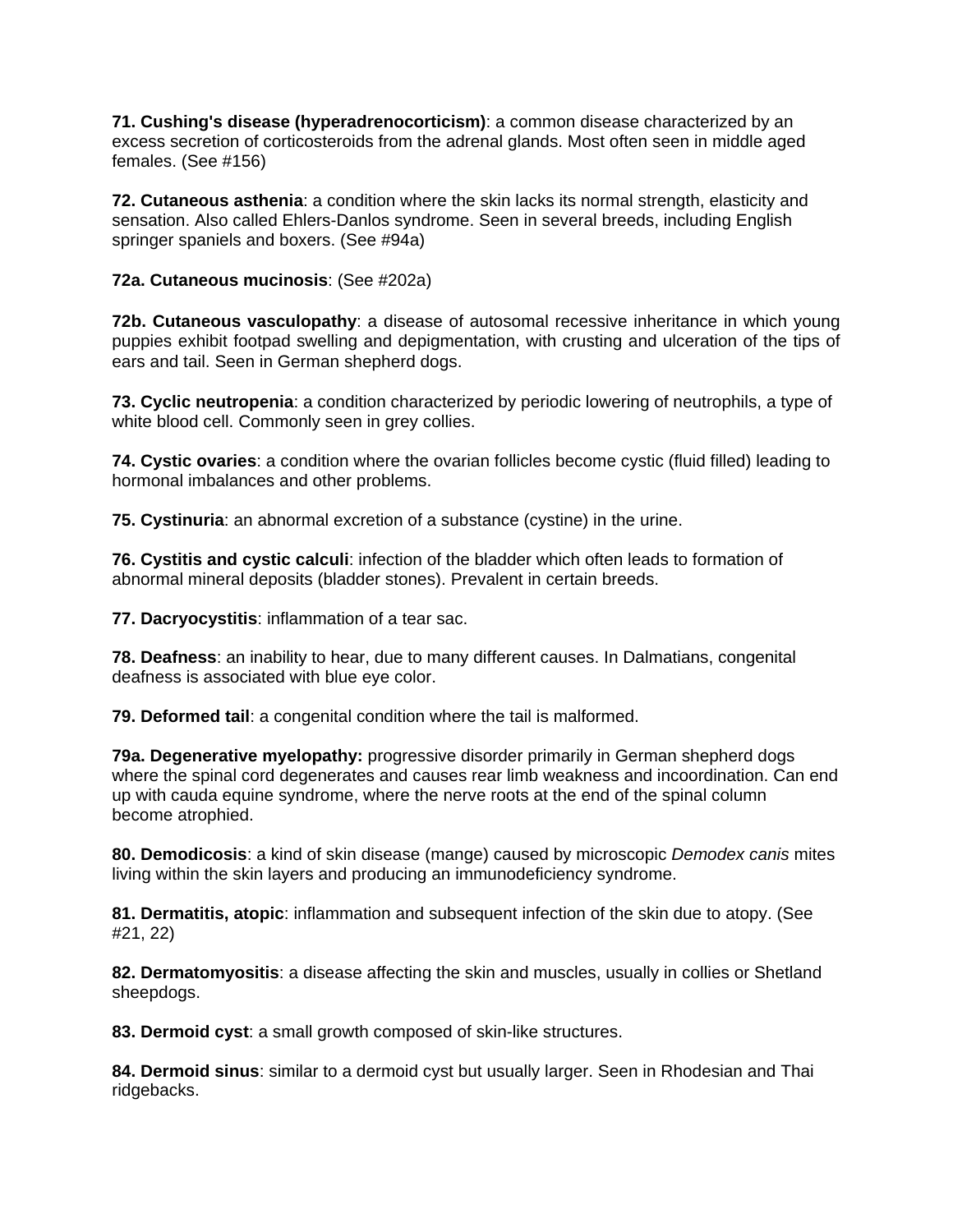**85. Diabetes mellitus**: a metabolic disease caused by insulin deficiency and characterized by the inability to utilize sugars normally.

**85a. Digital hyperkeratosis**: a condition of Irish terrier puppies that causes marked thickening of the foot pads. Affected feet crack, become infected and painful.

**85b. Dilated cardiomyopathy**(DCM): See #38.

**86. Discoid lupus erythematosus**: a form of autoimmune disease affecting the skin.

**87. Dislocation of shoulder**: a condition where the bones of the shoulder joint are out of proper position.

**88. Distichiasis**: abnormally growing eyelashes.

**88a. Dry eye curly coat syndrome in Cavaliers:** a congenital keratoconjunctivitis sicca plus ichtyosiform dermatosis syndrome. Affected dogs cannot produce tears and have very dry and flaky skin especially on feet; standing and walking is painful and so most are euthanized. A DNA marker test is available from the Animal Health Trust in UK.

**89. Dwarfism**: an abnormality of the normal growth pattern resulting in an undersized individual.

**89a. Dysphagia:** inability to swallow properly. (See #69a)

**90. Dystocia**: complications of the birth process (difficult birth).

**91. Eclampsia**: convulsions usually seen around the time of parturition (whelping).

**92. Ectodermal defects**: any of a multitude of abnormalities arising from maldevelopment of the fetal ectoderm (e.g., skin, nervous system, eyes).

**93. Ectopic ureters**: the ureters (tubes leading from the kidneys to the bladder) do not empty into the bladder in the normal location.

**94. Ectropion**: an abnormal rolling out of the eyelids.

**94a. Ehlers-Danlos syndrome**: a connective tissue disease characterized by loose, hyperextensible and very fragile skin that tears easily. (See #72)

**95. Elbow dysplasia**: an abnormal development of the elbow joint.

**96. Elbow joint malformation**: (See #95)

**97. Elbow subluxation**: a condition where the elbow joint is loose and out of alignment.

**98. Elongated soft palate**: the soft palate is abnormally long and causes breathing disorders.

**98a. Encephalitis**: an inflammatory condition of the brain causing signs of central nervous system dysfunction and epilepsy (seizures). A unique form of heritable encephalitis is prevalent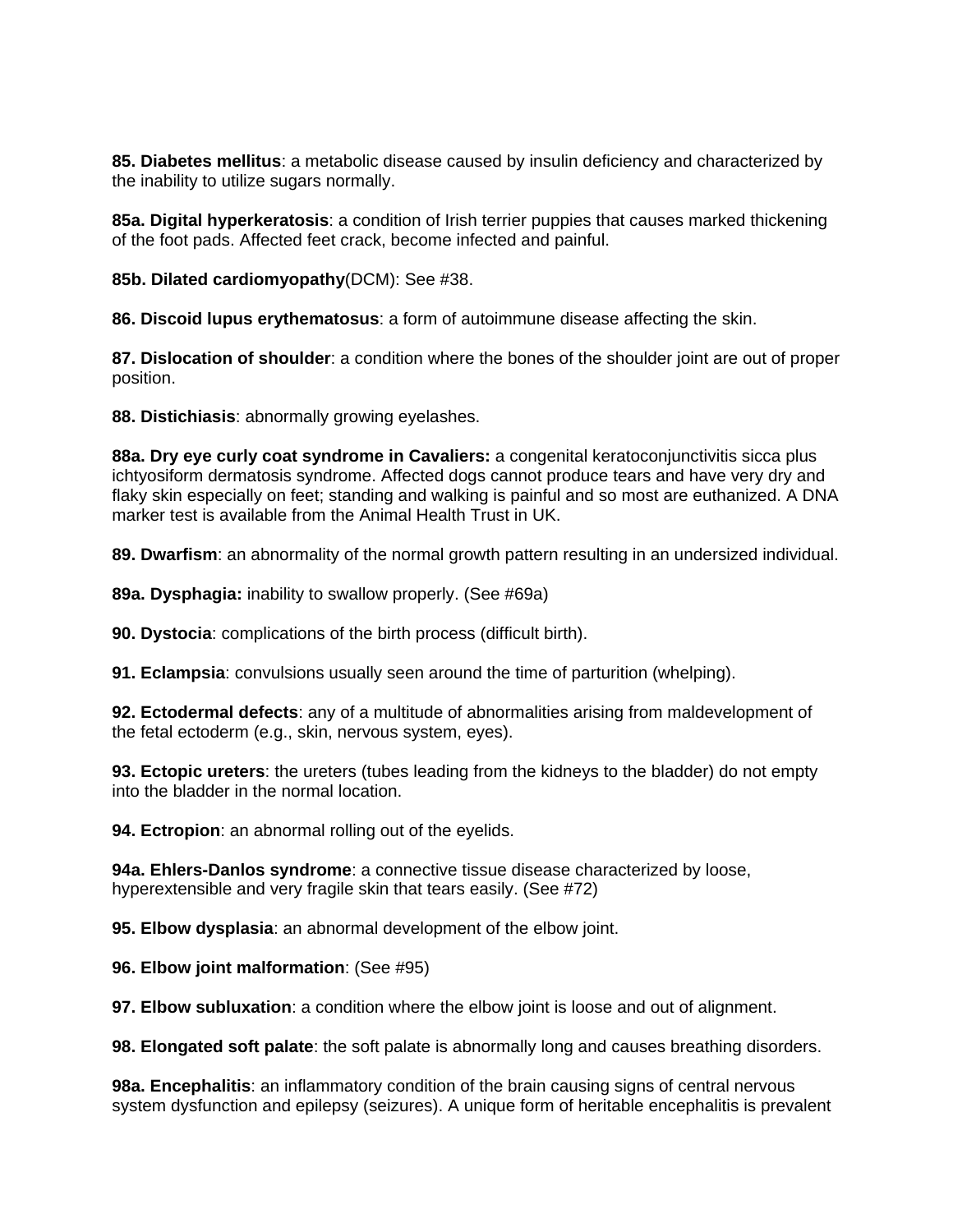in the pug breed and is called "Pug Dog Encephalitis." More common in fawn colored females under age 7 years. A genetic screening test is available. (See #109, 210a)

**99. Endocardial fibroelastosis**: an abnormal condition of scarring of the muscles of the heart.

**100. Endometritis**: inflammation of the internal layer of the uterus.

**101. Enlarged foramen magnum**: a condition in which the opening in the skull where the vertebral column begins is too large.

**102. Enostosis**: a bony growth within the hollow part of a bone.

**102a. Episodic falling syndrome of Cavaliers:** a neurological condition of young puppies induced by exercise, excitement or frustration. (See # 43a)

**103. Entropion**: an abnormal rolling in of the eyelid.

**104. Eosinophilic granuloma**: an allergic reactive syndrome characterized by the plaque-like accumulation of eosinophils, a type of white blood cell.

**105. Eosinophilic panosteitis**: a painful inflammatory bone disease of young, rapidly growing dogs, often characterized by increased eosinophils in the blood. (See #231)

**106. Epidermal dysplasia**: abnormal development of the outer layer of the skin. Common in West Highland white terriers and begins in puppyhood. (See #331.)

**107. Epidermoid cyst**: a small growth consisting of tissues of the outer layer of the skin. (See #274)

**108. Epidermolysis bullosa**: an abnormal looseness to the skin characterized by large, deep, blister-like lesions.

**109. Epilepsy**: a disease characterized by convulsions (seizures) and/or disturbances of consciousness. Hypothyroidism can predispose to seizures.

**110. Epiphora**: abnormal draining of tears often due to overproduction.

**111. Epiphyseal dysplasia**: abnormal development of the epiphysis, a part of the long bones.

**112. Esophageal achalasia**: a functional stricture or spasm of the muscles of the esophagus where it joins the stomach.

**113. Esophageal dilatation**: an abnormally large and usually flaccid esophagus.

**114. Eversion of nictitating membrane**: a condition where the third eyelid is protruding. Also called "cherry eye".

**114a. Exercise-induced collapse:** seen in Cavalier King Charles spaniel puppies associated with exercise- or excitement-induced muscle hypertonicity (similar to startle disease in people).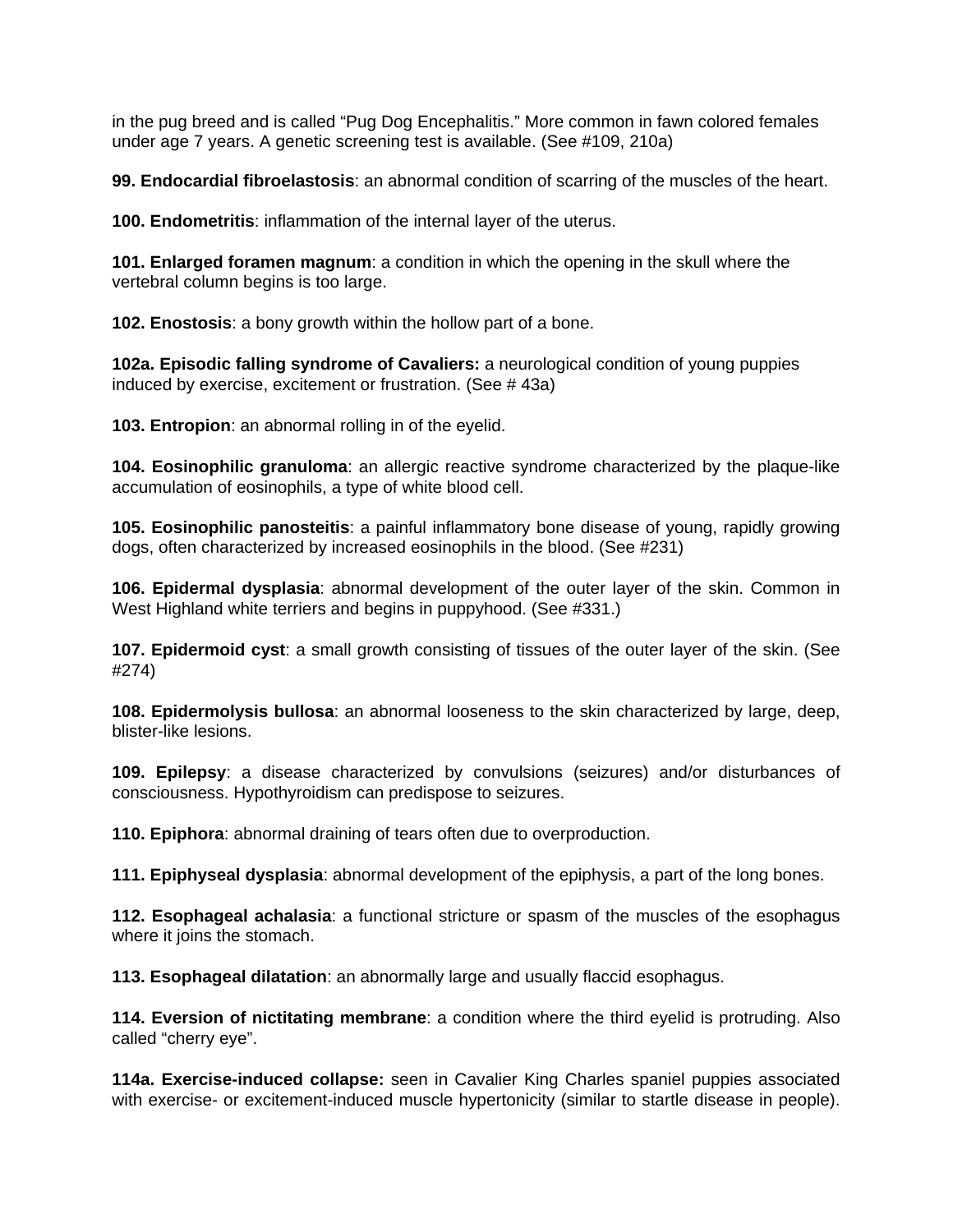Also seen in young adult field trial Labrador retrievers.

**115. Eye abnormality**: any of a number of problems with the eye.

**116. Facial fold dermatitis**: an infection of the facial skin caused by unusual or excessive skin folds (seen in dogs such as the Pekingese or Chinese shar pei).

**117. Facial nerve paralysis**: a decrease or cessation of function of the facial nerve leading to a drooping of the affected side of the face.

**118. Factor I deficiency or hypofibrinogenemia**: a rare deficiency of a clotting factor (fibrinogen), which causes excessive bleeding.

**119. Factor II deficiency or hypoprothrombinemia**: a rare deficiency of prothrombin, a clotting factor needed to control bleeding.

**120. Factor VII deficiency**: a mild bleeding disease primarily of beagle dogs.

**121. Factor VIII deficiency or hemophilia A**: the most common severe inherited clotting disorder of humans and nonhuman animals. Inherited as a sex-linked recessive trait (carried by females and manifested in males). Affects most dog breeds.

**122. Factor IX deficiency or hemophilia B**: same as hemophilia A, but more rare and involves a different clotting factor. Affects about 20 dog breeds.

**123. Factor X deficiency**: a rare clotting disorder primarily of American cocker spaniels. An autosomal trait (affects both sexes).

**124. Factor XI deficiency**: a rare clotting disorder of several dog breeds. Protracted bleeding from surgical procedures is a feature. Affects both sexes.

**124a. Factor XII deficiency**: a clotting factor deficiency that rarely produces clinical signs. Seen in toy and standard poodles and occasionally in other breeds. Usually diagnosed incidentally during blood testing for potential bleeding disorder.

**124b. Familial amaurotic idiocy**: deposits of fatty pigments in the brain produce loss of vision, stupor, and seizures. Seen in English setters, German short-haired pointers, and Australian cattle dogs. (See #177, 193a, 214)

**124c. Fanconi syndrome**: a kidney tubular dysfunction of basenjis which leads to glycosuria. (See #268)

**124d. Femoral artery occlusion**: a rather common disorder of genetic predisposition and probable weakness in the femoral artery wall of Cavalier King Charles spaniels.

**125. Fibrosarcoma**: a cancer arising from certain types of fibrous cells.

**126. Fibrous histiocytoma**: a type of fibrous tumor arising from cells called histiocytes.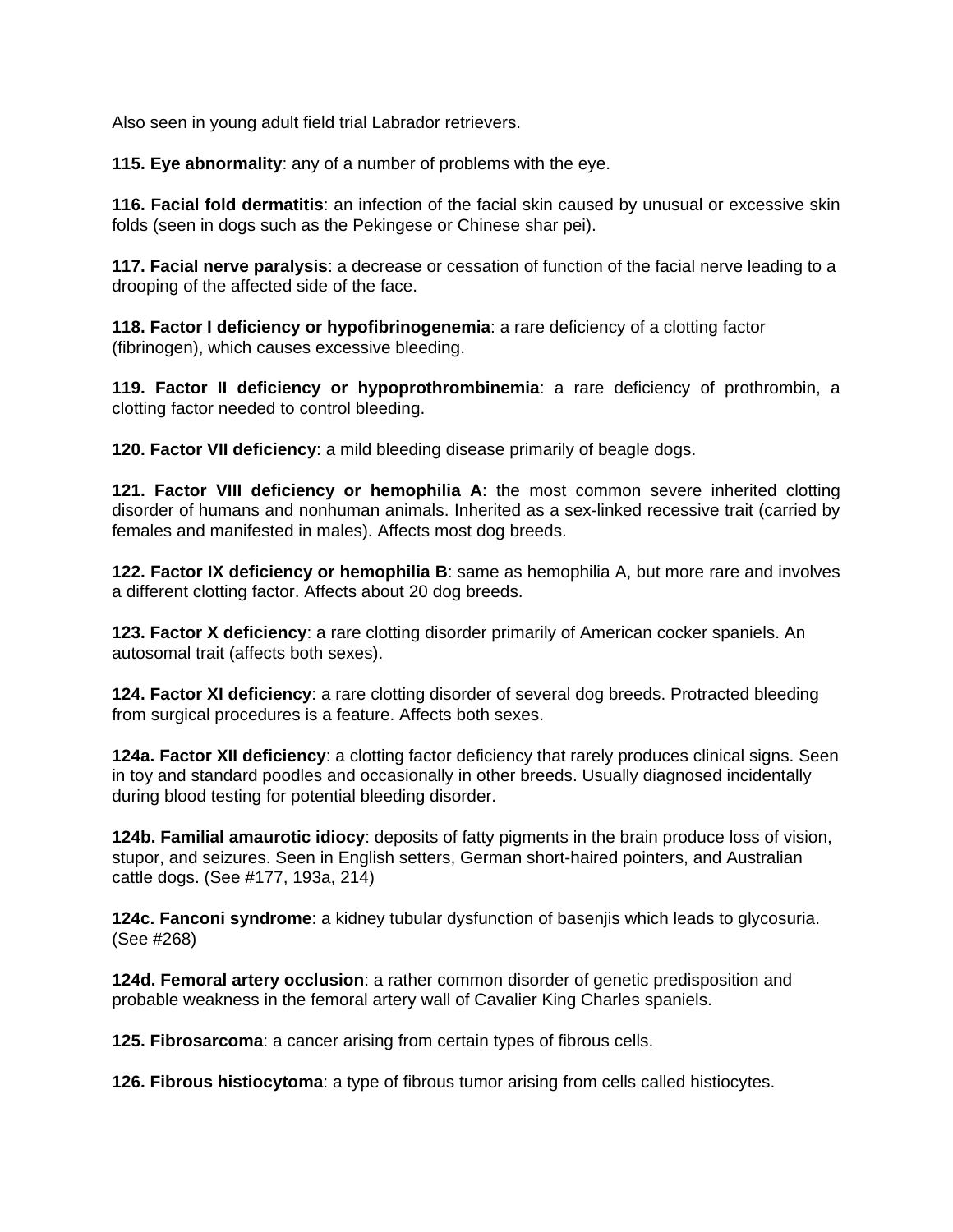**127. Flank sucking**: a behavioral problem common in Doberman pinschers and exhibited as a continually wet patch on the flank (from sucking the skin).

**128. Fold dermatitis**: an inflammation of skin folds especially in dogs with loose skin (e.g., Chinese shar pei).

**128a. Follicular dysplasia:** malformation of skin follicules.

**129. Folliculitis**: an infection of the hair follicles.

**129a. Fragmented coronoid process**: osteochondrosis of the elbow joint. (See #221a)

**129b. Fucosidosis:** an autosomal recessive, fatal disease caused by deficiency of alphafucosidase enzyme that results in accumulation of fucose-containing metabolites in cells throughout the body. Neurologic signs predominate. Seen in English springer spaniels. (See #193a)

**130. Furunculosis**: an infection of the deeper structures of the skin.

**131. Gastric torsion**: a condition where the stomach twists, thereby impeding input and output, causing bloat (gastric dilatation volvulus; GDV). (See #31)

**132. Generalized myopathy**: a condition affecting all the muscles of the body which produces weakness.

**133. Genu valgum**: malformation of the knee joint ("knock-kneed").

**134. Gingival hyperplasia**: overgrowth of the gum tissues.

**135. Glaucoma**: abnormally high pressure in the eye.

**136. Globoid cell leukodystrophy**: abnormal development and/or function of certain types of white globoid cells in the brain. (See #193a)

**136a. Gluten-sensitive enteropathy**: also called wheat-sensitive enteropathy of Irish setters. Intolerance to foods containing glutens, affected dogs primarily have chronic diarrhea and weight loss. (See #258a)

**137. Glycogen storage disease**: a syndrome characterized by an inability to store and utilize carbohydrates. (See #193a.)

**138. Goiter**: a swelling of the thyroid gland.

**138a. Granulocyte dysfunction or adhesion defect**: an impairment of neutrophil function or adhesion which causes chronic recurring infections, stunted growth and secondary increase in immune globulins (hypergammaglobulinemia). Seen in Irish setters and Doberman pinschers.

**139. Granulomatous colitis**: a type of chronic inflammation of the colon characterized by reactive tissue growths.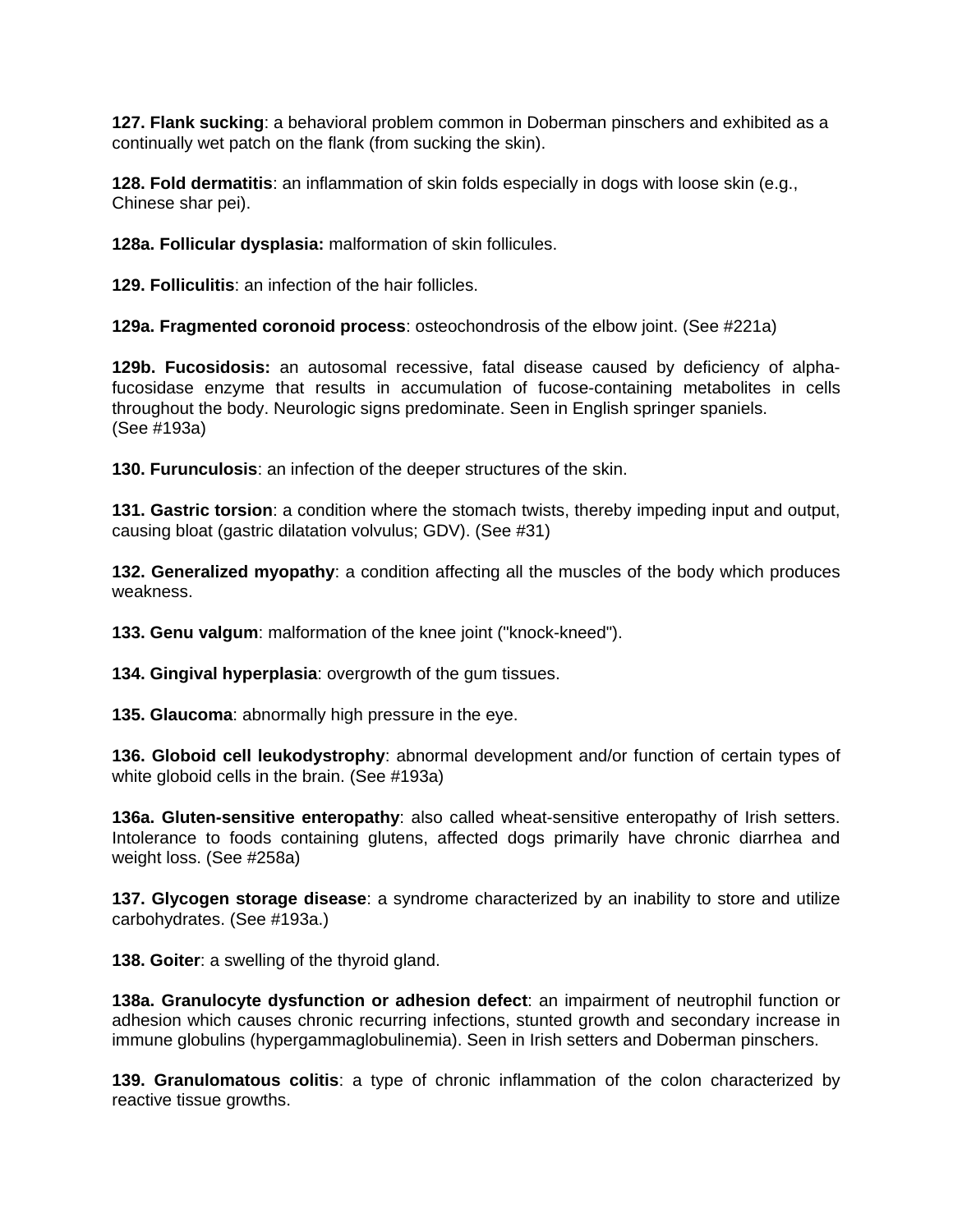**140. Granulomatous sebaceous adeniti**s: a disease of sebaceous (sweat) skin glands characterized by reactive tissue growth and autoimmune destruction of the sebaceous glands. Hair loss occurs and is poorly responsive to treatment. Common in standard poodles, Akitas, samoyeds,vizslas and several other breeds.

**141. Hair follicle tumors**: abnormal growths of the hair follicles.

**142. Hairlessness**: also called alopecia or loss of hair. Can be a normal pattern for breeds like the Mexican hairless dog.

**143. Hanging tongue**: a syndrome where the tongue does not retract into the mouth properly, due to neurologic or anatomic defects. Commonly seen in Cavalier King Charles spaniels.

**143a. Hemangiosarcoma**: a serious cancer of blood vessels involving liver,spleen or skin.

**144. Hemeralopia**: inability to see in daylight.

**144a. Hemorrhagic gastroenteritis**: an acute disorder characterized by bloody diarrhea, elevated hematocrit and shock. Common in miniature schnauzers.

**145. Hemivertebra**: a particular kind of malformation of the vertebra where only half of the structure is formed.

**146. Hemolytic anemia**: anemia caused by the destruction of the red blood cells by an autoimmune process. Particularly common along with thrombocytopenia in American cocker spaniels and old English sheepdogs, as well as many other breeds.

**147. Hemophilia A**: a blood clotting disorder due to deficiency of coagulation factor VIII (this is the most common type of hemophilia in dogs). (See #121)

**148. Hemophilia B**: a blood clotting disorder due to lack of coagulation factor IX. (See #122)

**149. Hepatic portosystemic shunt or arteriovenous fistula**: a malformation of blood vessels in the liver or an abnormal communication between the arteries and veins in the liver. (See #199a, 252a)

**149a. Hepatic lipidosis**: an abnormal accumulation of lipids in the liver which leads to liver failure. Common in miniature schnauzers and Shetland sheepdogs.

**149b. Hereditary nephritis**: also called "samoyed hereditary glomerulopathy," a sex-linked disease of young males. Affected dogs have renal glomerular disease which rapidly progresses to kidney failure and death. Female carriers have abnormal glomerular basement membrane, as well, but usually remain healthy until later in life when renal failure may occur.

**149c. Hereditary spinal muscular atrophy**: an autosomal dominant degenerative disease of motor neurons characterized by weakness and muscle atrophy with a typical gait, and progressing to dangling of the head and a drooping, paralyzed tail. Severely affected dogs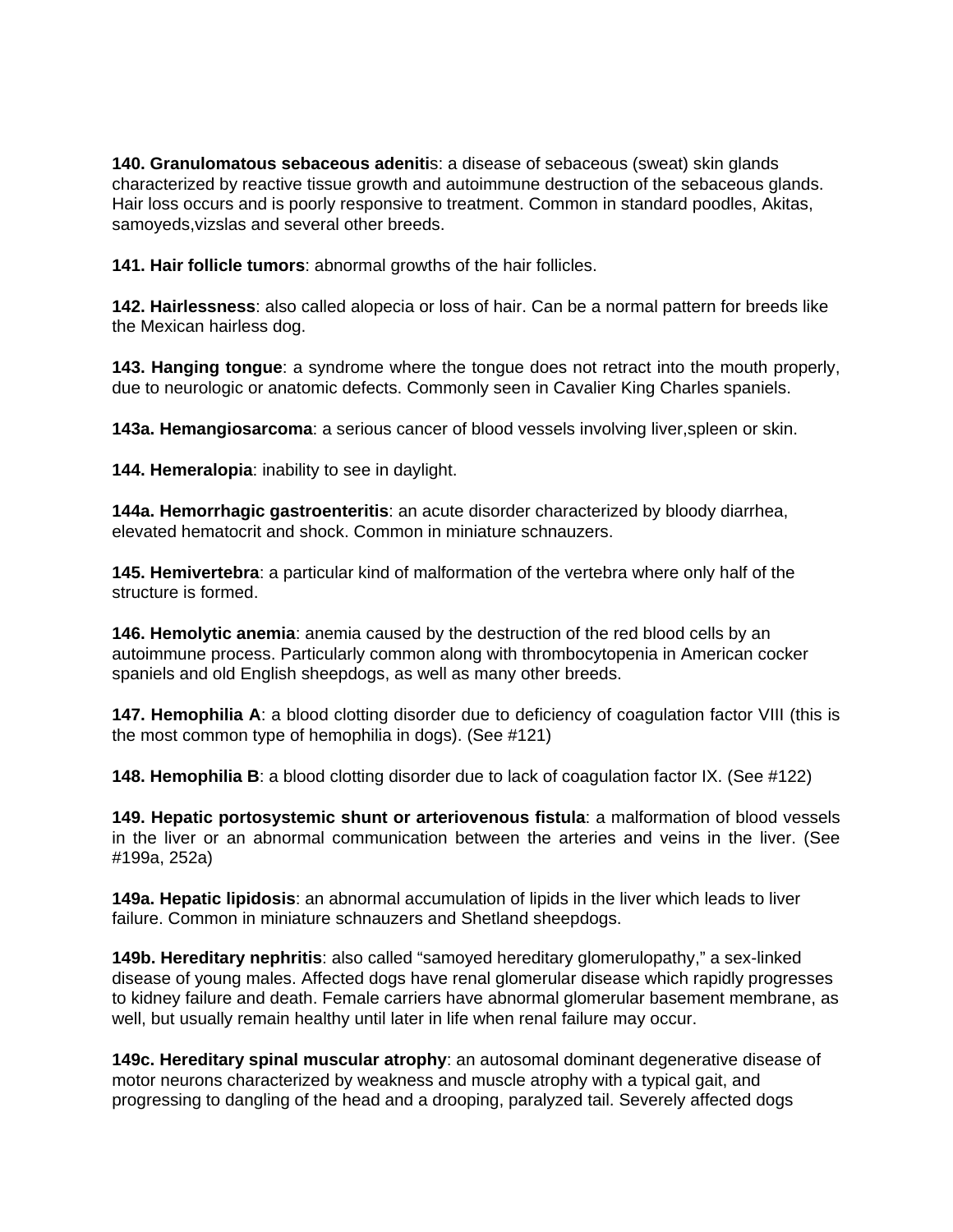become paralyzed and die by 3-4 months of age. Seen in Brittany spaniels.

**149d. Hepatocerebellar degeneration**: a syndrome of progressive cerebellar and hepatic disease of 6-8-week-old Bernese mountain dogs with lesions of cerebellar abiotrophy and coexistent hepatic lesions. Autosomal recessive inheritance.

**150. Hermaphroditism**: a syndrome where the individual has anatomical features of both sexes.

**151. Heterochromia, iris**: the presence of different colors in the same or both irises.

**152. Hip dysplasia**: a developmental malformation or subluxation of the hip joints.

**153. Histiocytoma**: a common benign tumor of certain skin tissue cells (i.e., histiocytes).

**153a. Histiocytosis:** the most prevalent cancer of Bernese mountain dogs, usually leading to early death. Also called malignant histiocytosis.

**154. Hydrocephalus**: a condition where there is an abnormal accumulation of fluid in the ventricles of the brain.

**155. Hygroma**: a fluid-filled sac usually occurring on the elbows of large breed dogs such as the Great Dane or Irish wolfhound.

**156. Hyperadrenocorticism or Cushing's disease**: a common disease where the adrenal glands are overactive. (See #71)

**157. Hypercholesterolemia**: a disease where the animal has too much cholesterol in the blood system. Commonly associated with hypothyroidism.

**157a. Hyperkalemia**: a benign condition of large Japanese dog breeds (Akita, Shiba inu, Tosu inu) in which the red blood cell membrane has an altered metabolism and leaks potassium into the serum making concentrations very high. The condition is aggravated by ingesting onions.

**157b. Hyperlipidemia:** an idiopathic disorder of miniature schnauzers in which blood lipid levels become very high and predisposing to pancreatitis. (See #149a)

**157c. Hyperphosphatasemia**: a benign familial condition in humans and Siberian huskies in which serum alkaline phosphatase concentrations are very high.

**157d. Hypertrophic neuropathy**: a form of polyneuropathy seen in Tibetan terriers. (See #250a)

**158. Hypertrophic osteodystrophy**: a condition of rapidly growing giant breeds where there is an abnormal inflammation of bones with pain and development of excessive bony growths.

**159. Hypertrophy of membrana nictitans gland**: a condition where the gland of the third eyelid is abnormally large.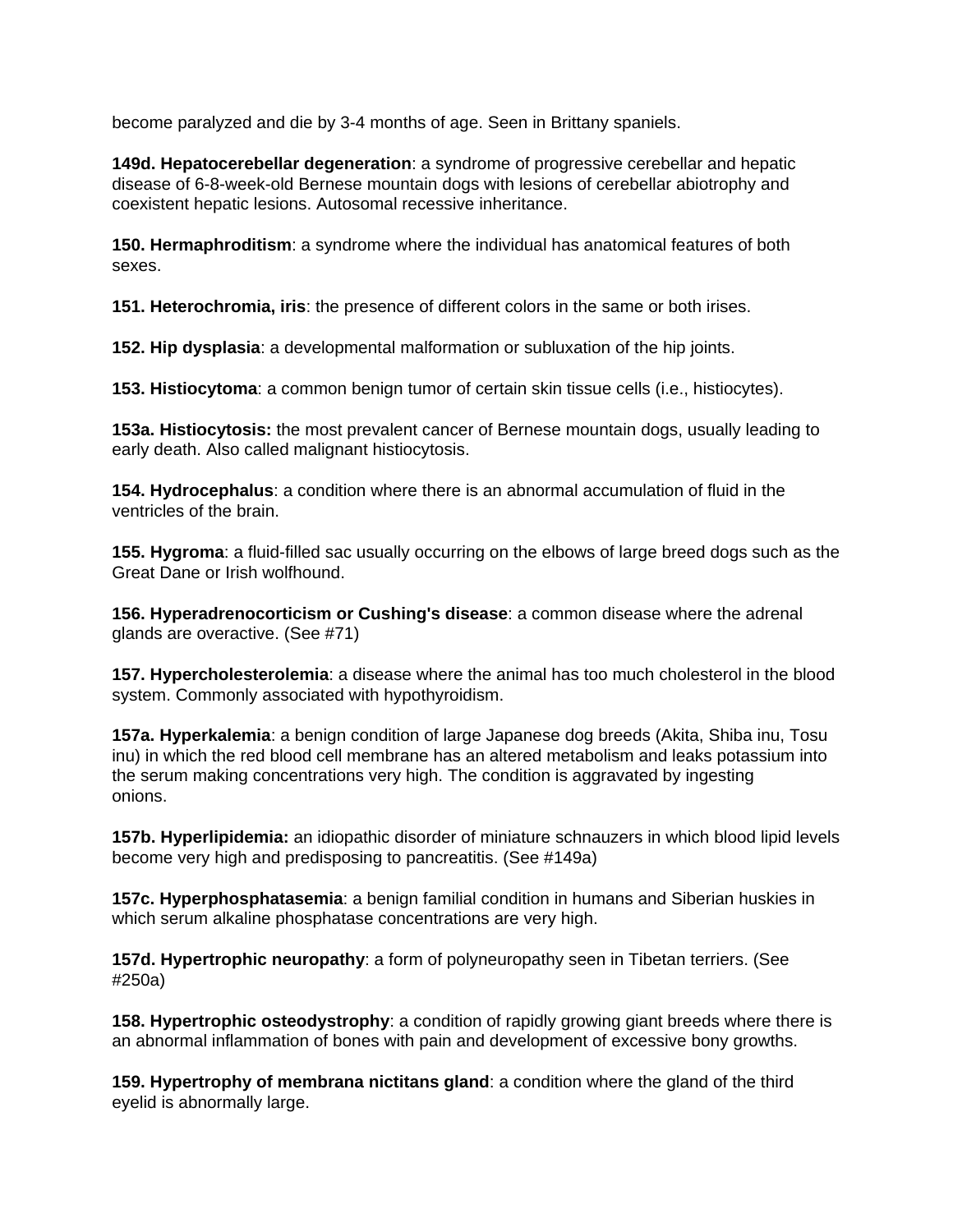**159a. Hypoadrenocorticism**: a disease where autoimmune or other causes of destruction of the adrenal glands produces a deficiency of corticosteroids. (See #9a)

**160. Hypoglycemia**: a syndrome where the animal has an abnormally low blood glucose.

**160a. Hypomyelinogenesis**: failure of the nervous system to form myelin, seen at birth.

**160b**. **Hypoparathyroidism**: a disease where autoimmune or other causes of destruction of the parathyroid glands produces deficiency of parathormone (PTH), leading to severe hypocalcemia and requiring both calcium and vitamin D3 supplementation.

**161. Hypopigmentation, lips and nose**: a condition where an animal lacks pigment (color) in areas where it is usually present. (See #328)

**162. Hypoplasia of dens**: a condition where part of the second vertebra fails to develop fully and leads to instability.

**163. Hypoplasia of larynx**: a condition where the larynx (cartilage of the "voice box") fails to develop fully.

**164. Hypoplasia of trachea**: a trachea that fails to develop fully.

**165. Hyposomatotropism**: failure of the body growth hormones (somatomedins) to develop fully. Also known as growth hormone-responsive dermatosis. Common in pomeranians.

**166. Hypothyroidism**: a very common endocrine disease where the body produces an abnormally low amount of thyroid hormones. An autoimmune destruction of the thyroid gland which affects more than 50 dog breeds. (See #192, 312)

**167. Hypotrichosis**: a condition where there is an abnormally small amount of hair growth.

**168. Immunoglobulin A deficienc**y: a condition where concentrations of secretory immune globulins are low. Common in Chinese shar peis and beagles. (See #187)

**169. Immunoglobulin G deficiency**: a condition where circulating antibody concentrations are low. Produces immune deficiency and susceptibility to infections.

**170. Immunoglobulin M deficiency**: a condition where antibodies produced in early stages of an immune response are low, producing susceptibility to infection. Seen in Doberman pinschers.

**171. Inguinal hernia**: a break in the muscular layer of the body wall occurring at the inguinal canal (where the back leg meets the body).

**171a. Inherited ventricular tachycardia**: a condition of young German shepherds with very rapid heart rates, ventricular arrhythmias, and sudden death.

**172. Intestinal malabsorption**: a disease where the intestinal tract does not absorb nutrients properly. Also known as protein-losing enteropathy as a consequence of inflammatory bowel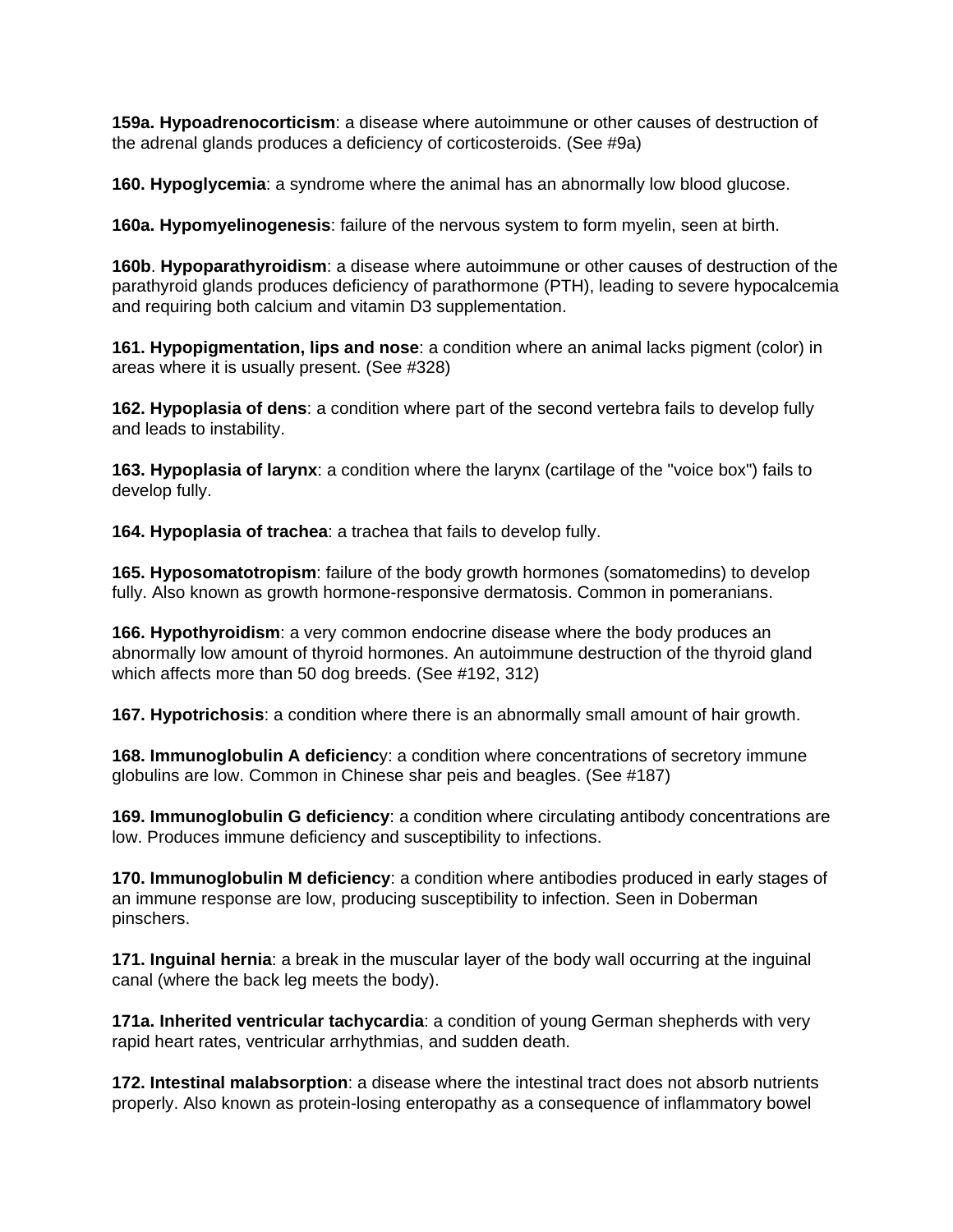disease. In Irish setters there is also a wheat-sensitive enteropathy. (See #194)

**173. Intervertebral disc diseas**e: a disease where the discs between the vertebra are abnormal and prone to rupture and misplacement.

**174. Intussusception**: a serious condition where the intestinal tract telescopes in on itself.

**175. Iris atrophy**: a condition where the iris (the colored part of the eye) shrinks and becomes non-functional.

**176. Iris heterochromia**: a condition where one iris is a different color from the other or has more than one color to it.

**176a. Ivermectin sensitivity**: a prevalent condition of collies and some other breeds where a mutation of the MDRI gene produces susceptibility to ivermectin toxicity.

**177. Juvenile amaurotic idiocy**: a syndrome characterized by early onset blindness and low mental capacity.

**178. Juvenile cellulitis**: an inflammation of cells (usually skin cells) occurring in the young animal.

**178a. Juvenile polyarthritis**: a form of arthritis affecting multiple joints of young Akitas, and usually occurring within 1-4 weeks of vaccination. Cases typically occur at 3-4 months of age after the second or subsequent booster vaccination and respond poorly to therapy. Affected dogs may progress to develop amyloidosis (#11) and renal failure.

**179. Keratitis sicca**: a condition where one or both eyes do not produce a normal amount or type of tears. (See #181)

**180. Keratoacanthoma**: a small growth, usually on the face, filled with keratin material.

**181. Keratoconjunctivitis sicca**: Also called "dry eye", and associated with hypothyroidism in some breeds such as the American cocker spaniel. (See #179)

**182. Kidney aplasia, unilateral**: a developmental abnormality where one kidney fails to develop. Also called renal agenesis.

**183. Kinked tail**: a developmental abnormality where the tail has a pronounced kink.

**184. Lacrimal duct atresia**: a condition where the duct draining tears from the eye is too small or not formed.

**184a. Laryngeal paralysis**: a progressive paralysis of the larynx in young Bouvier des Flandres, Siberian huskies, and Dalmatians. In the Dalmatian, the condition is usually linked to polyneuropathy (#250a). Affected dogs have an unusual bark and are prone to aspiration pneumonia.

**185. Legg-Perthes disease**: a disease where the blood vessels feeding the femoral head (top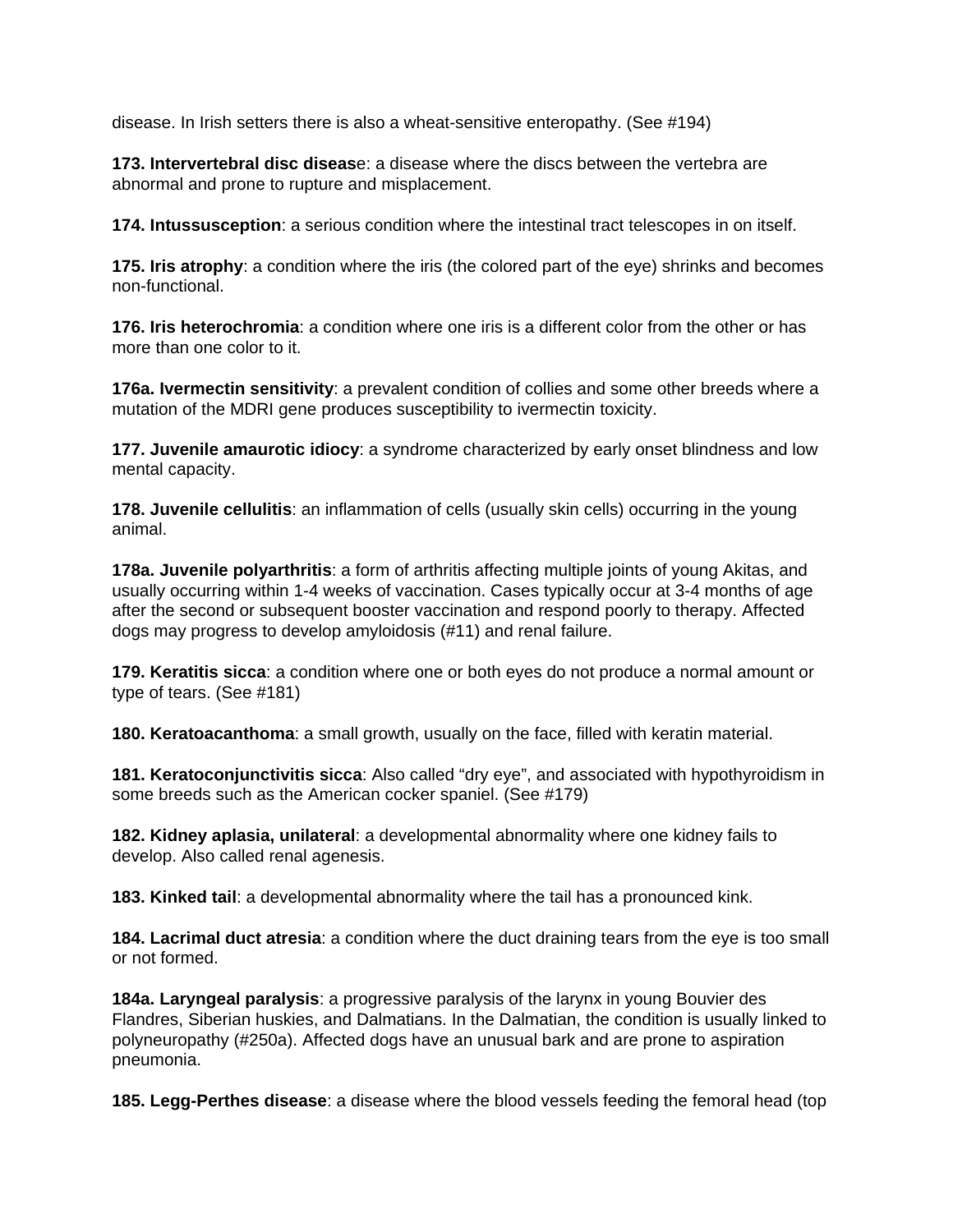part of the thigh bone) shrink, leading to starvation and death of the femoral head (the ball of the ball-and-socket joint of the hip). Also called Legg-Calve'-Perthes disease. Most common in large breeds.

**186. Lens luxation**: a condition where the lens in the eye is displaced into an abnormal position.

**187. Linear IgA dermatosis**: a type of skin disease resulting from an abnormality of the secretory immune system. Common in Chinese shar peis.

**188. Lip fold dermatitis**: a skin infection caused by redundant skin folds around the mouth.

**188a. Lipidosis**: a form of lysosomal 'storage' disease where lipids accumulate in nerves. Called GM-1 gangliosidosis in Portuguese water dogs. (See #193a)

**189. Lissencephaly**: an abnormal brain development where the surface lacks gyri (the grooves).

**190. Lung torsion**: a condition where one or more lung lobes twist upon themselves.

**190a. Lupoid onychodystrophy:** (See #218a)

**191. Lymphedema**: a disorder where valvular blockage of lymph flow or twisted lymphatic ducts causes an accumulation of fluid to swell tissues with edema.

**192. Lymphocytic thyroiditis**: an autoimmune disease causing inflammation and destruction of the thyroid gland, which becomes infiltrated with lymphocytes (white blood cells) and leads to hypothyroidism. This is the most common endocrine disease of the dog and has an inherited predisposition. (See #166, 312)

**193. Lymphosarcoma**: a cancerous condition involving the lymphatic system. One of the more common canine cancers.

**193a. Lysosomal 'storage' diseases**: a group of progressive multifocal neurologic disorders caused by specific enzyme deficiencies leading to death of nerve cells and accumulation of their respective enzyme substrates in cells. (See #299a)

**194. Malabsorption syndrome**: also called immunoproliferative enteropathy, which is immunemediated and hereditary in the basenji (See #172)

**194a. Malignant histiocytosis:** the more aggressive, rapidly fatal systemic form of histiocytosis. Heritable in Bernese mountain dogs, with no cure. (See #153a)

**194b. Malignant hyperthermia**: an autosomal dominant trait of black Labrador retrievers. Very high body temperatures develop in response to gaseous anesthesia.

**195. Malocclusion**: a condition where the teeth do not meet properly.

**196. Mastocytoma**: a rare cancer developing from a type of tissue cell known as a mast cell.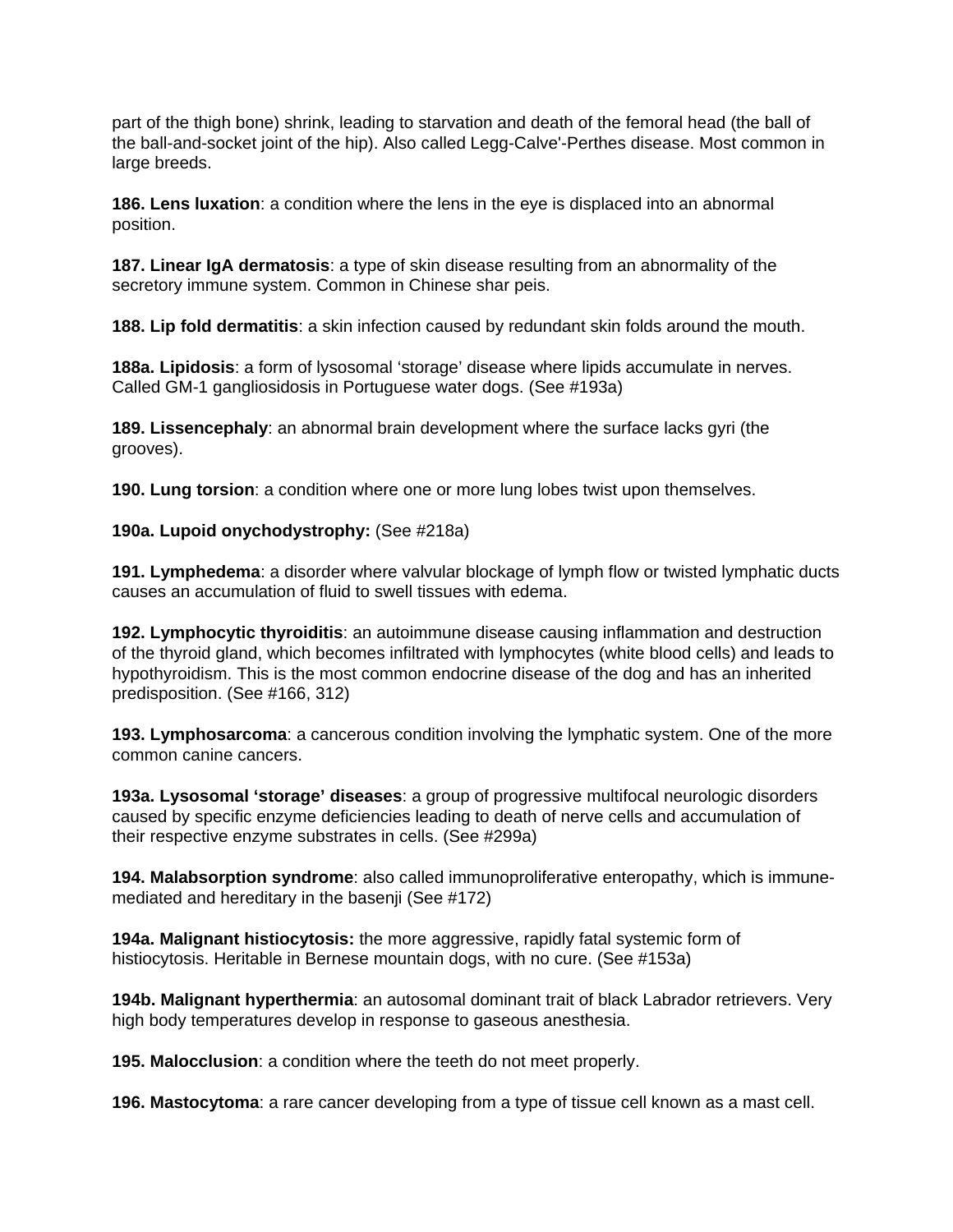**196a. Megaesophagus**: heritable and acquired lack of smooth muscle cell tone in the esophagus leading to inability t swallow normally and aspiration pneumonia. Also associated with myasthenia gravis and thymoma. Seen in many breeds but especially in German Shepherd Dogs.

**197. Melanoma**: a rare cancer developing from the type of skin cell which produces pigment (melanin).

**197a. "Merle" eye anomaly:** (See #52, 58) The breeding of two merle colored parents can produce some offspring with whiter coat color. These puppies typically inherit a variety of anomalies of the back (fundus) of the eye, which can be confused with choroidal hypoplasia.

**198. Metabolic bone disease**: any of a number of diseases affecting the bones due to an abnormality of metabolism.

**199. Microphthalmia**: a condition where one or both eyes are too small.

**199a. Microvascular dysplasia:** (See #252a)

**200. Missing teeth**: a condition where there are too few teeth.

**201. Mitral valve defects**: a group of abnormalities of the mitral valve of the heart.

**202. Mononephrosis**: a condition where only one kidney is present. (See #182).

**202a. Mucinosis**: a common skin disorder of Chinese shar peis characterized by generalized pitting edematous folds, variable itching, and severe puffiness and wrinkling of the head and extremities. Vesicles may be present and rupture draining clear, stringy fluid. Often associated with hypothyroidism and IgA deficiency. (See #166, 168)

**202b. Mucopolysaccharidosis**: an inborn metabolic error of several types leading to storage disease and debilitation. Seen in schipperkes (type IIIb or Sanfilippo syndrome). Seen in miniature pinschers (type VI), German shepherd dogs (type VII). (See #299a)

**203. Multiple colobomas**: a developmental abnormality of the structures of the eye.

**204. Multiple epiphyseal dysplasia**: a condition where many of the long bones develop abnormally due to changes in the growth plates.

**204a. Muscular dystrophy**: a congenital and often inherited form of generalized muscle dysfunction which causes signs such as poor growth, weakness, abnormal gait, difficulty eating and swallowing, and muscle atrophy. Affected animals have serious health problems and may die or be euthanatized. Inheritance is sex-linked in golden retrievers, Irish terriers, Samoyeds, and Belgian shepherds.

**205. Muzzle pyoderma**: an infectious skin disease on the muzzle of an animal.

**206. Myasthenia gravis**: a syndrome characterized by muscle fatigue due to an autoimmune disease which produces chemical abnormalities of the muscles and nerves. An enlarged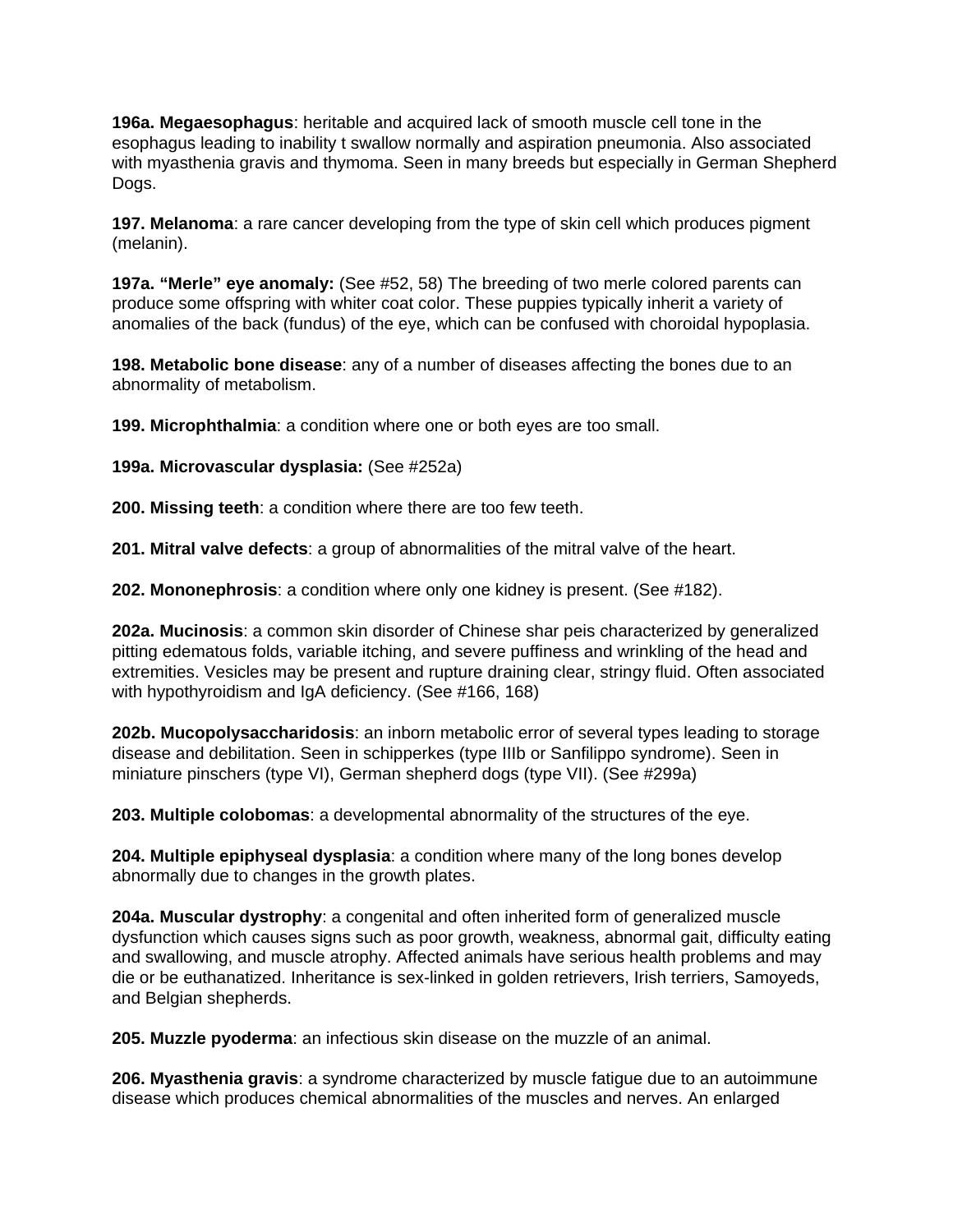esophagus called megaesophagus can result and causes regurgitation of food.

**206a.Myotonia congenita**: a condition present at birth characterized by tonic muscle contractions and twitching. Seen in miniature schnauzers.

**206b. Narcolepsy**: a neurological disorder characterized by falling asleep suddenly (collapse) which can occur during periods of activity and last for various lengths of time. Seen in Doberman pinschers and Labrador retrievers.

**207. Narrow palpebral fissure**: an abnormally small opening between the upper and lower eyelids.

**208. Nasal pyoderma**: a skin infection of the nose.

**209. Nasal solar dermatitis**: a skin disease of the nose and muzzle which is greatly affected by exposure to sunlight. Common in collies, white bull terriers, and other white coated breeds.

**210. Nasolacrimal puncta atresi**a: (See #23)

**210a. Necrotizing meningoencephaliis:** heritable encephalitis of pugs. Also called "pug dog encephalitis"; more common in fawn colored females under age 7 years. A genetic screening test is available. (See # 98a).

**211. Necrotizing myelopathy**: a condition where the spinal cord gradually dies.

**212. Necrotizing panotitis**: a severe infection of the ear and surrounding tissues.

**213. Neuromuscular atrophy**: a condition where the muscles waste away due to lack of proper nerve supply.

**214. Neuronal ceroid lipofuscinosis**: a congenital disease where fatty pigments are deposited in the brain and cause brain dysfunction. (See #193a)

**215. Neurotropic osteopathy**: a disease of the bones due to abnormalities of the nerves.

**216. Nodular panniculitis**: a skin disease characterized by nodules of inflammation under the skin.

**217. Oligodendroglioma**: a cancer arising from a type of cell found in the brain and spinal cord.

**218. Oligodontia**: an abnormally small number of teeth.

**218a. Onychodystrophy:** painful symmetrical nail bed disorder causing the nails to fall off; cause unknown. Seen in greyhounds and rottweilers and several other breeds. (See #190a)

**219. Open fontanel**: a condition where the suture lines between bones of the skull do not fuse together properly.

**220. Optic nerve hypoplasia**: a condition where the optic nerve going from the eye to the brain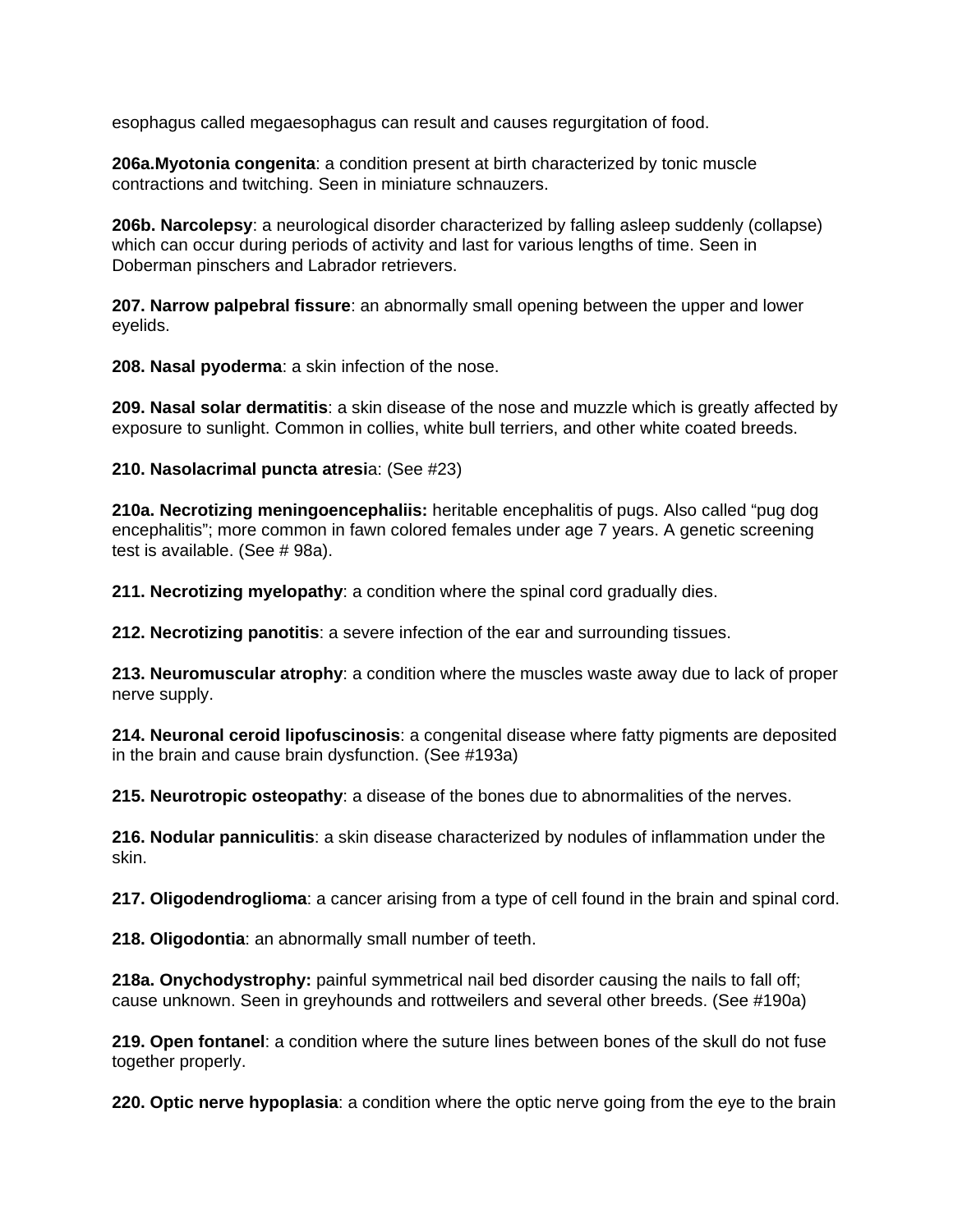is too small.

**221. Osteochondritis dissecans**: a specific form of inflammation of the cartilage of certain joints which causes arthritis. (See #221a)

**221a. Osteochondrosis**: a group of developmental diseases resulting in abnormal formulation of joint cartilage. Commonly involves the shoulder, stifle, hock or elbow. (See #221)

**222. Osteodystrophy**: any of a number of diseases involving the development of the bones.

**223. Osteogenesis imperfecta**: imperfect development of the structure and/or mineralization of the bones.

**224. Osteopetrosis**: a condition where the bones are abnormally dense and hard.

**225. Osteosarcoma**: a cancer arising from the cells of the bones.

**226. Otitis externa**: an infection of the external structures of the ear.

**227. Otocephalic syndrome**: a developmental abnormality where the animal lacks a lower jaw, and the ears meet below the face.

**228. Overshot jaw**: a condition where the upper jaw is too long for the lower jaw.

**229. Pancreatic insufficiency**: a condition where the pancreas does not produce the proper enzymes for digesting food (also called pancreatic acinar atrophy in breeds like the German Shepherd Dog).

**230. Pannus**: an immunologic eye disease characterized by abnormal growth of tissue over the cornea.

**231. Panosteitis**: (See #105)

**232. Parosteitis**: inflammation of tissue around a bone.

**233. Parotitis**: inflammation of the parotid salivary gland. Also called parotiditis.

**234. Partial alopecia**: some loss of the normal hair coat.

**235. Patella luxation**: a condition where the knee caps slide in and out of place.

**236. Patent ductus arteriosus**: failure of the vessel remnant joining the aorta and pulmonary artery in fetal life to close properly at birth, thereby shunting blood away from the lungs.

**237. Pattern alopecia or baldness**: hair loss occurring in certain patterns. Common in dachshunds.

**238. Pemphigus erythematosus**: one of many skin diseases caused by an autoimmune mechanism.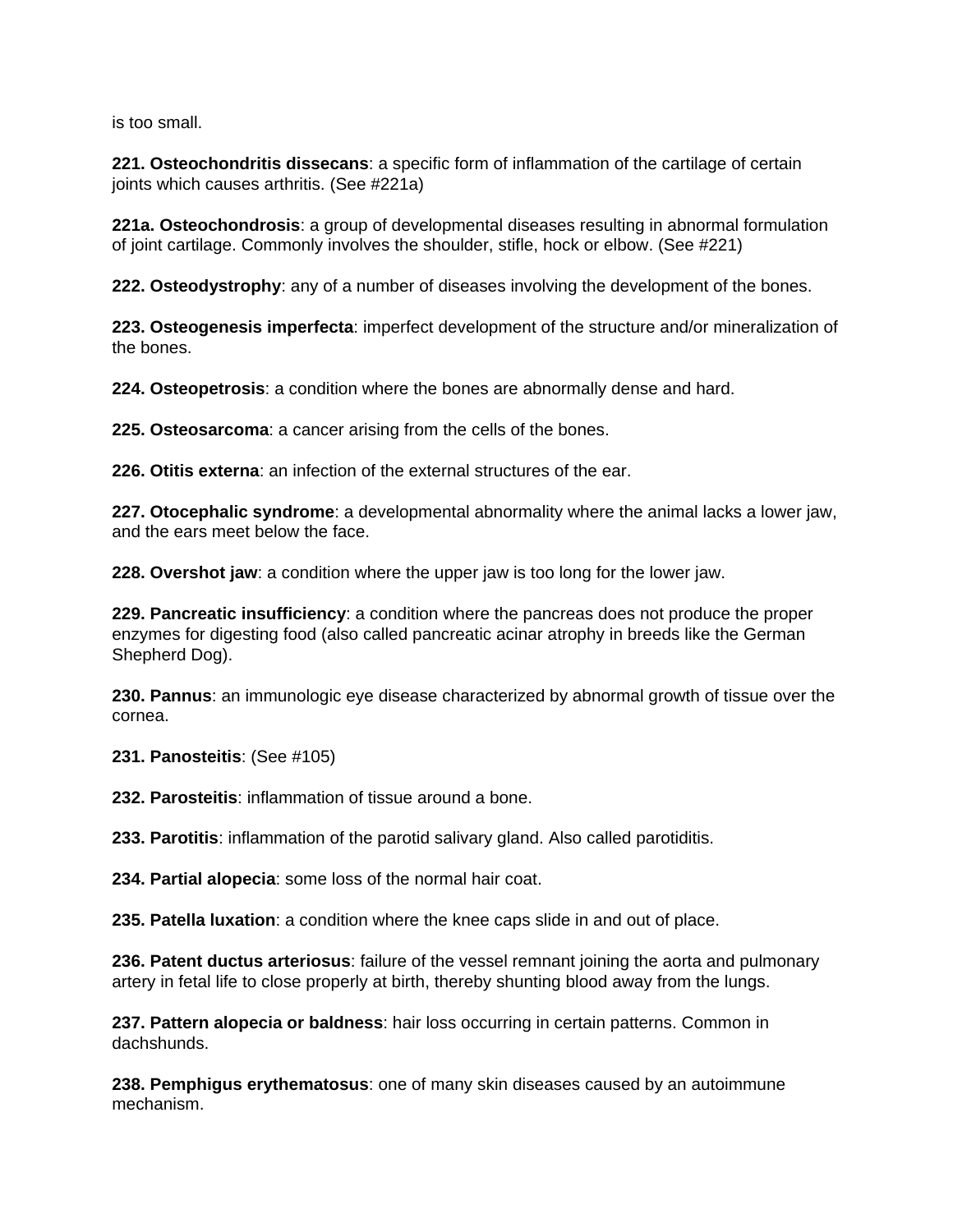**239. Pemphigus foliaceous**: another skin disease caused by autoimmune destruction of tissues.

**240. Perianal adenoma** : a cancer arising from a cell of a gland found near the anus.

**241. Perianal fistulas**: a condition characterized by abnormal communications from deeper tissues to the skin surrounding the anus.

**242. Perianal gland tumor**: (See #240)

**242a. Peripheral sensory neuropathy**: a recessive disorder of young puppies born without pain sensation of peripheral tissues. (See #8)

**243. Persistent right aortic arch**: a developmental abnormality where one of the fetal blood vessels near the heart does not atrophy as it should.

**244. Persistent hyaloid artery**: as #243, however, involving a blood vessel inside the eye.

**245. Persistent pupillary membrane**: a developmental abnormality where the membrane forming the iris does not form properly.

**245a. Phosphofructokinase deficiency**: a deficiency of a specific red blood cell enzyme in English springer spaniels. Causes chronic anemia, exercise-induced acute hemolytic crises and enlarged spleen.

**245b. Physiologic leukopenia**: a condition of most healthy adult Belgian terverun whereby the total white blood cell count (neutrophils, lymphocytes, and monocytes) is below 6,000/ul. Because of their ancestral relationship to the other Belgian shepherd dogs (Belgian sheepdog, Belgian malinois), these breed/varieties may also show the same phenomenon.

**246. Pigmentary keratitis**: an inflammatory condition of the cornea characterized by abnormal pigmentation.

**247. Pituitary dwarfism**: a developmental abnormality resulting in an undersized animal due to a defective pituitary gland.

**248. Pituitary tumor**: a cancer arising from the pituitary gland.

**249. Platelet disorder**: a group of abnormalities of small blood cells necessary to control bleeding. (See #311, 311a)

**250. Pododermatitis**: a skin infection of the paws, often involving yeast.

**250a. Polycystic kidney disease:** malformation of kidneys where the renal pelvis is cystic. May be associated with heart valvular disease in bull terriers.

**250b. Polyneuropathy**: a progressive polyneuropathy of young dogs leading to neuromuscular atrophy, variable demyelination, paraparesis, exercise intolerance and hyperesthesia. Seen in Alaskan malamutes, Dalmatians, golden retrievers, rottweilers, German shepherd dogs. (See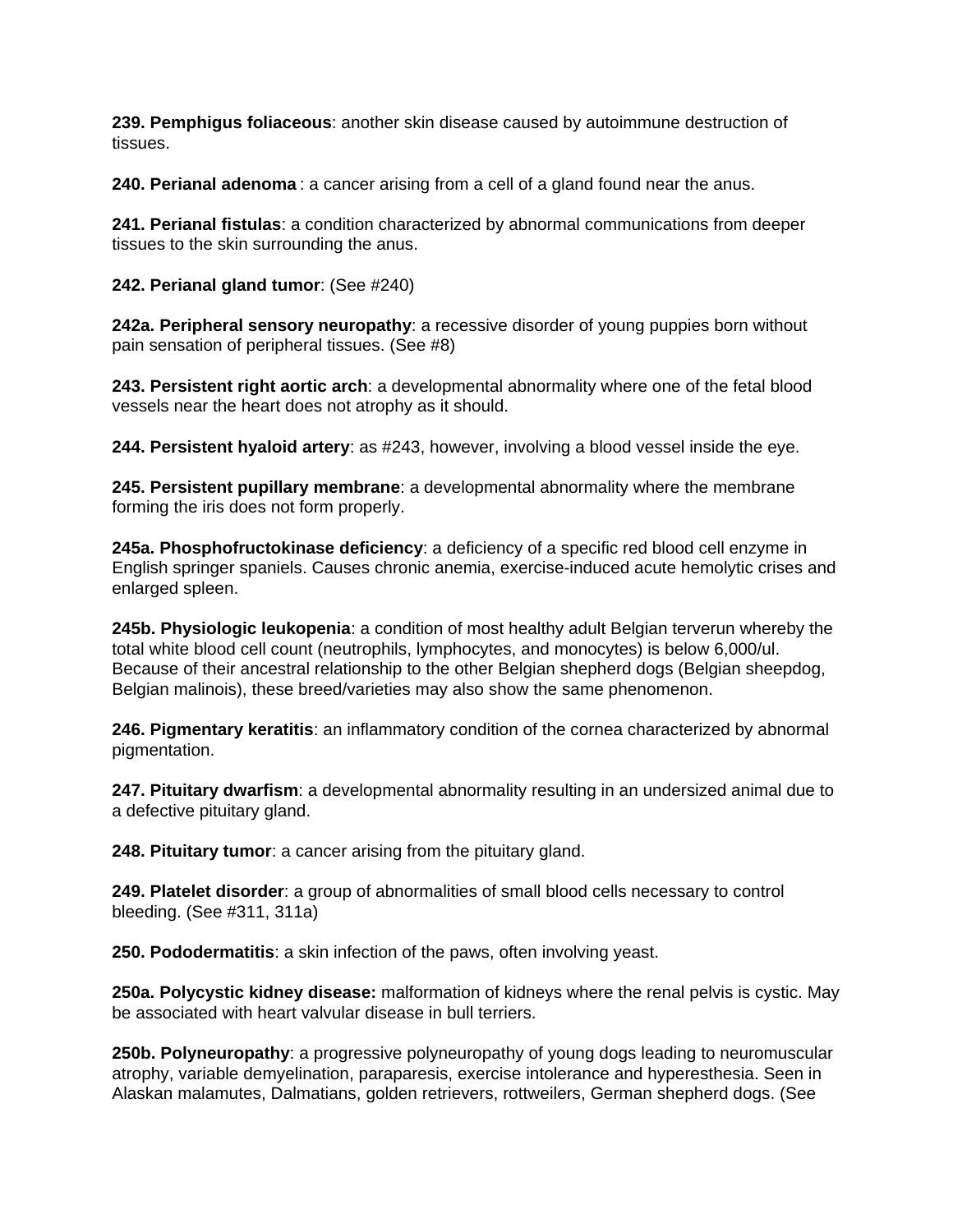#### #213)

**251. Polyostotic fibrous dysplasia**: a type of bone disease where the bones are composed of improper fibrous tissues.

**252. Polyradiculoneuritis**: an acute inflammatory disease of several groups of nerves causing fever.

**252a. Portosystemic shunt:** a congenital anomaly of blood vessels supplying the liver, causing varying degrees of liver dysfunction or failure. Also can be manifested as microvascular dysplasia. Common in breeds such as the Yorkshire and Cairn terrier, but can occur in any breed. (See #149, 199a)

**253. Posterior retinal atrophy**: a deterioration of the part of the eye which translates light to electric impulses (the retina). Produces night blindness. (See #256)

**253a. Primary hyperparathyroidism:** overactive production of parathyroid hormone, most often caused by parathyroid gland tumor, and leading to renal failure from secondary hypercalcemia. Seen in keeshonden.

**254. Primary peripheral retinal dystrophy**: a certain type of developmental disease affecting the retina.

**255. Progressive ataxia**: a condition where the animal's sense of coordination deteriorates.

**256. Progressive retinal atrophy**: a disease where the retina slowly deteriorates, producing night blindness.

**257. Prolapsed rectum**: a condition where the inside of the rectum protrudes outside the anus.

**258. Prolapsed uterus**: a condition where the uterus protrudes into the vaginal canal or through the vaginal opening.

**258a. Protein-losing enteropathy**: a relatively common genetically predisposed condition also called inflammatory bowel disease, or "leaky gut syndrome". Vomiting, diarrhea, and weight loss are the common signs, often in association with hypothyroidism (#166) and thyroiditis (#192, 312). Seen in many breeds but mostly in soft-coated Wheaten terriers (in conjunction with #258b), rottweilers, Bernese mountain dogs, German shepherd dogs, golden retrievers, Dalmatians, Akitas, Irish setters, English setters.

**258b. Protein-losing nephropathy**: a condition where protein is lost through the kidney. Affected dogs have excessive thirst and urination, which progresses to peripheral edema and renal failure. Seen in soft-coated Wheaten terriers (in conjunction with #258a).

**259. Pseudohermaphrodism (pseudohermaphroditism)**: a condition where the animal has the gonads of one sex but the appearance is ambiguous or is of the opposite sex.

**260. Pulmonic stenosis**: a condition where one of the valves of the heart does not open properly.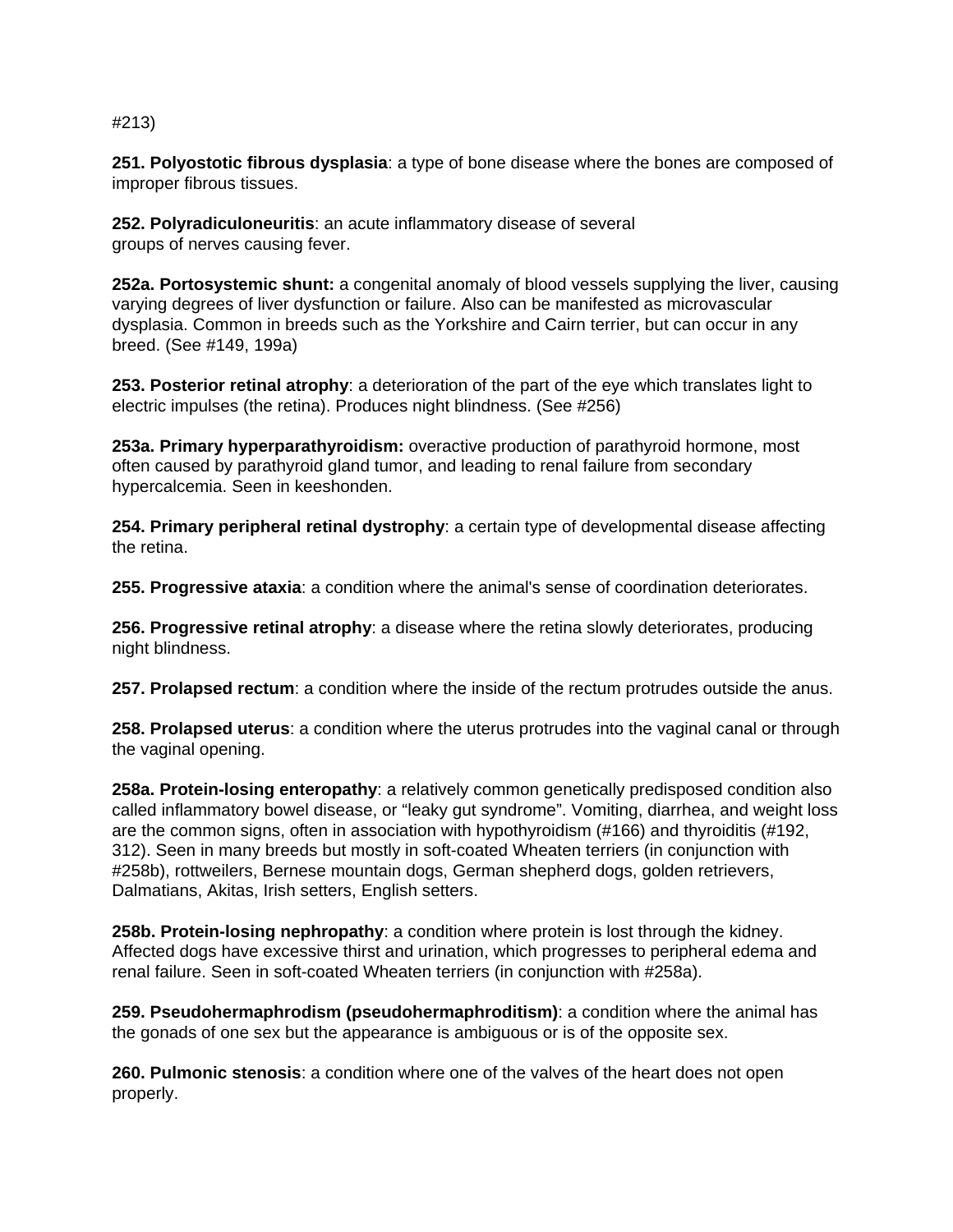**261. Pyloric stenosis**: a condition where the opening leading from the stomach does not function properly.

**262. Pyometra**: an bacterial infection of the uterus where it fills with pus.

**263. Pyruvate kinase deficiency**: a deficiency of a specific red blood cell enzyme. Most commonly seen in basenjis; also in beagles and Cairn terriers.

**264. Quadriplegia with amblyopia**: a syndrome characterized by weakness of all four limbs, as well as of vision.

**264a. Rage syndrome**: sudden unprovoked aggression of serious nature. Seen in English springer spaniels. (See #27)

**265. Recessive retinal dysplasia**: a developmental disorder resulting in an abnormal retina, carried by a recessive gene.

**266. Renal cortical hypoplasia**: a condition where the cortex of the kidney(s) develops incompletely.

**266a. Renal dysplasia**: a condition where the kidneys form abnormally. Renal failure develops with protein loss in urine.

**267. Renal hypoplasia**: a condition where the kidney(s) do not develop completely.

**268. Renal tubular dysfunction**: a condition where the tubules of the kidneys (the filtering structures) do not function properly. (See #124c) In basenjis, glycosuria develops and is called Fanconi syndrome.

**269. Retinal detachmen**t: where the retina is unattached to the back of the eye.

**270. Retinal dysplasia**: a condition where the retina is malformed.

**271. Schnauzer comedo syndrome**: a skin disease of schnauzers where the skin forms comedones ("blackheads"). Also in Mexican hairless.

**272. Scotty cramp**: a condition found in Scottish terriers where the animal has periodic, generalized cramping of the muscles.

**273. Screw tail**: a birth defect where the tail is twisted tightly on itself.

**273a. Sebaceous adenitis**: (See #140)

**274. Sebaceous cyst**: a small mass in the skin with a secretory lining and filled with a yellow waxy-like material. (See #107)

**275. Sebaceous gland tumor**: a tumor arising from sebaceous glands of the skin.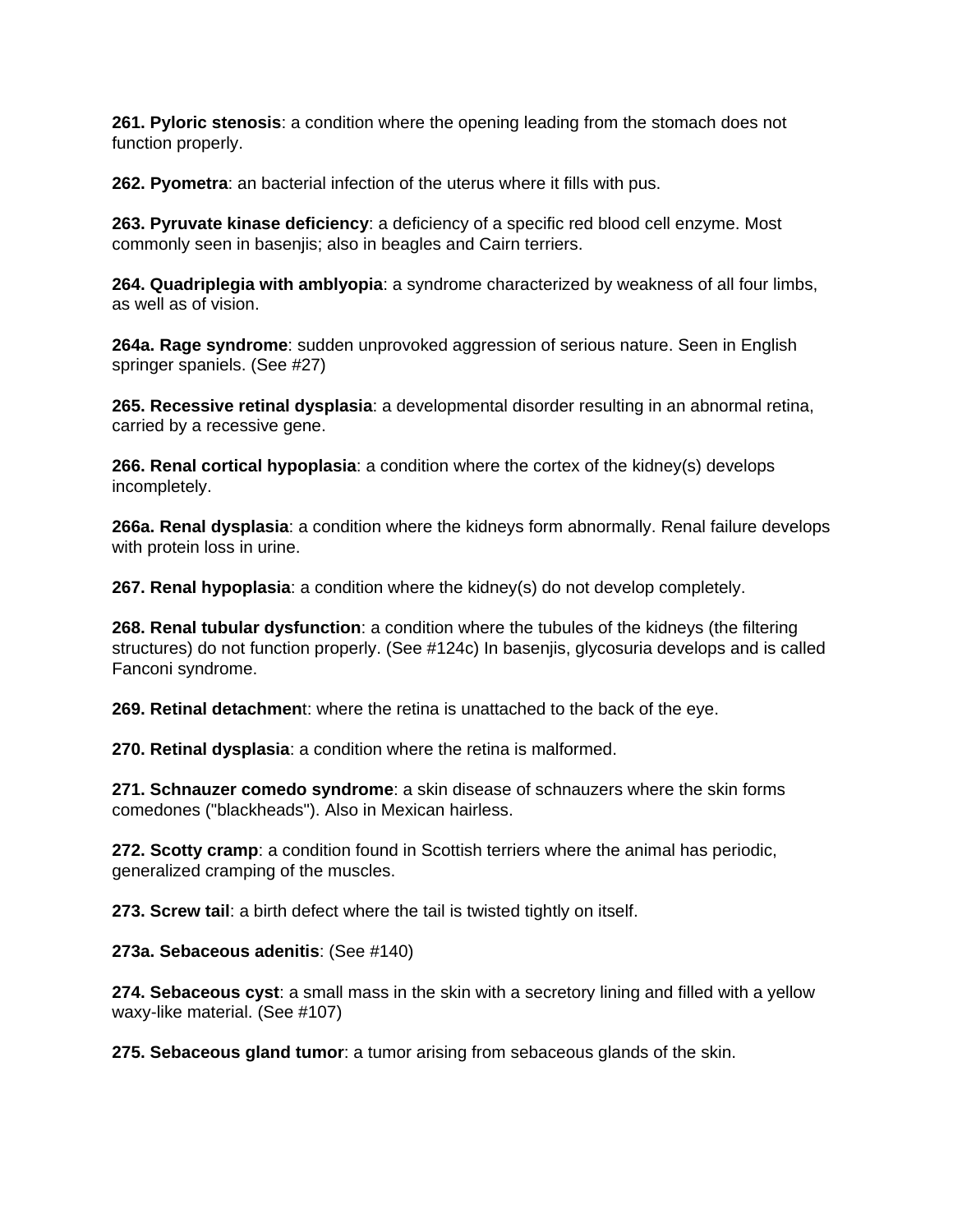**276. Seborrhea**: a skin disease with excess scaling of the skin and often an excess of sebum (oil-like substance) and odor.

**277. Sertoli cell tumor**: a tumor of the testicles which secretes estrogen and causes feminization.

**277a. Shar pei fever syndrome:** similar to familial Mediterranean fever of humans, affected shar pei have waxing and waning high fevers, and swelling of the tarsus joints (swollen hock syndrome),which can progress to renal or hepatic amyloidosis.

**278. Short skull**: a skull that is abnormally short for the breed in question.

**279. Short spine**: a spine that is abnormally short for the breed in question.

**280. Short tail**: a tail that is abnormally short for the breed in question.

**281. Shoulder abnormalities**: a group of disorders of the shoulder joint due to malformation or subluxation.

**282. Shoulder dysplasia**: a looseness of the shoulder joint.

**283. Silica uroliths**: stones which are composed primarily from silicone that form in the bladder.

**284. Sinoatrial syncope**: a condition where the electrical impulses of the heart are abnormal and the animal has episodes of syncope (fainting).

**285. Skin disorders**: any of a number of abnormalities of the skin.

**286. Skin neoplasms**: any number of tumors arising from cells of the skin.

**286a. Soft tissue cancers:** prevalent and inherited in flat-coated retrievers.

**286b. Spiculosis:** a painful condition of the skin, most commonly seen in adult Kerry blue terriers. More common in males. The spicules are very dense, hard strands of hair that are thick and spiky.

**287. Spina bifida**: a developmental abnormality where some vertebra are malformed thereby exposing the spinal cord.

**288. Spinal cord demyelination (ataxia)**: an abnormality of thenervous tissue of the spinal cord leading to incoordination.

**289. Spinal dysraphism**: a developmental abnormality where the spinal cord does not form completely. (See #305)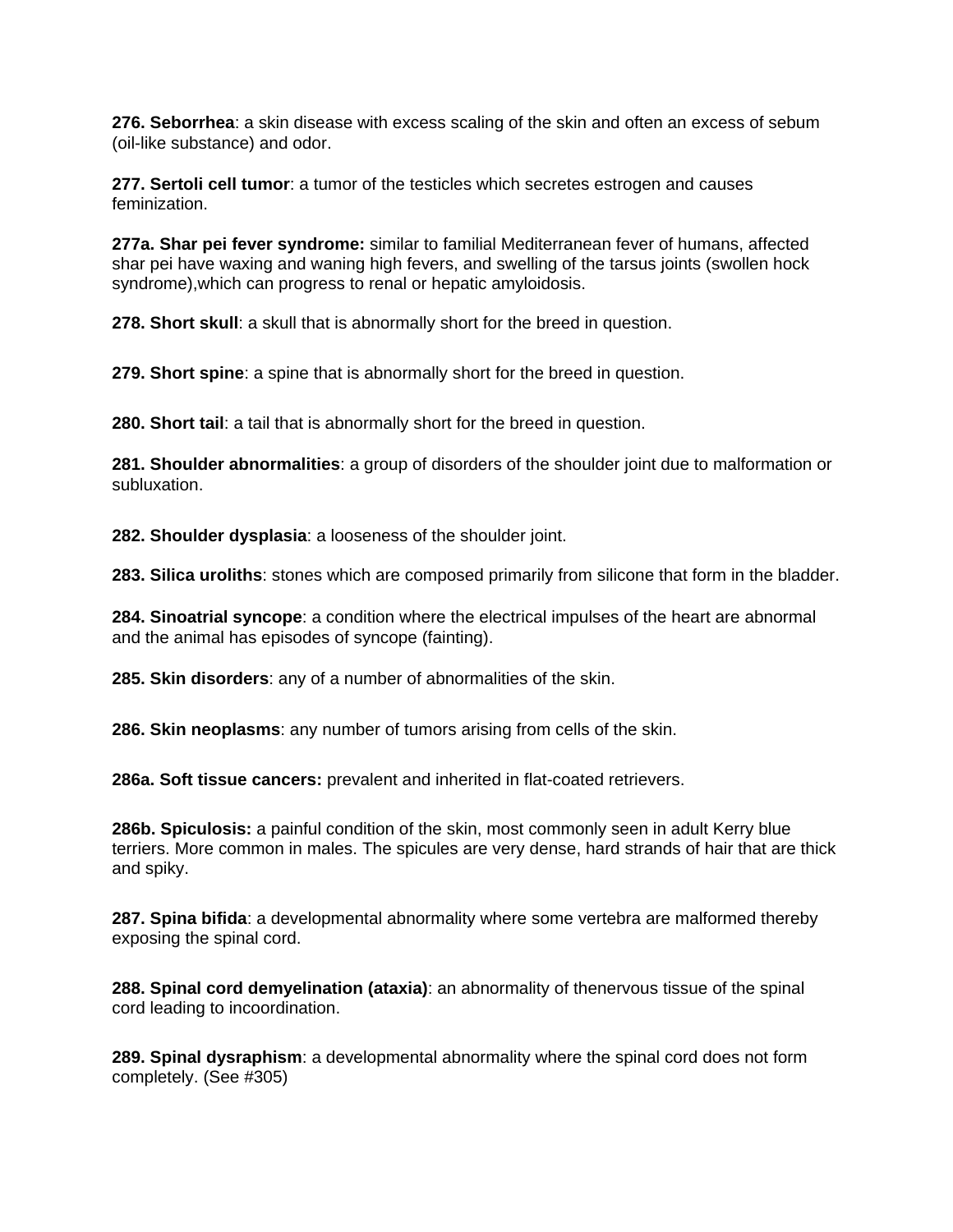**290. Spinal osteochondrosis**: a specific type of developmentalabnormality of the vertebrae.

**290a. Spinal process (vertebral) malformation**: (See #61c)

**291. Splenic torsion**: a condition where the spleen twists upon itself.

**292. Spondylolisthesis (Wobbler's syndrome)**: a condition where the vertebrae of the neck slip out of joint and are malformed causing progressive incoordination of the rear legs. Commonly seen in Doberman pinschers. (See #51, 332)

**293. Spondylosis**: a malformation of the vertebrae.

**294. Squamous cell carcinoma**: a cancer arising from the squamous type of skin cell.

**295. Stenotic nares**: a condition where the openings of the nose (nares) are too small.

**296. Sterile pyogranuloma syndrome**: a disease of the deeper layers of the skin characterized by formation of abnormal tissues, with no infectious organisms involved.

**297. Sternal callus:** a thickened, hairless area forming on the chest of an animal.

**298. Stockard's paralysis**: a degeneration of parts of the spinal cord causing paralysis.

**299. Stomach torsion**: (See #131)

**299a. Stomatocytosis:** disorder where red blood cells have a mouth-like shape leading to frequent bouts of hemolytic anemia, and increased red cell osmotic fragility. (See #13)

**299b. 'Storage' disease**: (See #193a, 188a)

**300. Subaortic stenosis**: a tightening of the outflow opening for blood to go from the heart into the aorta. Common in golden retrievers and Newfoundlands.

**301. Subcorneal pustular dermatosis**: a skin inflammation occurring between certain layers of the skin.

**302. Subcutaneous cysts**: small fluid-filled masses accumulating under the skin.

**303. Subvalvular aortic stenosis**: as #300, but the tightening occurs below the aortic valve.

**303a. Sulfonamide sensitivity**: a condition in genetically-predisposed breeds where metabolism of potentiated sulfonamides is impaired and adverse side-effects are seen, including liver dysfunction, dry eye (#181), rheumatoid arthritis, and bone marrow failure (red blood cell and/or platelet destruction). Seen in Doberman pinschers, samoyeds, miniature schnauzers, American eskimo dogs, kuvasz, great Pyrenees, and other white or dilute coated breeds.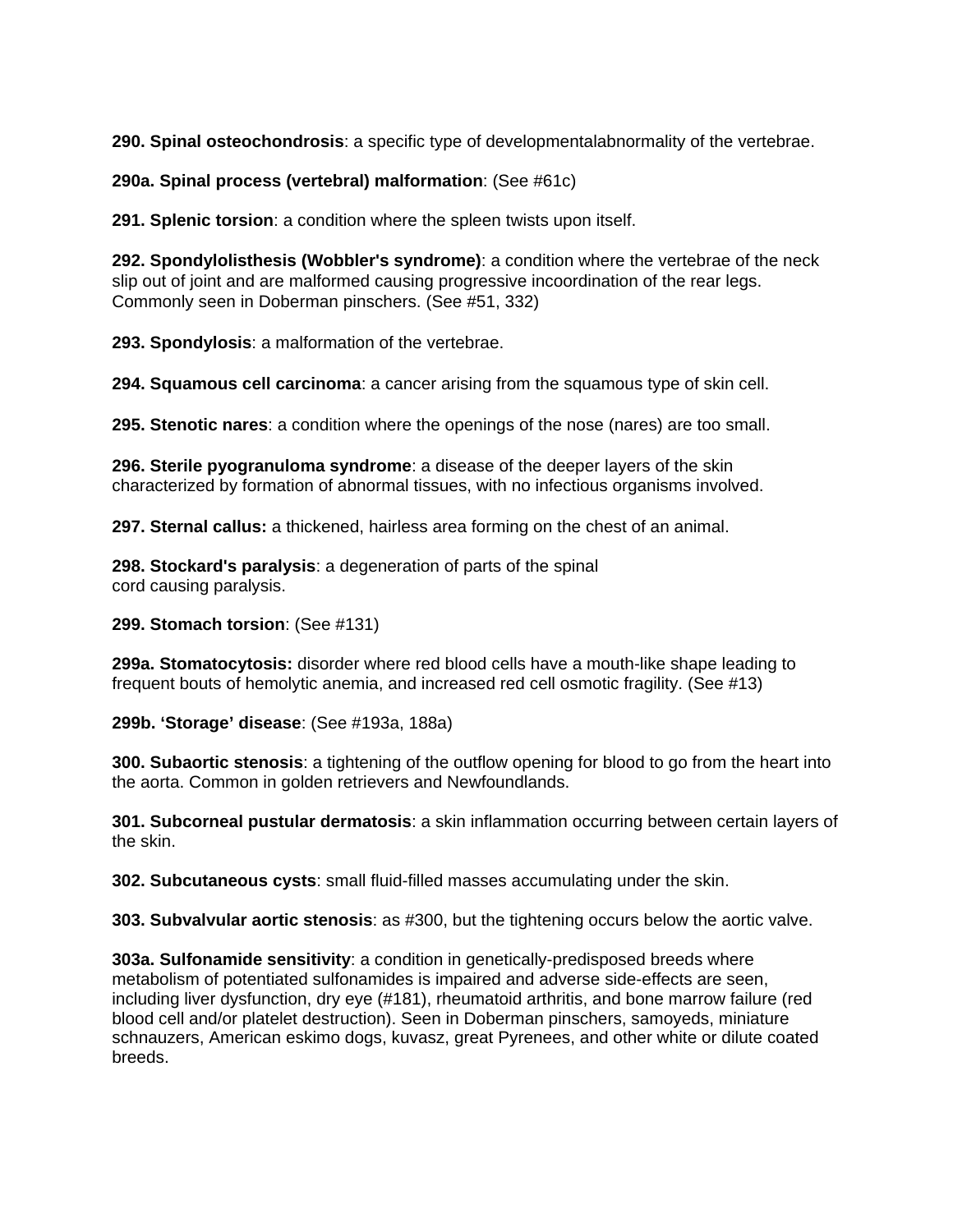**304. Swimmer puppies**: a developmental defect which causes a flattening of the body so that newborn pups are unable to place their feet under them for proper locomotion.

**304a. Syncope**: a brief period of fainting or collapse. (See #206a)

**305. Syringomyelia**: developmental abnormalities causing cavities within the spinal cord, probably just an effect of #289. Seen in Rhodesian ridgebacks.

**306. Systemic lupus erythematosus**: an autoimmune disease where antibodies form against the nuclear protein of cells. Characterized by skin lesions as well as other organ dysfunctions and blood abnormalities.

**307. Tail abnormalities**: any number of problems associated with the tail.

**308. Tail fold dermatitis**: a skin infection caused by abnormal tissue folds around the tail.

**308a. Taurine-deficient cardiomyopathy:** a reversible dilated cardiomyopathy caused by taurine deficiency in golden retrievers and Newfoundlands. (See #38)

**309. Teeth abnormalities**: any number of problems of the teeth.

**310. Tetralogy of Fallot**: a specific four-way developmental abnormality of the structures of the heart and associated great vessels.

**311. Thrombocytopathy**: a functional abnormality of small blood cells (thrombocytes or platelets) which are needed to control bleeding. (See #249)

**311a. Thrombocytopenia**: a reduced number of platelets in the blood which causes pinpoint hemorrhages in the skin and mucosa. Common disorder with high prevalence in breeds such as American cocker spaniels and old English sheepdogs. Often accompanies #146 as an autoimmune syndrome called Evans syndrome.(See #249) In breeds like the Cavalier King Charles and English toy spaniels, mild to moderately severe familial thrombocytopenia can be an incidental finding in clinically normal animals.

**311b. Thymic atrophy**: a deficiency of cell-mediated immunity expressed by decreased T-cell function and low concentrations of growth hormone. Occurs in Weimaraners. (See #165)

**312. Thyroiditis**: an autoimmune inflammatory disease of the thyroid gland. (See #166, 192)

**313. Tracheal collapse**: (See #57)

**313a. Transitional cell carcinoma:** a form of bladder cancer especially common in Scottish terriers, Shetland shhepdogs, and West Highland white terriers. (See #37)

**314. Trembling of the hindquarters**: a condition where the rear legs tremble due to muscle weakness or other pathologies.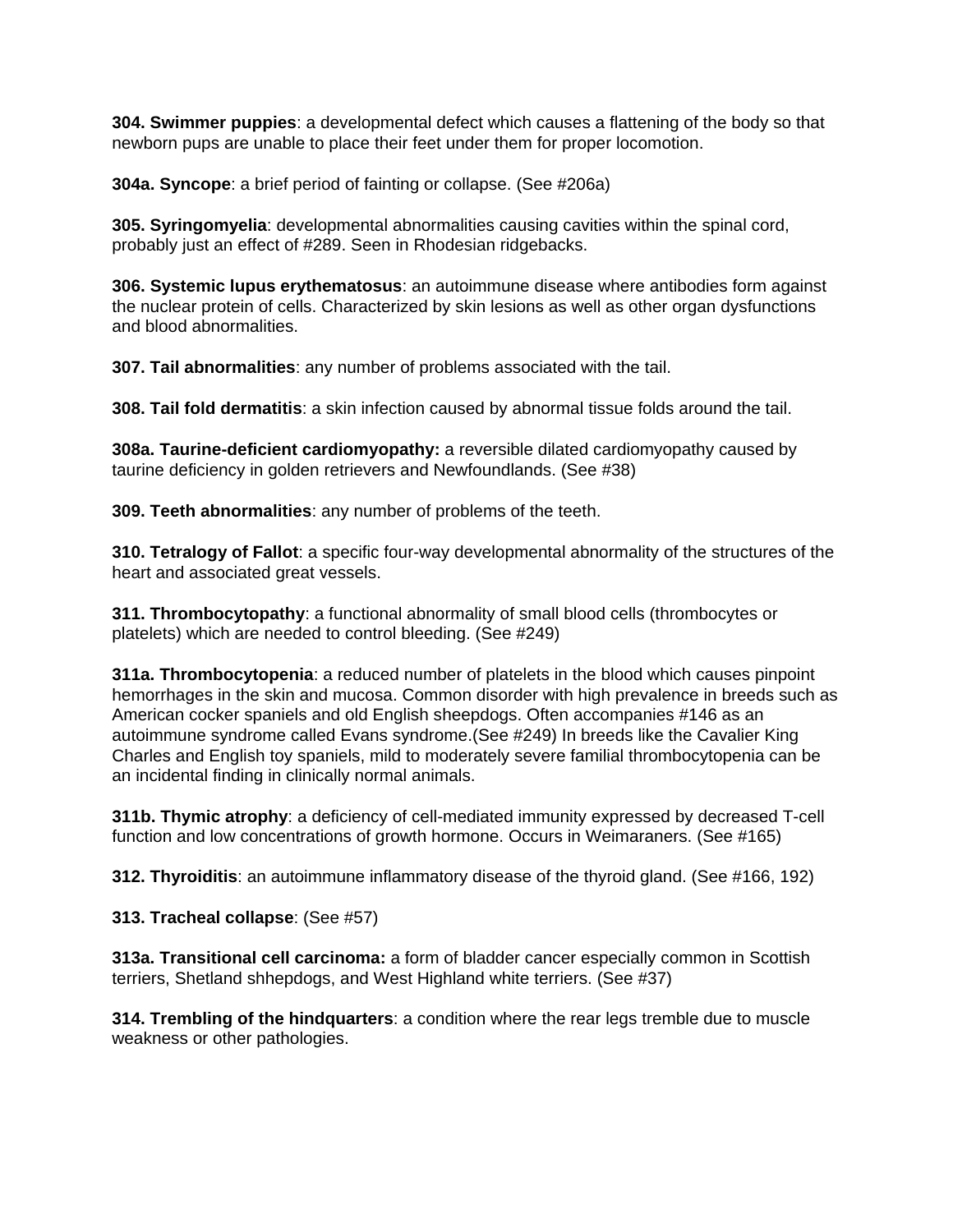**315. Type II muscle fiber deficiency**: a deficiency in form and/or function of a specific type of muscle fiber.

**316. Ulcerative colitis**: an autoimmune inflammation of the lining of the colon characterized by formation of ulcers.

**317. Ulcerative keratitis**: an inflammation of the cornea characterized by the formation of ulcers.

**318. Umbilical hernia**: a break in the abdominal muscle wall at the point where the umbilical cord enters the body.

**319. Undershot jaw**: a condition where the lower jaw is too long for the upper jaw.

**320. Ununited anconeal process**: a developmental abnormality of one of the bones of the elbow joint causing pain. (See #221a)

**321. Uric acid calculi**: bladder stones which are formed primarily from urates. Common in Dalmatians, except for the recently formally accepted genetically modified Low Uric Acid (LUA) Dalmatians, produced by crossing to a pointer and then backcrossing now in the 14<sup>th</sup> generation to preserve the breed's phenotype yet eliminate the uric acid calculi. (See #321)

**322. Uric acid excretion abnormalities**: an abnormality in the process of the excretion of the uric acid formed during metabolism. Common in Dalmatians, except those that are LUA stock. (See # 321).

**322a. Urolithiasis:** stone formation in the urinary tract.

**323. Uterine eclampsia**: (See #91)

**324. Uterine inertia, primary**: a condition where the uterus does not have the muscular strength to proceed with the birth process, and not due to any acquired problems (e.g., malnutrition).

#### **324a. Uveodermatologic syndrome:** (See #329)

**325. Vaginal hyperplasia**: an overgrowth of tissues of the vagina.

**326. Vasculitis**: an inflammatory condition of the blood vessels.

**327. Ventricular septal defect**: an abnormality (usually a hole) in the wall between the two chambers of the heart.

**327a. Ventricular tachycardia**: a condition where a ventricle of the heart beats too rapidly, leading to varying degrees of cardiac irregularity or syncope.